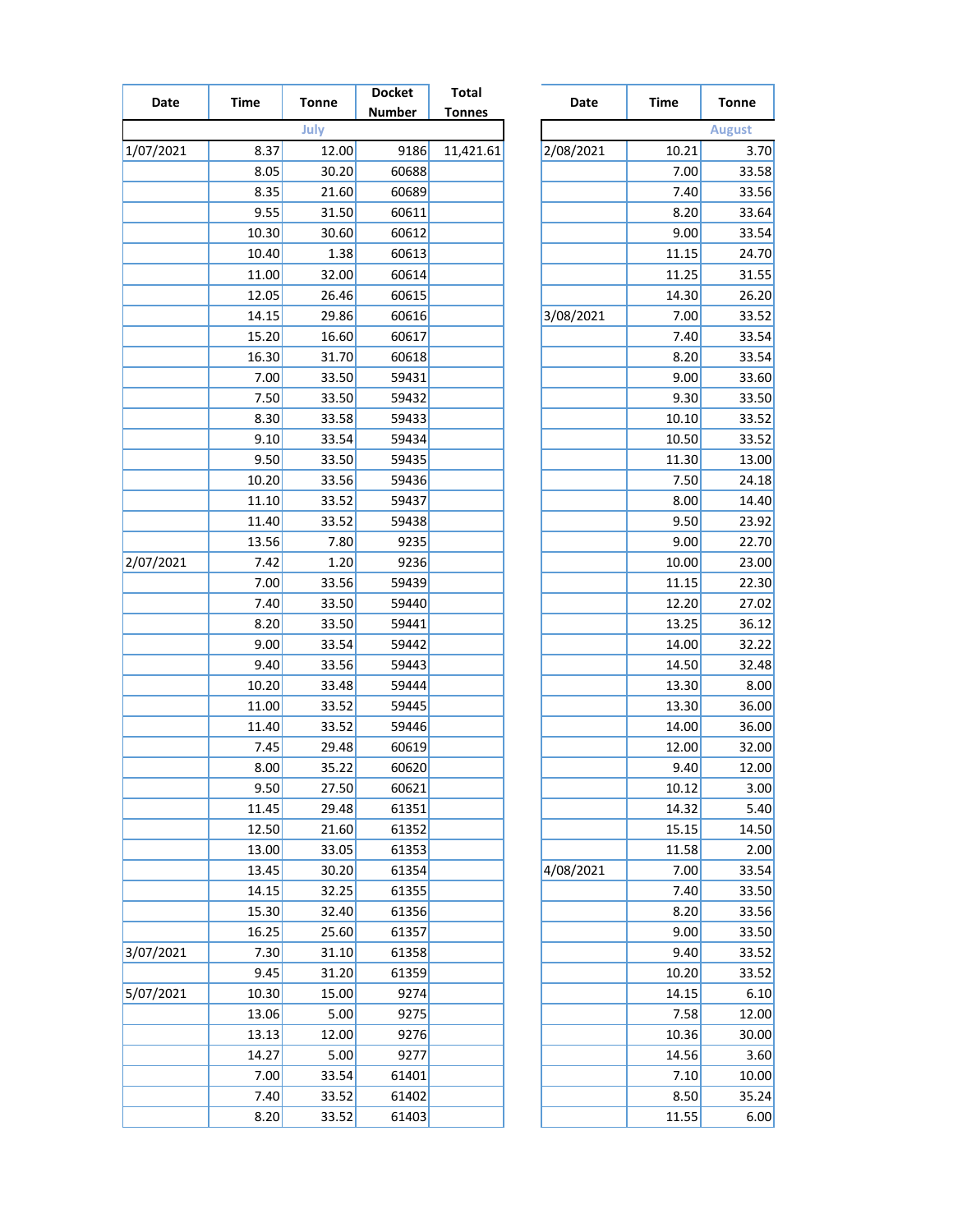|           | 9.00  | 33.50 | 61404 | 5/08/2021  | 7.00  | 33.54 |
|-----------|-------|-------|-------|------------|-------|-------|
|           | 9.40  | 33.56 | 61405 |            | 7.50  | 33.52 |
|           | 10.20 | 33.52 | 61406 |            | 12.10 | 37.06 |
|           | 11.00 | 33.54 | 61407 |            | 14.36 | 35.25 |
|           | 11.40 | 33.50 | 61408 |            | 8.20  | 33.52 |
|           | 12.30 | 33.58 | 61409 |            | 9.10  | 33.50 |
|           | 7.20  | 29.80 | 61360 |            | 9.50  | 33.56 |
|           | 7.25  | 31.20 | 61361 |            | 10.40 | 33.50 |
|           | 7.30  | 6.25  | 61362 |            | 11.06 | 30.00 |
|           | 7.50  | 28.80 | 61363 |            | 13.11 | 1.50  |
|           | 9.05  | 30.10 | 61364 |            | 14.05 | 4.80  |
|           | 9.05  | 30.50 | 61365 |            | 14.15 | 12.00 |
|           | 9.50  | 31.70 | 61366 |            | 14.35 | 12.00 |
|           | 10.40 | 28.70 | 61367 |            | 14.55 | 12.00 |
|           | 10.45 | 29.00 | 61368 |            | 15.15 | 12.00 |
|           | 11.00 | 32.00 | 61369 |            | 15.35 | 12.00 |
|           | 12.05 | 28.50 | 61370 |            | 15.56 | 1.20  |
|           | 12.10 | 29.00 | 61371 | 6/08/2021  | 8.25  | 32.13 |
|           | 13.35 | 28.95 | 61372 |            | 8.30  | 3.60  |
|           | 13.40 | 29.00 | 61373 |            | 7.00  | 33.50 |
|           | 14.15 | 16.90 | 61374 |            | 7.40  | 33.52 |
|           | 15.00 | 16.66 | 61375 |            | 8.20  | 33.52 |
|           | 15.05 | 28.90 | 61376 |            | 8.47  | 2.00  |
|           | 15.10 | 29.00 | 61377 |            | 8.49  | 6.00  |
|           | 15.40 | 16.94 | 61378 |            | 8.57  | 10.00 |
|           | 15.45 | 31.50 | 61379 |            | 9.15  | 38.00 |
|           | 16.35 | 29.00 | 61380 |            | 10.00 | 32.48 |
|           | 16.40 | 29.00 | 61381 |            | 12.25 | 31.40 |
| 6/07/2021 | 7.00  | 33.52 | 61410 |            | 14.45 | 32.50 |
|           | 7.40  | 33.50 | 61411 |            | 15.00 | 37.90 |
|           | 8.20  | 33.54 | 61412 |            | 14.30 | 32.42 |
|           | 9.00  | 33.64 | 61413 |            | 9.29  | 2.00  |
|           | 9.40  | 33.50 | 61414 |            | 11.42 | 3.30  |
|           | 10.20 | 33.52 | 61415 | 7/08/2021  | 7.08  | 12.00 |
|           | 11.00 | 33.52 | 61416 | 9/08/2021  | 8.11  | 35.40 |
|           | 11.40 | 33.52 | 61417 |            | 8.15  | 38.34 |
|           | 7.45  | 29.10 | 61382 |            | 8.40  | 12.46 |
|           | 9.40  | 30.80 | 61383 |            | 9.45  | 11.36 |
|           | 9.40  | 32.35 | 61384 |            | 11.20 | 38.72 |
|           | 10.40 | 11.42 | 61385 |            | 12.50 | 32.53 |
|           | 10.40 | 20.00 | 61386 |            | 13.30 | 11.00 |
|           | 11.00 | 32.48 | 61387 |            | 16.40 | 39.46 |
|           | 11.40 | 28.70 | 61388 |            | 11.00 | 12.00 |
|           | 13.30 | 27.80 | 61389 |            | 11.00 | 20.00 |
|           | 13.50 | 29.70 | 61390 |            | 14.00 | 33.50 |
|           | 14.40 | 32.50 | 61391 |            | 14.40 | 33.54 |
|           | 15.35 | 31.70 | 61392 |            | 12.19 | 2.00  |
|           | 16.10 | 28.10 | 61393 | 10/08/2021 | 7.00  | 10.60 |
| 7/07/2021 | 10.10 | 12.00 | 9278  |            | 8.00  | 33.00 |
|           | 10.06 | 20.00 | 9279  |            | 8.20  | 32.50 |

| 5/08/2021  | 7.00  | 33.54 |
|------------|-------|-------|
|            | 7.50  | 33.52 |
|            | 12.10 | 37.06 |
|            | 14.36 | 35.25 |
|            | 8.20  | 33.52 |
|            | 9.10  | 33.50 |
|            | 9.50  | 33.56 |
|            | 10.40 | 33.50 |
|            | 11.06 | 30.00 |
|            | 13.11 | 1.50  |
|            | 14.05 | 4.80  |
|            | 14.15 | 12.00 |
|            | 14.35 | 12.00 |
|            | 14.55 | 12.00 |
|            | 15.15 | 12.00 |
|            | 15.35 | 12.00 |
|            | 15.56 | 1.20  |
| 6/08/2021  | 8.25  | 32.13 |
|            | 8.30  | 3.60  |
|            | 7.00  | 33.50 |
|            | 7.40  | 33.52 |
|            | 8.20  | 33.52 |
|            | 8.47  | 2.00  |
|            | 8.49  | 6.00  |
|            | 8.57  | 10.00 |
|            | 9.15  | 38.00 |
|            | 10.00 | 32.48 |
|            | 12.25 | 31.40 |
|            | 14.45 | 32.50 |
|            | 15.00 | 37.90 |
|            | 14.30 | 32.42 |
|            | 9.29  | 2.00  |
|            | 11.42 | 3.30  |
| 7/08/2021  | 7.08  | 12.00 |
| 9/08/2021  | 8.11  | 35.40 |
|            | 8.15  | 38.34 |
|            | 8.40  | 12.46 |
|            | 9.45  | 11.36 |
|            | 11.20 | 38.72 |
|            | 12.50 | 32.53 |
|            | 13.30 | 11.00 |
|            | 16.40 | 39.46 |
|            | 11.00 | 12.00 |
|            | 11.00 | 20.00 |
|            | 14.00 | 33.50 |
|            | 14.40 | 33.54 |
|            | 12.19 | 2.00  |
| 10/08/2021 | 7.00  | 10.60 |
|            | 8.00  | 33.00 |
|            | 8.20  | 32.50 |
|            |       |       |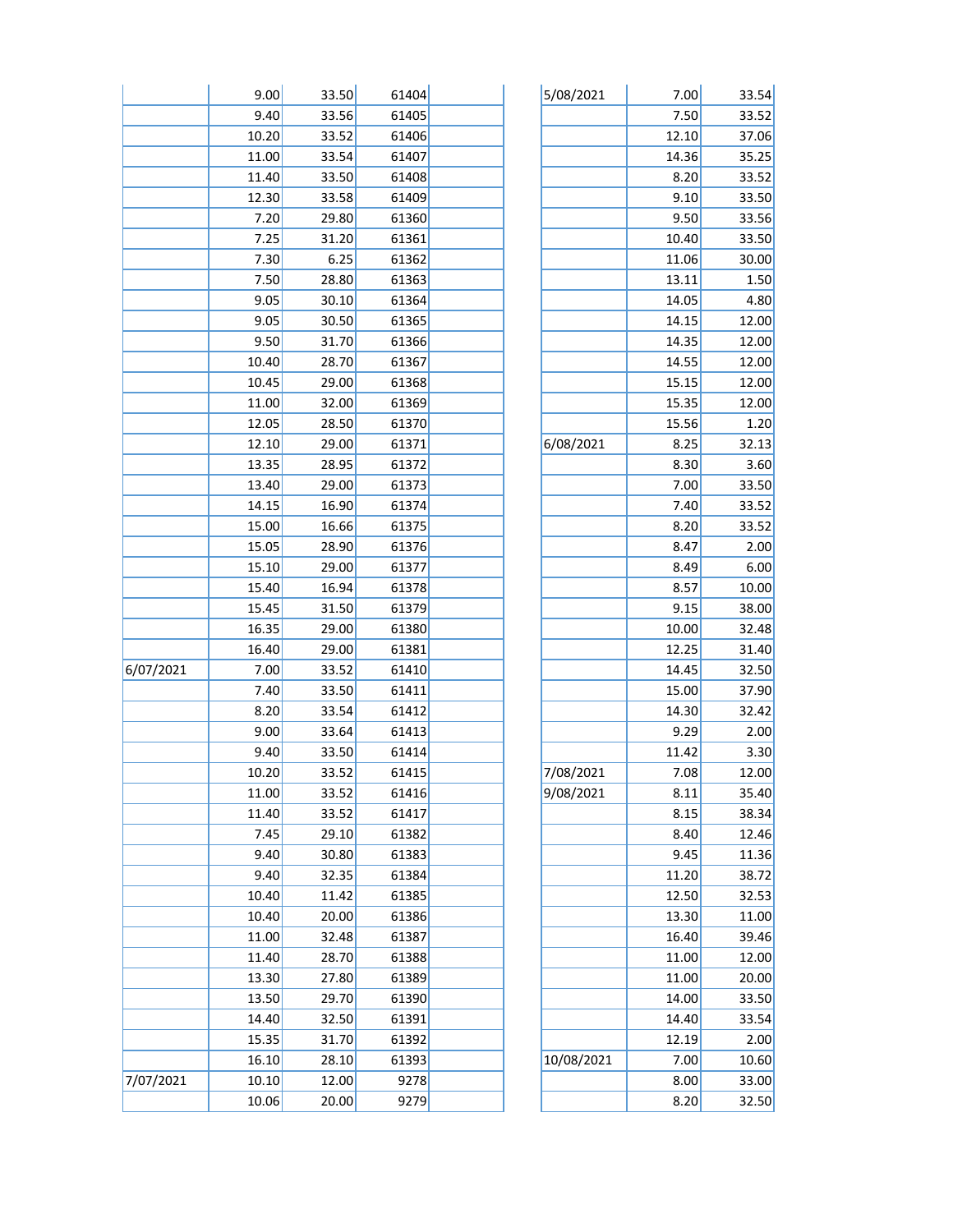|           | 12.40 | 12.00 | 9280  |  |            | 11.25 | 32.26 |
|-----------|-------|-------|-------|--|------------|-------|-------|
|           | 8.00  | 30.80 | 61394 |  |            | 7.00  | 33.52 |
|           | 9.30  | 17.18 | 62395 |  |            | 7.40  | 33.58 |
|           | 9.45  | 12.00 | 61396 |  |            | 8.20  | 33.54 |
|           | 9.45  | 20.00 | 61397 |  |            | 9.00  | 33.48 |
|           | 10.00 | 32.00 | 61398 |  |            | 9.30  | 33.50 |
|           | 10.05 | 31.60 | 61399 |  |            | 10.10 | 33.50 |
|           | 10.15 | 11.50 | 61400 |  |            | 10.50 | 33.56 |
|           | 7.00  | 33.56 | 61418 |  |            | 11.30 | 33.56 |
|           | 7.40  | 33.52 | 61419 |  |            | 8.40  | 4.00  |
|           | 8.20  | 33.54 | 61420 |  |            | 14.23 | 36.00 |
|           | 9.00  | 33.52 | 61421 |  |            | 11.30 | 6.50  |
|           | 9.30  | 33.48 | 61422 |  |            | 12.45 | 21.60 |
|           | 10.10 | 33.54 | 61423 |  |            | 12.50 | 21.60 |
|           | 12.00 | 33.50 | 61424 |  |            | 14.20 | 33.44 |
|           | 13.40 | 33.54 | 61425 |  |            | 14.50 | 38.52 |
|           | 14.40 | 33.50 | 61426 |  |            | 15.00 | 33.50 |
|           | 11.15 | 32.00 | 60087 |  | 11/08/2021 | 7.40  | 32.00 |
|           | 12.00 | 35.12 | 60088 |  |            | 9.00  | 12.50 |
|           | 12.15 | 30.70 | 60089 |  |            | 10.00 | 35.29 |
|           | 12.20 | 11.50 | 60090 |  |            | 12.25 | 32.22 |
|           | 15.00 | 24.20 | 60091 |  |            | 15.45 | 32.50 |
|           | 15.45 | 32.82 | 60092 |  |            | 15.50 | 38.54 |
|           | 16.20 | 31.60 | 60093 |  |            | 7.00  | 33.56 |
| 8/07/2021 | 7.00  | 33.56 | 61427 |  |            | 7.40  | 33.52 |
|           | 7.40  | 33.52 | 61428 |  |            | 8.20  | 33.50 |
|           | 8.00  | 33.54 | 61429 |  |            | 9.00  | 33.56 |
|           | 8.20  | 33.50 | 61430 |  |            | 9.40  | 33.50 |
|           | 9.20  | 33.50 | 61431 |  |            | 10.10 | 33.54 |
|           | 10.30 | 33.50 | 61432 |  |            | 10.50 | 33.48 |
|           | 11.50 | 33.50 | 61433 |  |            | 11.40 | 31.00 |
|           | 12.50 | 33.52 | 61434 |  |            | 9.04  | 2.50  |
|           | 13.40 | 33.54 | 61435 |  |            | 12.11 | 36.00 |
|           | 14.40 | 33.50 | 61436 |  |            | 12.19 | 8.30  |
|           | 15.00 | 33.50 | 61438 |  |            | 14.04 | 12.00 |
|           | 12.25 | 31.60 | 61301 |  | 12/08/2021 | 7.00  | 33.48 |
|           | 12.30 | 29.20 | 61302 |  |            | 7.40  | 33.54 |
|           | 14.10 | 33.40 | 61303 |  |            | 8.20  | 33.54 |
|           | 15.50 | 20.92 | 61304 |  |            | 9.00  | 33.50 |
|           | 7.25  | 31.60 | 60094 |  |            | 9.40  | 33.54 |
|           | 7.40  | 21.60 | 60095 |  |            | 14.40 | 33.50 |
|           | 8.00  | 33.44 | 60096 |  |            | 10.35 | 2.00  |
|           | 8.40  | 24.60 | 60097 |  |            | 13.04 | 8.00  |
|           | 10.25 | 24.80 | 60098 |  |            | 11.57 | 11.08 |
|           | 10.50 | 2.40  | 60099 |  |            | 7.30  | 22.02 |
|           | 11.30 | 21.60 | 60100 |  |            | 7.40  | 18.53 |
|           | 10.53 | 11.50 | 9281  |  |            | 8.18  | 18.20 |
|           | 12.12 | 10.00 | 9282  |  |            | 8.25  | 18.51 |
| 9/07/2021 | 7.00  | 33.58 | 61439 |  |            | 8.55  | 18.32 |
|           | 7.40  | 33.60 | 61440 |  |            | 9.05  | 17.93 |
|           |       |       |       |  |            |       |       |

|            | 11.25 | 32.26 |
|------------|-------|-------|
|            | 7.00  | 33.52 |
|            | 7.40  | 33.58 |
|            | 8.20  | 33.54 |
|            | 9.00  | 33.48 |
|            | 9.30  | 33.50 |
|            | 10.10 | 33.50 |
|            | 10.50 | 33.56 |
|            | 11.30 | 33.56 |
|            | 8.40  | 4.00  |
|            | 14.23 | 36.00 |
|            | 11.30 | 6.50  |
|            | 12.45 | 21.60 |
|            | 12.50 | 21.60 |
|            | 14.20 | 33.44 |
|            | 14.50 | 38.52 |
|            | 15.00 | 33.50 |
| 11/08/2021 | 7.40  | 32.00 |
|            | 9.00  | 12.50 |
|            | 10.00 | 35.29 |
|            | 12.25 | 32.22 |
|            | 15.45 | 32.50 |
|            | 15.50 | 38.54 |
|            | 7.00  | 33.56 |
|            | 7.40  | 33.52 |
|            | 8.20  | 33.50 |
|            | 9.00  | 33.56 |
|            | 9.40  | 33.50 |
|            | 10.10 | 33.54 |
|            | 10.50 | 33.48 |
|            |       |       |
|            | 11.40 | 31.00 |
|            | 9.04  | 2.50  |
|            | 12.11 | 36.00 |
|            | 12.19 | 8.30  |
|            | 14.04 | 12.00 |
| 12/08/2021 | 7.00  | 33.48 |
|            | 7.40  | 33.54 |
|            | 8.20  | 33.54 |
|            | 9.00  | 33.50 |
|            | 9.40  | 33.54 |
|            | 14.40 | 33.50 |
|            | 10.35 | 2.00  |
|            | 13.04 | 8.00  |
|            | 11.57 | 11.08 |
|            | 7.30  | 22.02 |
|            | 7.40  | 18.53 |
|            | 8.18  | 18.20 |
|            | 8.25  | 18.51 |
|            | 8.55  | 18.32 |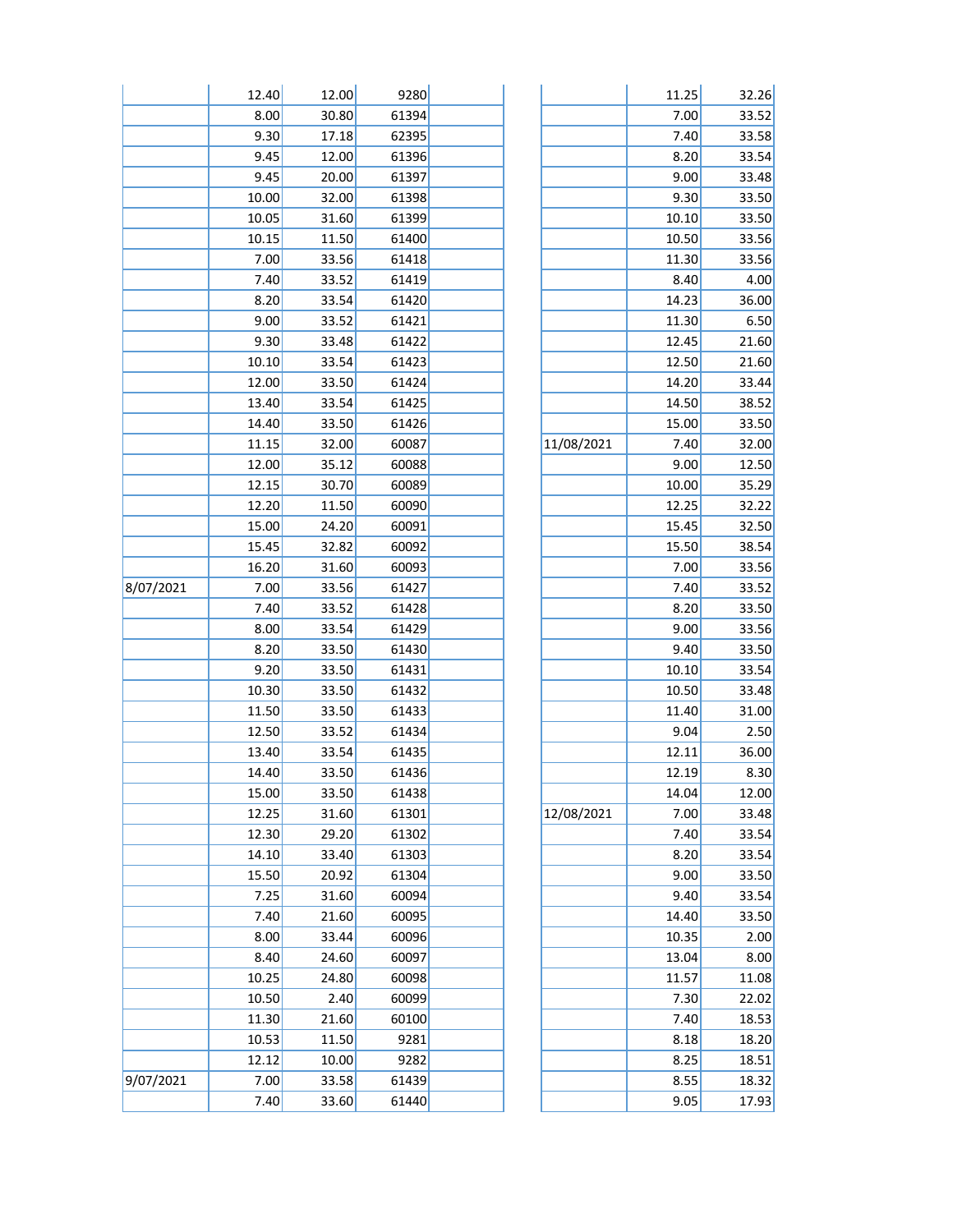|            | 8.20  | 33.56 | 61441 |  |            | 10.00 | 18.56 |
|------------|-------|-------|-------|--|------------|-------|-------|
|            | 7.45  | 35.54 | 61305 |  |            | 10.10 | 18.13 |
|            | 8.10  | 37.12 | 61306 |  |            | 10.38 | 17.94 |
|            | 8.25  | 32.50 | 61307 |  |            | 10.46 | 17.83 |
|            | 9.00  | 33.50 | 60622 |  |            | 11.10 | 17.94 |
|            | 9.40  | 33.50 | 60623 |  |            | 11.20 | 17.90 |
|            | 10.20 | 33.52 | 60624 |  | 13/08/2021 | 7.00  | 33.54 |
|            | 11.00 | 33.50 | 60625 |  |            | 8.00  | 32.00 |
|            | 11.30 | 33.54 | 60626 |  |            | 10.45 | 21.60 |
|            | 12.10 | 33.54 | 60627 |  |            | 11.00 | 32.66 |
|            | 12.50 | 33.52 | 60628 |  |            | 9.15  | 37.48 |
|            | 13.30 | 33.56 | 60629 |  |            | 7.02  | 18.20 |
|            | 9.05  | 9.00  | 59447 |  |            | 7.05  | 18.00 |
|            | 10.35 | 35.50 | 59448 |  |            | 7.25  | 21.10 |
|            | 15.13 | 35.50 | 60690 |  |            | 8.15  | 18.10 |
|            | 16.00 | 36.90 | 60691 |  |            | 8.20  | 18.00 |
|            | 15.00 | 32.80 | 61451 |  |            | 8.25  | 17.70 |
| 10/07/2021 | 7.25  | 31.80 | 60692 |  |            | 9.30  | 19.00 |
|            | 7.30  | 32.56 | 60693 |  |            | 9.32  | 18.00 |
|            | 8.40  | 30.80 | 60694 |  |            | 9.36  | 17.40 |
|            | 9.45  | 32.38 | 60695 |  |            | 10.25 | 17.70 |
|            | 9.55  | 30.50 | 60696 |  |            | 10.35 | 18.00 |
|            | 10.45 | 16.00 | 60697 |  |            | 10.40 | 17.20 |
|            | 11.00 | 32.00 | 60698 |  |            | 11.22 | 17.00 |
|            | 11.25 | 30.70 | 60699 |  |            | 11.30 | 18.00 |
| 12/07/2021 | 7.30  | 33.18 | 60700 |  |            | 11.45 | 17.50 |
|            | 7.00  | 33.56 | 61452 |  |            | 12.30 | 17.25 |
|            | 7.50  | 33.58 | 61453 |  |            | 12.33 | 17.70 |
|            | 8.30  | 33.52 | 61454 |  |            | 12.52 | 17.30 |
|            | 9.10  | 33.54 | 61455 |  |            | 13.24 | 18.00 |
|            | 9.50  | 33.50 | 61456 |  |            | 13.22 | 18.00 |
|            | 10.30 | 33.58 | 61457 |  |            | 13.50 | 17.60 |
|            | 10.50 | 33.50 | 61458 |  |            | 14.38 | 18.00 |
|            | 12.20 | 33.50 | 61459 |  |            | 14.40 | 17.40 |
|            | 7.50  | 26.50 | 59449 |  |            | 14.55 | 17.50 |
|            | 10.05 | 30.20 | 59450 |  |            | 15.42 | 17.40 |
|            | 9.13  | 43.50 | 9187  |  |            | 12.20 | 1.20  |
|            | 12.28 | 11.00 | 9188  |  |            | 10.40 | 11.68 |
|            | 10.41 | 16.09 | 60630 |  |            | 12.00 | 31.84 |
|            | 11.20 | 15.38 | 60631 |  |            | 13.30 | 31.34 |
|            | 11.53 | 15.98 | 60632 |  |            | 14.40 | 6.00  |
|            | 12.00 | 35.30 | 60633 |  |            | 15.35 | 31.92 |
|            | 12.10 | 5.82  | 60634 |  | 14/08/2021 | 10.30 | 32.00 |
|            | 12.55 | 32.00 | 60635 |  |            | 9.05  | 39.00 |
|            | 14.30 | 15.76 | 60636 |  |            | 7.20  | 17.80 |
|            | 15.40 | 16.60 | 60637 |  |            | 8.05  | 17.20 |
| 13/07/2021 | 14.42 | 22.50 | 60648 |  |            | 8.41  | 17.50 |
|            | 9.00  | 3.50  | 60639 |  |            | 9.19  | 17.90 |
|            | 9.15  | 32.35 | 60640 |  |            | 10.14 | 17.60 |
|            | 10.40 | 30.90 | 60641 |  |            | 10.45 | 17.80 |

|            | 10.00          | 18.56 |
|------------|----------------|-------|
|            | 10.10          | 18.13 |
|            | 10.38          | 17.94 |
|            | 10.46          | 17.83 |
|            | 11.10          | 17.94 |
|            | 11.20          | 17.90 |
| 13/08/2021 | 7.00           | 33.54 |
|            | 8.00           | 32.00 |
|            | 10.45          | 21.60 |
|            | 11.00          | 32.66 |
|            | 9.15           | 37.48 |
|            | 7.02           | 18.20 |
|            | 7.05           | 18.00 |
|            | 7.25           | 21.10 |
|            | 8.15           | 18.10 |
|            | 8.20           | 18.00 |
|            | 8.25           | 17.70 |
|            | 9.30           | 19.00 |
|            | 9.32           | 18.00 |
|            | 9.36           | 17.40 |
|            | 10.25          | 17.70 |
|            | 10.35          | 18.00 |
|            | 10.40          | 17.20 |
|            | 11.22          | 17.00 |
|            | 11.30          | 18.00 |
|            | 11.45          | 17.50 |
|            | 12.30          | 17.25 |
|            | 12.33          | 17.70 |
|            | 12.52          | 17.30 |
|            | 13.24          | 18.00 |
|            |                |       |
|            | 13.22          | 18.00 |
|            | 13.50<br>14.38 | 17.60 |
|            |                | 18.00 |
|            | 14.40          | 17.40 |
|            | 14.55          | 17.50 |
|            | 15.42          | 17.40 |
|            | 12.20          | 1.20  |
|            | 10.40          | 11.68 |
|            | 12.00          | 31.84 |
|            | 13.30          | 31.34 |
|            | 14.40          | 6.00  |
|            | 15.35          | 31.92 |
| 14/08/2021 | 10.30          | 32.00 |
|            | 9.05           | 39.00 |
|            | 7.20           | 17.80 |
|            | 8.05           | 17.20 |
|            | 8.41           | 17.50 |
|            | 9.19           | 17.90 |
|            | 10.14          | 17.60 |
|            | 10.45          | 17.80 |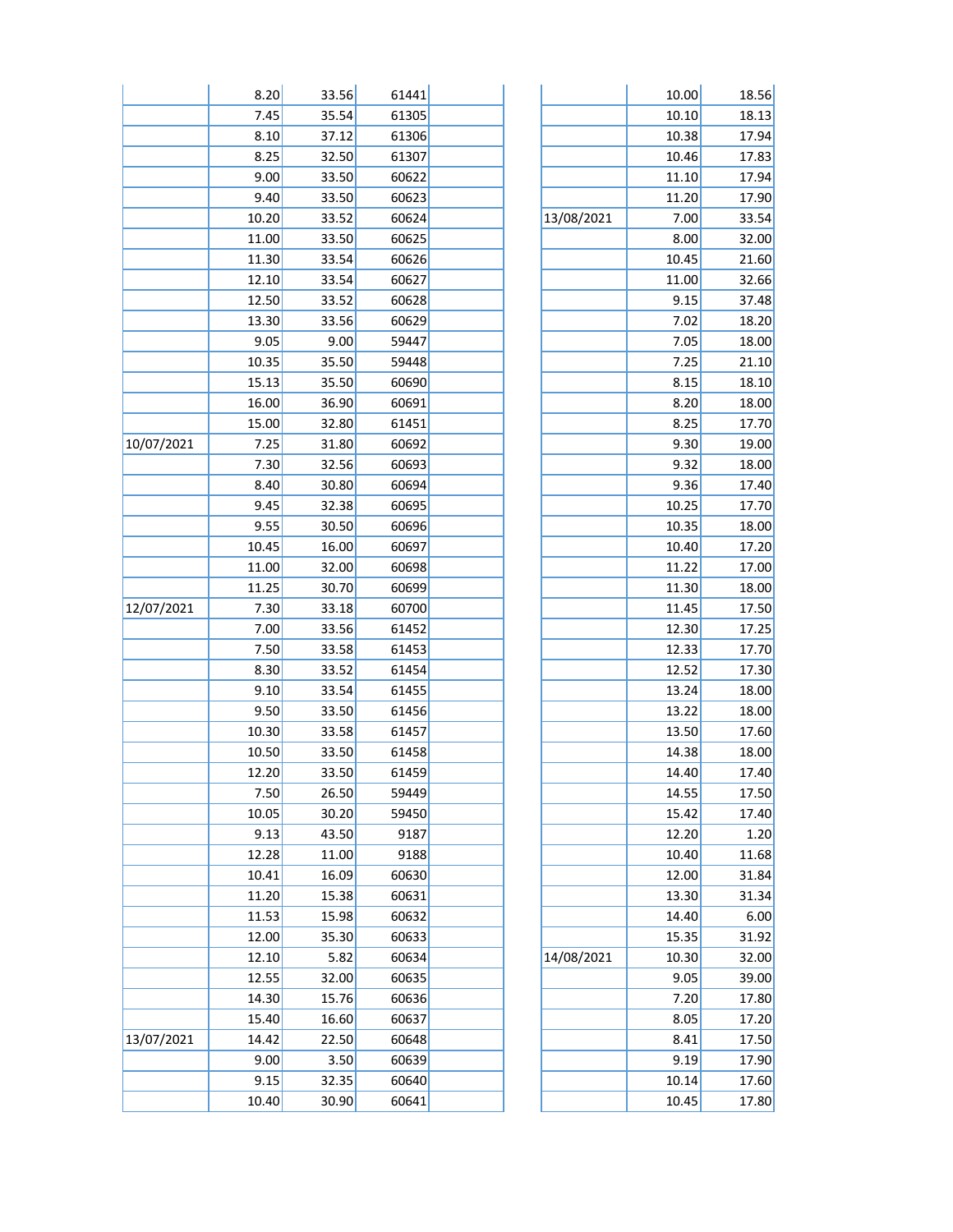|            | 11.05 | 22.30 | 60642 |  |            | 11.23 | 17.60 |
|------------|-------|-------|-------|--|------------|-------|-------|
|            | 12.30 | 3.60  | 60643 |  |            | 15.30 | 9.36  |
|            | 13.10 | 22.30 | 60644 |  |            | 15.43 | 8.94  |
|            | 13.21 | 5.70  | 60645 |  |            | 12.00 | 2.32  |
|            | 14.00 | 11.20 | 60646 |  |            | 12.55 | 2.52  |
|            | 14.00 | 20.00 | 60647 |  |            | 14.05 | 3.46  |
|            | 16.00 | 39.17 | 60649 |  |            | 15.42 | 3.06  |
|            | 7.33  | 12.00 | 9189  |  | 16/08/2021 | 8.00  | 39.06 |
|            | 10.50 | 24.00 | 9190  |  |            | 8.00  | 6.00  |
|            | 13.43 | 3.00  | 9191  |  |            | 9.15  | 38.52 |
|            | 7.00  | 33.52 | 61460 |  |            | 10.45 | 32.26 |
|            | 7.40  | 33.50 | 61461 |  |            | 12.30 | 38.46 |
|            | 8.20  | 33.50 | 61462 |  |            | 12.50 | 32.90 |
|            | 9.00  | 33.58 | 61463 |  |            | 13.30 | 12.50 |
|            | 9.40  | 33.54 | 61464 |  |            | 14.15 | 35.72 |
|            | 10.10 | 33.54 | 61465 |  |            | 14.30 | 32.62 |
|            | 10.40 | 33.50 | 61466 |  |            | 14.55 | 32.55 |
|            | 11.50 | 33.50 | 61467 |  |            | 15.45 | 39.18 |
|            | 13.10 | 33.50 | 61468 |  |            | 7.00  | 33.56 |
|            | 13.50 | 33.54 | 61469 |  |            | 7.40  | 33.52 |
|            | 14.10 | 12.00 | 61470 |  |            | 8.20  | 33.52 |
| 14/07/2021 | 11.30 |       | 61442 |  |            | 9.00  | 33.54 |
|            | 11.50 | 0.90  | 61443 |  |            | 9.30  | 33.50 |
|            | 13.50 | 30.10 | 61444 |  |            | 13.30 | 33.50 |
|            | 16.20 | 28.10 | 61445 |  |            | 7.48  | 1.94  |
|            | 14.30 | 12.50 | 61446 |  |            | 7.53  | 6.00  |
|            | 15.10 | 31.00 | 61447 |  |            | 10.30 | 7.00  |
|            | 7.50  | 3.20  | 60650 |  | 17/08/2021 | 7.00  | 12.02 |
|            | 7.00  | 33.56 | 61471 |  |            | 10.15 | 39.00 |
|            | 7.40  | 33.56 | 61472 |  |            | 13.10 | 37.66 |
|            | 8.20  | 33.54 | 61473 |  |            | 14.25 | 31.20 |
|            | 9.00  | 33.50 | 61474 |  |            | 16.10 | 38.64 |
|            | 9.40  | 33.50 | 61475 |  |            | 16.20 | 33.52 |
|            | 10.20 | 33.52 | 61476 |  |            | 7.00  | 33.56 |
|            | 10.30 | 13.50 | 61477 |  |            | 7.40  | 33.50 |
|            | 12.30 | 12.00 | 61478 |  |            | 8.20  | 33.50 |
|            | 13.30 | 12.00 | 61479 |  |            | 9.00  | 33.54 |
|            | 14.30 | 33.58 | 61480 |  |            | 9.30  | 33.52 |
|            | 15.10 | 33.54 | 61481 |  |            | 10.10 | 33.52 |
|            | 8.10  | 5.90  | 9192  |  |            | 10.05 | 12.10 |
| 15/07/2021 | 7.00  | 33.50 | 61482 |  |            | 10.43 | 12.30 |
|            | 7.40  | 33.52 | 61483 |  |            | 11.25 | 12.00 |
|            | 8.20  | 33.48 | 61484 |  |            | 11.56 | 12.20 |
|            | 9.10  | 33.56 | 61485 |  |            | 12.15 | 11.84 |
|            | 10.00 | 33.54 | 61486 |  |            | 10.38 | 33.00 |
|            | 10.40 | 33.54 | 61487 |  |            | 11.20 | 11.10 |
|            | 10.30 | 13.50 | 61488 |  |            | 11.58 | 11.00 |
|            | 12.55 | 33.50 | 61489 |  |            | 12.32 | 12.86 |
|            | 14.00 | 33.50 | 61490 |  |            | 13.05 | 9.44  |
|            | 14.40 | 33.52 | 61491 |  |            | 13.38 | 12.00 |
|            |       |       |       |  |            |       |       |

|            | 11.23 | 17.60 |
|------------|-------|-------|
|            | 15.30 | 9.36  |
|            | 15.43 | 8.94  |
|            | 12.00 | 2.32  |
|            | 12.55 | 2.52  |
|            | 14.05 | 3.46  |
|            | 15.42 | 3.06  |
| 16/08/2021 | 8.00  | 39.06 |
|            | 8.00  | 6.00  |
|            | 9.15  | 38.52 |
|            | 10.45 | 32.26 |
|            | 12.30 | 38.46 |
|            | 12.50 | 32.90 |
|            | 13.30 | 12.50 |
|            | 14.15 | 35.72 |
|            | 14.30 | 32.62 |
|            | 14.55 | 32.55 |
|            | 15.45 | 39.18 |
|            | 7.00  | 33.56 |
|            | 7.40  | 33.52 |
|            | 8.20  | 33.52 |
|            | 9.00  | 33.54 |
|            | 9.30  | 33.50 |
|            | 13.30 | 33.50 |
|            | 7.48  | 1.94  |
|            | 7.53  | 6.00  |
|            | 10.30 | 7.00  |
| 17/08/2021 | 7.00  | 12.02 |
|            | 10.15 | 39.00 |
|            | 13.10 | 37.66 |
|            | 14.25 | 31.20 |
|            | 16.10 | 38.64 |
|            | 16.20 | 33.52 |
|            | 7.00  | 33.56 |
|            | 7.40  | 33.50 |
|            | 8.20  | 33.50 |
|            | 9.00  | 33.54 |
|            | 9.30  | 33.52 |
|            | 10.10 | 33.52 |
|            | 10.05 | 12.10 |
|            | 10.43 | 12.30 |
|            | 11.25 | 12.00 |
|            | 11.56 | 12.20 |
|            | 12.15 | 11.84 |
|            | 10.38 | 33.00 |
|            | 11.20 | 11.10 |
|            | 11.58 | 11.00 |
|            | 12.32 | 12.86 |
|            | 13.05 | 9.44  |
|            | 13.38 | 12.00 |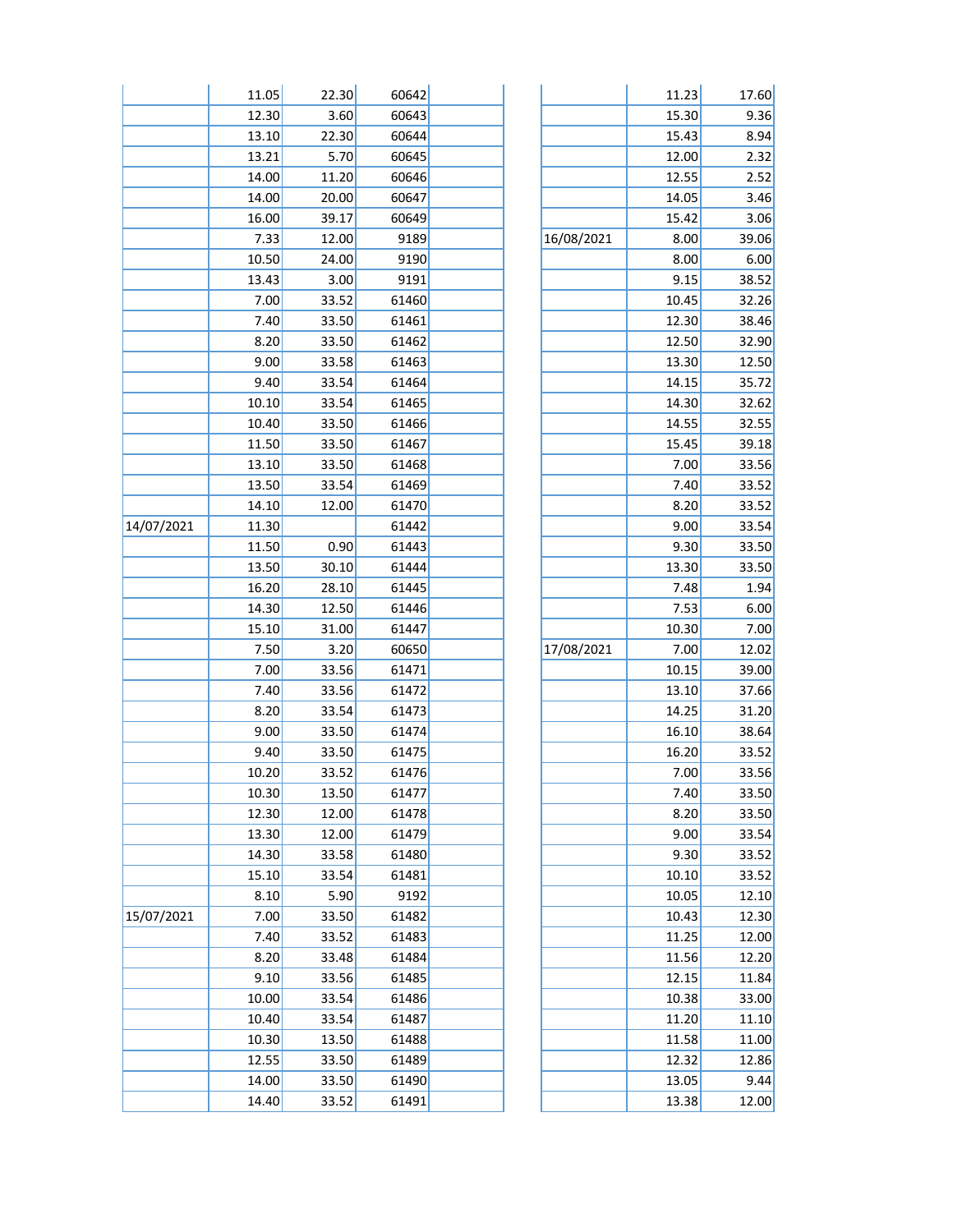|            | 15.20 | 33.52 | 61492 |  |            | 14.38 | 24.00 |
|------------|-------|-------|-------|--|------------|-------|-------|
|            | 16.00 | 33.60 | 61493 |  | 18/08/2021 | 7.00  | 1174  |
|            | 7.25  | 31.10 | 61448 |  |            | 7.30  | 35.34 |
|            | 8.35  | 32.00 | 61449 |  |            | 13.00 | 12.00 |
|            | 9.25  | 12.00 | 61450 |  |            | 15.00 | 38.54 |
|            | 8.50  | 35.48 | 61308 |  |            | 15.10 | 32.00 |
|            | 9.55  | 32.00 | 61309 |  |            | 15.20 | 32.20 |
|            | 11.05 | 32.00 | 61310 |  |            | 7.00  | 33.50 |
|            | 13.05 | 39.34 | 61311 |  |            | 7.40  | 33.56 |
|            | 13.10 | 31.60 | 61312 |  |            | 8.20  | 33.50 |
|            | 15.00 | 31.06 | 61313 |  |            | 9.00  | 33.54 |
|            | 16.55 | 38.30 | 61314 |  |            | 9.30  | 33.54 |
|            | 9.11  | 12.20 | 9193  |  |            | 10.10 | 33.52 |
|            | 7.32  | 12.00 | 9194  |  |            | 10.50 | 33.58 |
|            | 10.35 | 12.00 | 9194  |  |            | 11.30 | 33.54 |
|            | 15.19 | 15.00 | 9195  |  |            | 12.10 | 33.48 |
| 16/07/2021 | 7.00  | 33.54 | 61494 |  |            | 16.00 | 5.00  |
|            | 7.40  | 33.58 | 61495 |  |            | 16.15 | 0.64  |
|            | 8.20  | 33.58 | 61251 |  |            | 10.10 | 9.00  |
|            | 9.00  | 33.50 | 61252 |  |            | 10.45 | 19.30 |
|            | 9.30  | 33.50 | 61253 |  |            | 10.53 | 18.00 |
|            | 10.10 | 33.50 | 61254 |  |            | 10.58 | 17.72 |
|            | 10.20 | 12.00 | 61255 |  |            | 11.03 | 18.00 |
|            | 12.20 | 32.00 | 61256 |  |            | 11.10 | 17.60 |
|            | 13.30 | 33.50 | 61257 |  |            | 11.14 | 17.70 |
|            | 14.10 | 33.58 | 61258 |  |            | 11.20 | 11.48 |
|            | 14.40 | 33.52 | 61259 |  |            | 7.08  | 19.20 |
|            | 9.15  | 31.70 | 61001 |  |            | 7.10  | 18.32 |
|            | 11.15 | 38.70 | 61002 |  |            | 7.18  | 18.00 |
|            | 11.55 | 7.50  | 61003 |  |            | 7.26  | 17.80 |
|            | 12.55 | 38.64 | 61004 |  |            | 7.35  | 18.00 |
|            | 13.40 | 15.00 | 9283  |  |            | 7.45  | 18.00 |
|            | 14.39 | 8.00  | 9284  |  |            | 8.00  | 11.80 |
|            | 15.15 | 32.00 | 60451 |  |            | 8.20  | 19.00 |
| 19/07/2021 | 9.25  | 10.00 | 60452 |  |            | 8.25  | 18.04 |
|            | 10.00 | 32.50 | 60453 |  |            | 8.30  | 17.80 |
|            | 12.40 | 16.80 | 60454 |  |            | 8.35  | 17.90 |
|            | 14.40 | 5.76  | 60455 |  |            | 8.42  | 18.00 |
|            | 15.30 | 11.00 | 60456 |  |            | 8.45  | 18.00 |
|            | 9.51  | 6.94  | 9237  |  |            | 9.15  | 11.10 |
|            | 8.15  | 33.52 | 60701 |  |            | 9.33  | 18.01 |
|            | 9.00  | 33.50 | 60702 |  |            | 9.36  | 17.94 |
|            | 9.40  | 33.54 | 60703 |  |            | 9.41  | 18.10 |
|            | 10.20 | 33.50 | 60704 |  |            | 9.45  | 18.10 |
| 20/07/2021 | 10.40 | 33.52 | 60713 |  |            | 9.48  | 18.00 |
|            | 8.15  | 6.00  | 60457 |  |            | 9.55  | 18.00 |
|            | 10.59 | 12.00 | 9238  |  |            | 10.15 | 11.62 |
|            | 7.10  | 33.56 | 60706 |  |            | 11.48 | 17.80 |
|            | 7.40  | 33.52 | 60707 |  |            | 12.03 | 17.50 |
|            | 8.10  | 33.50 | 60708 |  |            | 12.05 | 19.04 |

|            | 14.38 | 24.00 |
|------------|-------|-------|
| 18/08/2021 | 7.00  | 1174  |
|            | 7.30  | 35.34 |
|            | 13.00 | 12.00 |
|            | 15.00 | 38.54 |
|            | 15.10 | 32.00 |
|            | 15.20 | 32.20 |
|            | 7.00  | 33.50 |
|            | 7.40  | 33.56 |
|            | 8.20  | 33.50 |
|            | 9.00  | 33.54 |
|            | 9.30  | 33.54 |
|            | 10.10 | 33.52 |
|            | 10.50 | 33.58 |
|            | 11.30 | 33.54 |
|            | 12.10 | 33.48 |
|            | 16.00 | 5.00  |
|            | 16.15 | 0.64  |
|            | 10.10 | 9.00  |
|            | 10.45 | 19.30 |
|            | 10.53 | 18.00 |
|            | 10.58 | 17.72 |
|            | 11.03 | 18.00 |
|            | 11.10 | 17.60 |
|            | 11.14 | 17.70 |
|            | 11.20 | 11.48 |
|            | 7.08  | 19.20 |
|            | 7.10  | 18.32 |
|            | 7.18  | 18.00 |
|            | 7.26  | 17.80 |
|            | 7.35  | 18.00 |
|            | 7.45  | 18.00 |
|            | 8.00  | 11.80 |
|            | 8.20  | 19.00 |
|            | 8.25  | 18.04 |
|            | 8.30  | 17.80 |
|            | 8.35  | 17.90 |
|            | 8.42  | 18.00 |
|            | 8.45  | 18.00 |
|            | 9.15  | 11.10 |
|            | 9.33  | 18.01 |
|            | 9.36  | 17.94 |
|            | 9.41  | 18.10 |
|            | 9.45  | 18.10 |
|            | 9.48  | 18.00 |
|            | 9.55  | 18.00 |
|            | 10.15 | 11.62 |
|            | 11.48 | 17.80 |
|            | 12.03 | 17.50 |
|            | 12.05 | 19.04 |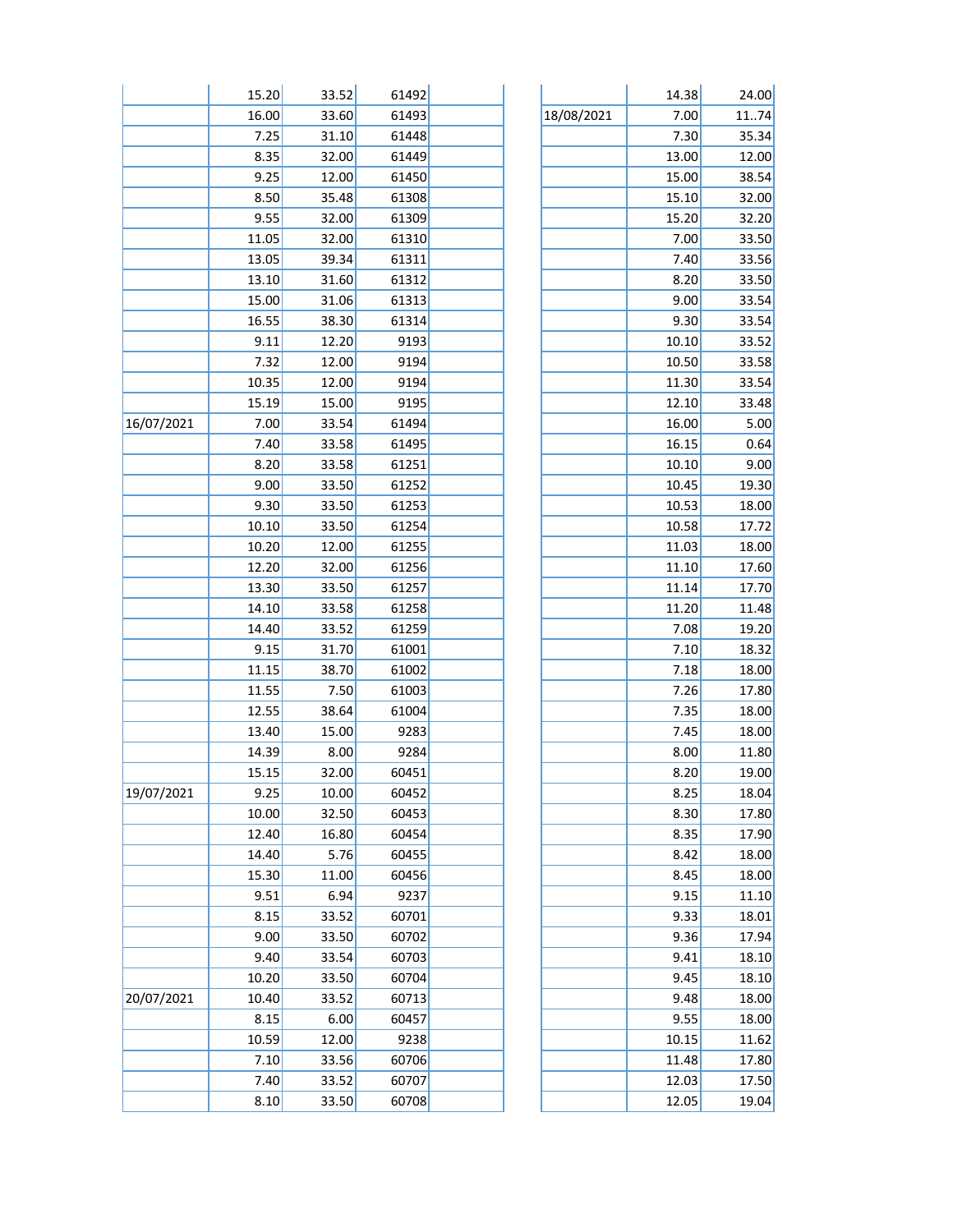|            | 8.30  | 33.52 | 60709 |  |            | 12.13 | 19.00 |
|------------|-------|-------|-------|--|------------|-------|-------|
|            | 9.00  | 33.50 | 60710 |  |            | 12.15 | 18.60 |
|            | 9.30  | 33.48 | 60711 |  |            | 12.20 | 17.70 |
|            | 10.00 | 33.54 | 60712 |  |            | 12.25 | 11.56 |
| 21/07/2021 | 7.30  | 33.58 | 60714 |  |            | 12.50 | 18.00 |
|            | 8.00  | 33.52 | 60715 |  |            | 13.20 | 17.98 |
|            | 8.30  | 33.52 | 60716 |  |            | 13.45 | 11.52 |
|            | 9.10  | 33.54 | 60717 |  | 19/08/2021 | 8.00  | 32.00 |
|            | 9.40  | 33.56 | 60718 |  |            | 7.55  | 21.60 |
|            | 10.10 | 33.48 | 60719 |  |            | 9.00  | 31.40 |
|            | 11.58 | 15.00 | 9239  |  |            | 13.05 | 37.22 |
|            | 13.30 | 1.20  | 9240  |  |            | 7.00  | 33.52 |
|            | 8.00  | 15.00 | 9241  |  |            | 7.40  | 33.54 |
|            | 8.45  | 12.50 | 9241  |  |            | 8.20  | 33.56 |
|            | 9.25  | 12.50 | 9241  |  |            | 9.00  | 33.56 |
|            | 10.15 | 12.50 | 9241  |  |            | 9.50  | 33.52 |
|            | 10.55 | 12.50 | 9241  |  |            | 10.30 | 33.50 |
|            | 11.20 | 14.50 | 9242  |  |            | 11.10 | 33.52 |
|            | 11.59 | 14.50 | 9242  |  |            | 11.40 | 33.58 |
|            | 12.40 | 14.50 | 9242  |  |            | 14.43 | 10.50 |
|            | 13.10 | 14.50 | 9242  |  |            | 16.13 | 12.00 |
|            | 13.35 | 14.50 | 9242  |  | 20/08/2021 | 7.00  | 33.62 |
|            | 14.15 | 14.50 | 9242  |  |            | 7.35  | 31.80 |
|            | 14.50 | 14.50 | 9242  |  |            | 7.40  | 33.50 |
|            | 13.15 | 12.50 | 9242  |  |            | 8.20  | 33.54 |
| 22/07/2021 | 7.40  | 33.50 | 60720 |  |            | 9.00  | 33.52 |
|            | 8.10  | 33.50 | 60721 |  |            | 9.40  | 33.50 |
|            | 8.50  | 33.58 | 60722 |  |            | 10.10 | 33.52 |
|            | 9.20  | 33.52 | 60723 |  |            | 10.50 | 33.50 |
|            | 9.50  | 33.50 | 60724 |  |            | 11.15 | 8.50  |
|            | 10.20 | 33.52 | 60725 |  |            | 12.22 | 37.70 |
|            | 10.50 | 33.50 | 60726 |  |            | 13.00 | 32.00 |
|            | 11.20 | 33.50 | 60727 |  |            | 13.08 | 37.78 |
|            | 11.50 | 33.50 | 60728 |  |            | 13.20 | 36.50 |
|            | 10.22 | 22.35 | 9285  |  |            | 14.51 | 37.90 |
| 23/07/2021 | 7.40  | 33.56 | 61496 |  |            | 14.48 | 36.00 |
|            | 8.10  | 33.50 | 61497 |  | 21/08/2021 | 8.59  | 8.40  |
|            | 8.40  | 33.54 | 61498 |  |            | 10.40 | 20.00 |
|            | 9.10  | 33.60 | 61499 |  | 23/08/2021 | 7.48  | 18.00 |
|            | 9.40  | 33.52 | 61500 |  |            | 14.25 | 10.80 |
|            | 10.00 | 33.52 | 61260 |  |            | 8.00  | 37.95 |
|            | 10.30 | 33.54 | 61261 |  |            | 8.30  | 12.06 |
|            | 11.00 | 33.50 | 61262 |  |            | 8.30  | 2.18  |
|            | 11.30 | 33.56 | 61263 |  |            | 10.15 | 32.00 |
|            | 11.50 | 33.52 | 61264 |  |            | 10.22 | 11.86 |
|            | 11.50 | 33.54 | 61265 |  |            | 11.00 | 31.38 |
|            | 12.20 | 33.54 | 61266 |  |            | 11.35 | 9.60  |
|            | 10.30 | 32.00 | 61005 |  |            | 14.30 | 32.00 |
| 26/07/2021 | 9.05  | 6.00  | 61006 |  |            | 16.40 | 38.48 |
|            | 11.22 | 6.14  | 61007 |  |            | 7.00  | 33.58 |

|            | 12.13 | 19.00 |
|------------|-------|-------|
|            | 12.15 | 18.60 |
|            | 12.20 | 17.70 |
|            | 12.25 | 11.56 |
|            | 12.50 | 18.00 |
|            | 13.20 | 17.98 |
|            | 13.45 | 11.52 |
| 19/08/2021 | 8.00  | 32.00 |
|            | 7.55  | 21.60 |
|            | 9.00  | 31.40 |
|            | 13.05 | 37.22 |
|            | 7.00  | 33.52 |
|            | 7.40  | 33.54 |
|            | 8.20  | 33.56 |
|            | 9.00  | 33.56 |
|            | 9.50  | 33.52 |
|            | 10.30 | 33.50 |
|            | 11.10 | 33.52 |
|            | 11.40 | 33.58 |
|            | 14.43 | 10.50 |
|            | 16.13 | 12.00 |
| 20/08/2021 | 7.00  | 33.62 |
|            | 7.35  | 31.80 |
|            | 7.40  | 33.50 |
|            | 8.20  | 33.54 |
|            | 9.00  | 33.52 |
|            | 9.40  | 33.50 |
|            | 10.10 | 33.52 |
|            | 10.50 | 33.50 |
|            | 11.15 | 8.50  |
|            | 12.22 | 37.70 |
|            | 13.00 | 32.00 |
|            | 13.08 | 37.78 |
|            | 13.20 | 36.50 |
|            | 14.51 | 37.90 |
|            | 14.48 | 36.00 |
| 21/08/2021 | 8.59  | 8.40  |
|            | 10.40 | 20.00 |
| 23/08/2021 | 7.48  | 18.00 |
|            | 14.25 | 10.80 |
|            | 8.00  | 37.95 |
|            | 8.30  | 12.06 |
|            | 8.30  | 2.18  |
|            | 10.15 | 32.00 |
|            | 10.22 | 11.86 |
|            | 11.00 | 31.38 |
|            | 11.35 | 9.60  |
|            | 14.30 | 32.00 |
|            | 16.40 | 38.48 |
|            | 7.00  | 33.58 |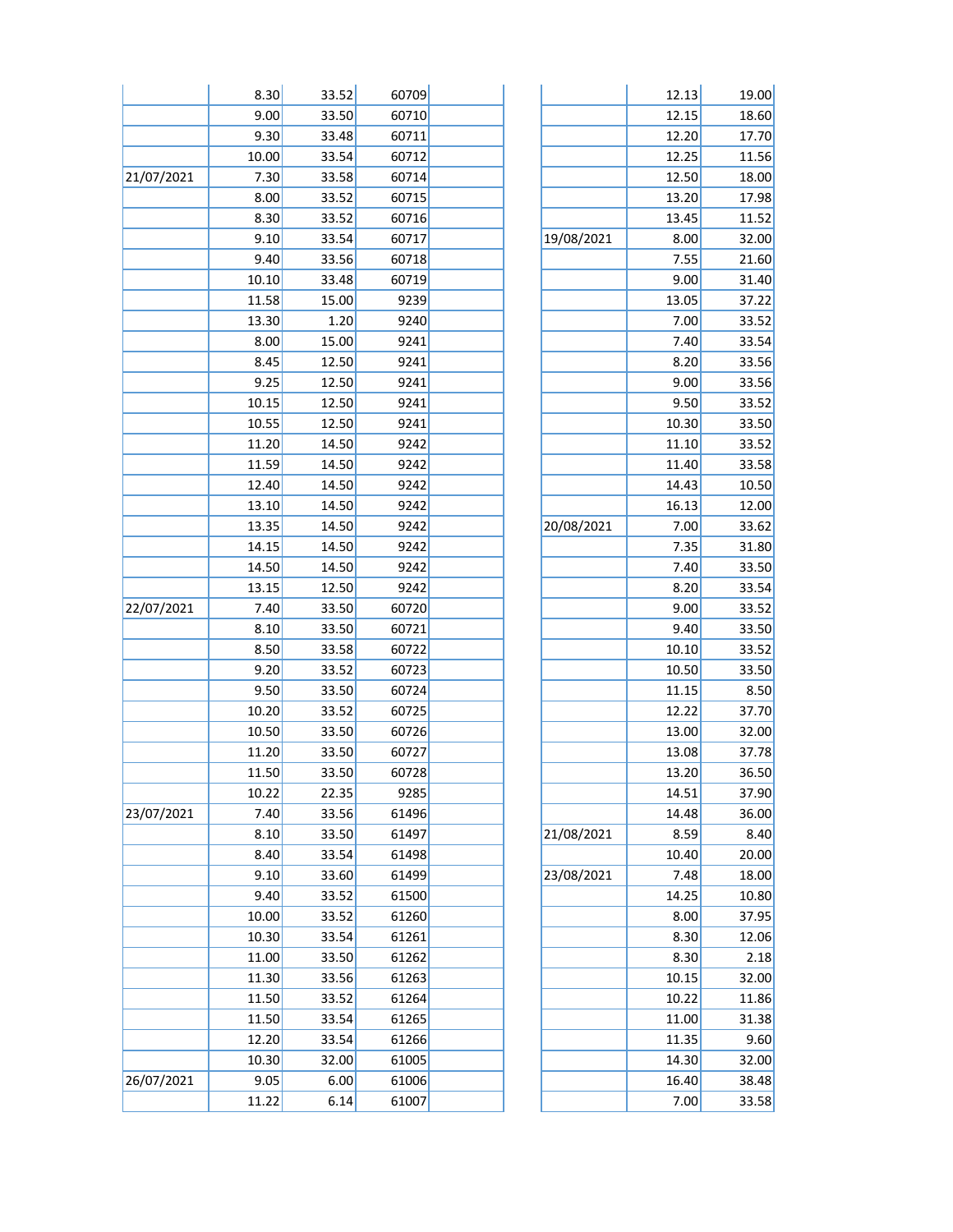|            | 13.55 | 17.00 | 61008 |  |            | 7.40  | 33.52 |
|------------|-------|-------|-------|--|------------|-------|-------|
|            | 12.30 | 21.88 | 61009 |  |            | 8.20  | 32.00 |
|            | 14.00 | 23.28 | 61010 |  |            | 9.20  | 32.00 |
|            | 14.40 | 17.50 | 61011 |  |            | 10.00 | 33.48 |
|            | 7.00  | 33.60 | 61267 |  |            | 10.50 | 33.54 |
|            | 7.40  | 33.56 | 61268 |  | 24/08/2021 | 8.25  | 2.40  |
|            | 8.20  | 33.50 | 61269 |  |            | 10.55 | 2.40  |
|            | 9.00  | 33.54 | 61270 |  |            | 7.00  | 33.64 |
|            | 9.30  | 33.52 | 61271 |  |            | 7.40  | 33.50 |
| 27/07/2021 | 7.49  | 10.50 | 61012 |  |            | 8.20  | 33.54 |
|            | 8.00  | 11.32 | 61013 |  |            | 9.00  | 33.56 |
|            | 8.00  | 6.00  | 61014 |  |            | 9.30  | 33.50 |
|            | 10.15 | 20.00 | 61015 |  |            | 10.10 | 33.52 |
|            | 7.00  | 33.48 | 61272 |  |            | 10.50 | 33.54 |
|            | 7.40  | 33.56 | 61273 |  | 25/08/2021 | 7.00  | 33.56 |
|            | 8.20  | 33.54 | 61274 |  |            | 7.40  | 33.58 |
|            | 9.00  | 33.58 | 61275 |  |            | 8.20  | 33.52 |
|            | 9.30  | 33.50 | 61276 |  |            | 9.00  | 33.60 |
|            | 10.10 | 33.56 | 61277 |  |            | 9.40  | 33.50 |
|            | 10.50 | 33.54 | 61278 |  |            | 10.10 | 33.50 |
|            | 11.30 | 33.50 | 61279 |  |            | 10.50 | 33.54 |
|            | 12.00 | 33.54 | 61280 |  |            | 7.08  | 11.50 |
|            | 7.26  | 4.80  | 9196  |  |            | 8.40  | 12.00 |
|            | 8.30  | 11.00 | 9197  |  |            | 15.08 | 3.50  |
| 28/07/2021 | 7.30  | 17.70 | 61016 |  | 26/08/2021 | 9.25  | 39.72 |
|            | 8.35  | 31.22 | 61017 |  |            | 10.15 | 28.80 |
|            | 9.30  | 32.00 | 61018 |  |            | 12.00 | 7.20  |
|            | 11.52 | 24.00 | 9198  |  |            | 12.10 | 32.60 |
|            | 14.41 | 14.50 | 9199  |  |            | 13.00 | 7.20  |
|            | 7.00  | 33.54 | 61281 |  |            | 15.35 | 4.50  |
|            | 7.40  | 33.48 | 61282 |  |            | 9.15  | 17.56 |
|            | 8.20  | 33.54 | 61283 |  | 27/08/2021 | 8.25  | 18.04 |
|            | 8.45  | 33.60 | 61284 |  |            | 9.00  | 11.50 |
|            | 9.30  | 33.70 | 61285 |  |            | 9.10  | 38.44 |
|            | 10.15 | 33.75 | 61286 |  |            | 9.40  | 37.30 |
|            | 10.55 | 33.52 | 61287 |  |            | 10.00 | 37.00 |
|            | 11.30 | 33.75 | 61288 |  |            | 7.00  | 33.54 |
|            | 12.15 | 33.75 | 61289 |  |            | 7.40  | 33.50 |
|            | 13.00 | 33.60 | 61290 |  |            | 8.20  | 33.50 |
| 29/07/2021 | 7.50  | 6.00  | 61019 |  |            | 9.00  | 33.52 |
|            | 8.20  | 6.00  | 61020 |  |            | 9.40  | 33.54 |
|            | 13.30 | 23.10 | 61021 |  |            | 10.10 | 33.48 |
|            | 13.30 | 23.40 | 61021 |  |            | 7.43  | 0.76  |
|            | 7.00  | 33.60 | 61291 |  |            | 8.14  | 4.00  |
|            | 7.35  | 33.65 | 61292 |  |            | 10.21 | 12.00 |
|            | 8.10  | 33.64 | 61293 |  |            | 11.15 | 11.50 |
|            | 8.40  | 33.82 | 61294 |  |            | 12.10 | 13.84 |
|            | 9.15  | 33.48 | 61295 |  |            | 14.47 | 1.29  |
|            | 10.00 | 33.64 | 61296 |  |            | 10.58 | 35.02 |
|            | 10.30 | 33.70 | 61297 |  |            | 14.30 | 31.70 |
|            |       |       |       |  |            |       |       |

|            | 7.40  | 33.52 |
|------------|-------|-------|
|            | 8.20  | 32.00 |
|            | 9.20  | 32.00 |
|            | 10.00 | 33.48 |
|            | 10.50 | 33.54 |
| 24/08/2021 | 8.25  | 2.40  |
|            | 10.55 | 2.40  |
|            | 7.00  | 33.64 |
|            | 7.40  | 33.50 |
|            | 8.20  | 33.54 |
|            | 9.00  | 33.56 |
|            | 9.30  | 33.50 |
|            | 10.10 | 33.52 |
|            | 10.50 | 33.54 |
| 25/08/2021 | 7.00  | 33.56 |
|            | 7.40  | 33.58 |
|            | 8.20  | 33.52 |
|            | 9.00  | 33.60 |
|            | 9.40  | 33.50 |
|            | 10.10 | 33.50 |
|            | 10.50 | 33.54 |
|            | 7.08  | 11.50 |
|            | 8.40  | 12.00 |
|            | 15.08 | 3.50  |
| 26/08/2021 | 9.25  | 39.72 |
|            | 10.15 | 28.80 |
|            | 12.00 | 7.20  |
|            | 12.10 | 32.60 |
|            | 13.00 | 7.20  |
|            | 15.35 | 4.50  |
|            | 9.15  | 17.56 |
| 27/08/2021 | 8.25  | 18.04 |
|            | 9.00  | 11.50 |
|            | 9.10  | 38.44 |
|            | 9.40  | 37.30 |
|            | 10.00 | 37.00 |
|            | 7.00  | 33.54 |
|            | 7.40  | 33.50 |
|            | 8.20  | 33.50 |
|            | 9.00  | 33.52 |
|            | 9.40  | 33.54 |
|            | 10.10 | 33.48 |
|            | 7.43  | 0.76  |
|            | 8.14  | 4.00  |
|            | 10.21 | 12.00 |
|            | 11.15 | 11.50 |
|            | 12.10 | 13.84 |
|            | 14.47 | 1.29  |
|            | 10.58 | 35.02 |
|            | 14.30 | 31.70 |
|            |       |       |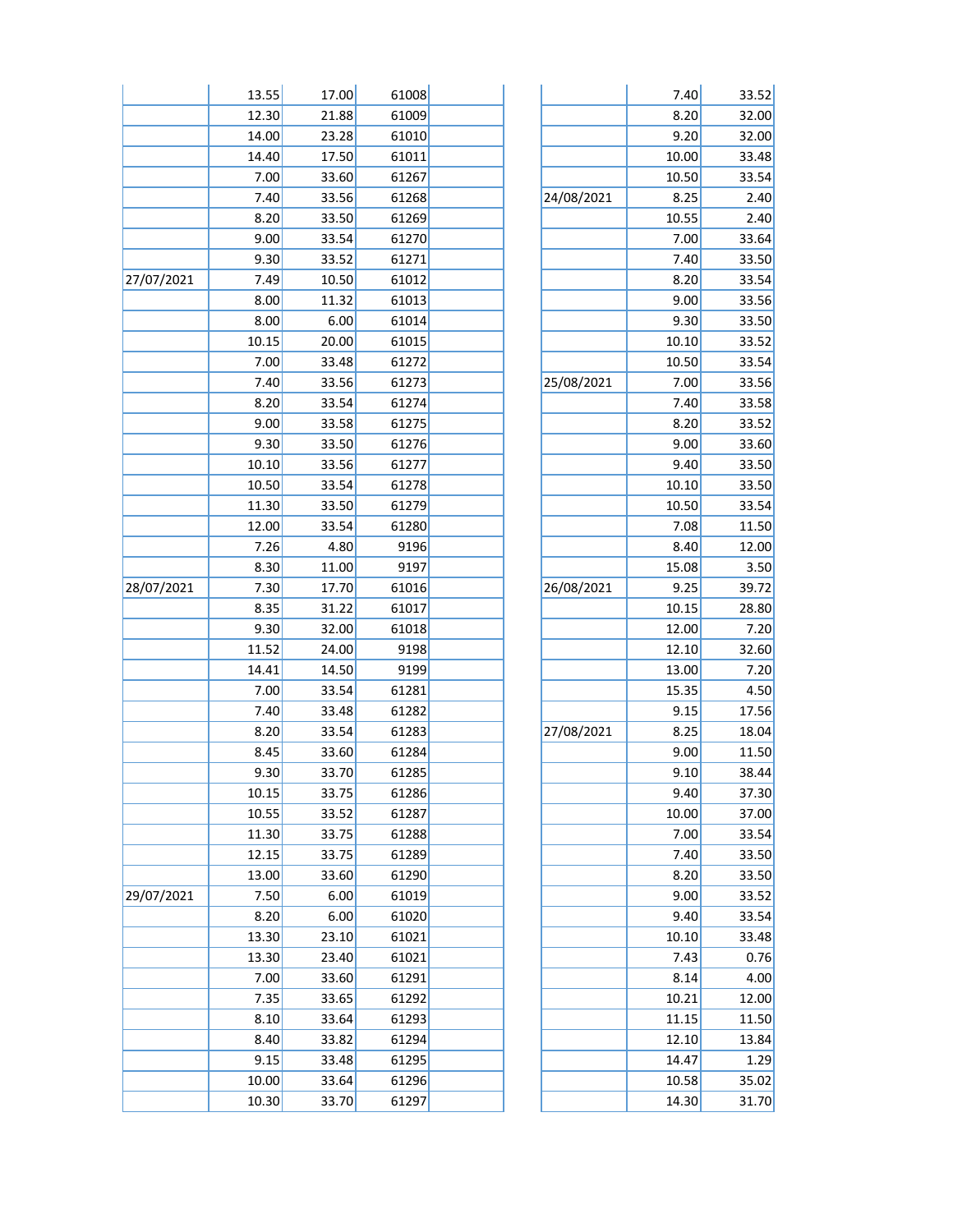|            | 11.10 | 33.80 | 61298 |            | 15.40 | 10.96 |  |
|------------|-------|-------|-------|------------|-------|-------|--|
|            | 11.45 | 33.72 | 61299 | 30/08/2021 | 7.20  | 33.56 |  |
| 30/07/2021 | 9.35  | 23.34 | 61101 |            | 8.00  | 33.52 |  |
|            | 7.00  | 33.52 | 61151 |            | 8.40  | 33.54 |  |
|            | 7.40  | 33.48 | 61152 |            | 9.20  | 33.54 |  |
|            | 8.20  | 33.56 | 61153 |            | 10.00 | 33.50 |  |
|            | 9.00  | 33.56 | 61154 |            | 7.45  | 2.60  |  |
|            | 9.30  | 33.50 | 61155 | 31/08/2021 | 7.50  | 3.84  |  |
|            | 10.00 | 33.54 | 61156 |            | 8.35  | 30.50 |  |
|            | 11.00 | 33.52 | 61157 |            | 9.25  | 32.00 |  |
|            | 11.20 | 33.50 | 61158 |            | 7.00  | 33.58 |  |
|            | 13.30 | 31.20 | 61022 |            | 7.40  | 33.60 |  |
|            | 14.30 | 38.40 | 61023 |            | 8.20  | 33.50 |  |
|            | 10.10 | 12.20 | 9244  |            | 9.00  | 33.54 |  |
|            | 10.29 | 3.00  | 9245  |            | 9.40  | 33.52 |  |
|            | 12.10 | 3.60  | 9246  |            | 10.20 | 33.56 |  |
|            | 15.00 | 31.00 | 61300 |            | 8.30  | 17.80 |  |
|            | 14.30 | 38.40 | 61023 |            | 11.10 | 6.00  |  |
| 31/07/2021 | 7.29  | 20.00 | 9286  |            | 12.30 | 12.04 |  |
|            | 11.09 | 0.80  | 9287  |            | 11.30 | 12.00 |  |
|            | 15.35 | 37.46 | 60729 |            | 13.40 | 12.00 |  |
|            | 10.15 | 39.30 | 60730 |            | 14.00 | 12.00 |  |
|            |       |       |       |            | 15.25 | 12.36 |  |
|            |       |       |       |            | 16.30 | 31.90 |  |

16.30 12.00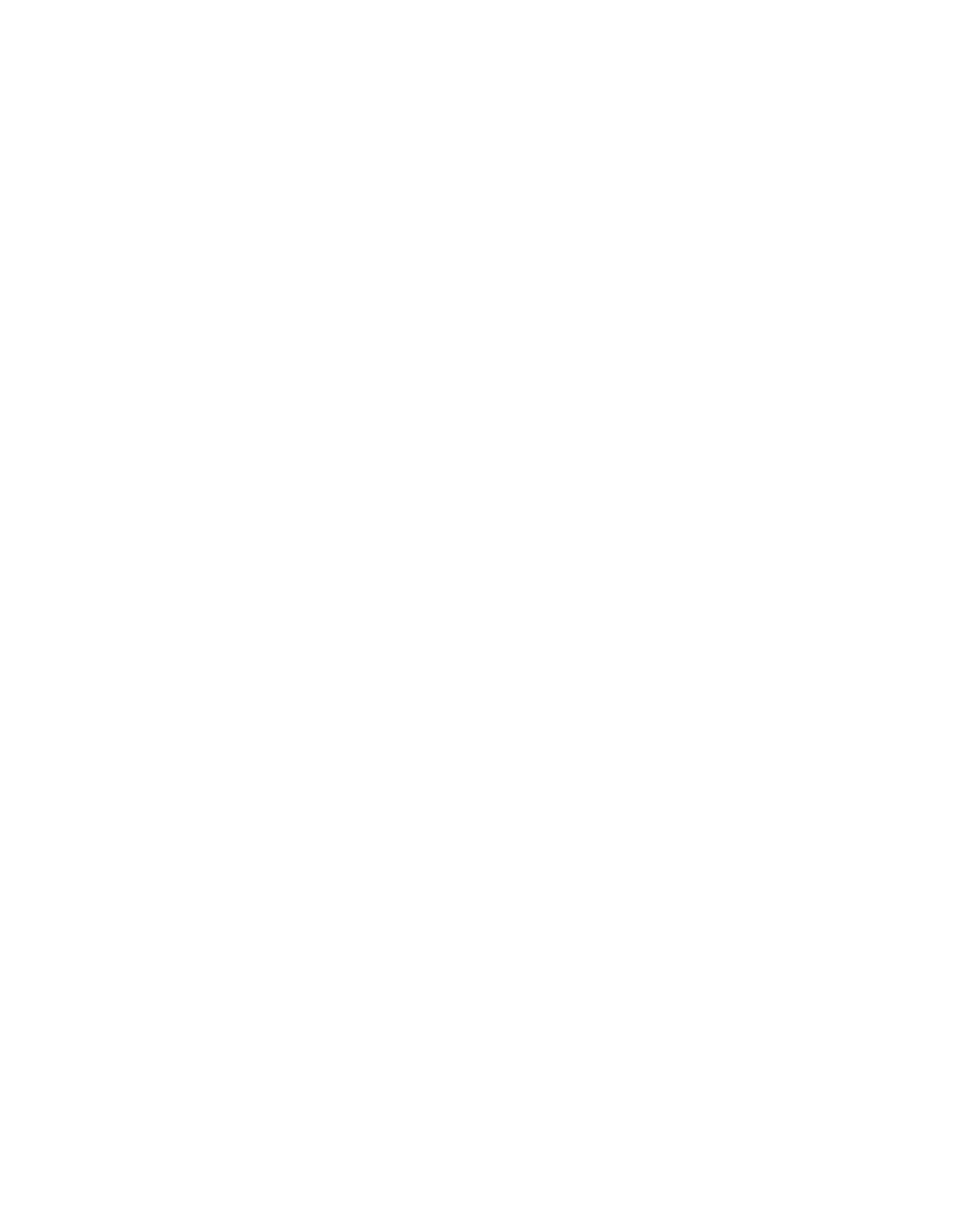| <b>Docket</b><br><b>Number</b> | Total         | Date      | <b>Time</b>  | <b>Tonne</b>     | <b>Docket</b>  | <b>Total</b>  | Date      |
|--------------------------------|---------------|-----------|--------------|------------------|----------------|---------------|-----------|
|                                | <b>Tonnes</b> |           |              | <b>September</b> | Number         | <b>Tonnes</b> |           |
|                                |               |           |              |                  |                |               |           |
| 9288<br>60731                  | 9,989.41      | 1/09/2021 | 7.40<br>9.00 | 4.80             | 61184<br>61185 | 11,666.17     | 1/10/2021 |
|                                |               |           |              | 32.00            |                |               |           |
| 60732                          |               |           | 11.21        | 8.00             | 61186          |               |           |
| 60733                          |               |           | 11.30        | 38.60            | 61187          |               |           |
| 60734                          |               |           | 11.43        | 36.88            | 61188          |               |           |
| 60458                          |               |           | 13.00        | 31.60            | 61189          |               |           |
| 60459                          |               |           | 13.29        | 15.68            | 61190          |               |           |
| 60460                          |               |           | 14.40        | 15.46            | 61191          |               |           |
| 60735                          |               |           | 15.20        | 32.00            | 61192          |               |           |
| 60736                          |               |           | 15.55        | 38.82            | 61193          |               |           |
| 60737                          |               |           | 15.45        | 32.20            | 61194          |               |           |
| 60738                          |               |           | 15.50        | 15.34            | 61195          |               |           |
| 60739                          |               |           | 16.20        | 29.80            | 61196          |               |           |
| 60740                          |               |           | 16.25        | 39.12            | 61197          |               |           |
| 60741                          |               |           | 7.00         | 33.54            | 61138          |               |           |
| 60742                          |               |           | 7.40         | 33.54            | 61139          |               |           |
| 60461                          |               |           | 8.20         | 33.50            | 61140          |               | 2/10/2021 |
| 60462                          |               |           | 8.50         | 33.52            | 61141          |               | 5/10/2021 |
| 60463                          |               |           | 9.30         | 33.56            | 61142          |               |           |
| 60464                          |               |           | 10.10        | 33.50            | 61143          |               |           |
| 60464                          |               |           | 10.50        | 33.50            | 61144          |               |           |
| 60464                          |               |           | 11.30        | 33.58            | 61145          |               |           |
| 60465                          |               |           | 9.28         | 31.50            | 9415           |               |           |
| 60466                          |               |           | 10.20        | 10.00            | 9146           |               |           |
| 60467                          |               | 2/09/2021 | 7.30         | 6.62             | 61198          |               |           |
| 60468                          |               |           | 8.50         | 11.00            | 61199          |               |           |
| 61315                          |               |           | 10.50        | 37.86            | 61200          |               |           |
| 61316                          |               |           | 7.00         | 33.48            | 61146          |               |           |
| 61316                          |               |           | 7.40         | 33.54            | 61147          |               |           |
| 61159                          |               |           | 8.20         | 33.50            | 61148          |               |           |
| 9289                           |               |           | 9.00         | 33.56            | 61149          |               |           |
| 9290                           |               |           | 9.40         | 33.52            | 61150          |               |           |
| 9247                           |               |           | 11.00        | 12.20            | 61243          |               |           |
| 9248                           |               |           | 12.25        | 37.30            | 61244          |               |           |
| 9200                           |               |           |              |                  |                |               |           |
|                                |               |           | 13.25        | 19.80            | 61245          |               |           |
| 60743                          |               |           | 13.58        | 7.65             | 61246          |               |           |
| 60744                          |               |           | 14.30        | 38.44            | 61247          |               | 6/10/2021 |
| 60745                          |               |           | 14.36        | 11.94            | 61248          |               |           |
| 60746                          |               |           | 16.00        | 39.16            | 61249          |               |           |
| 60747                          |               |           | 9.18         | 6.00             | 9417           |               |           |
| 60748                          |               | 3/09/2021 | 7.30         | $6.22$           | 61250          |               |           |
| 60469                          |               |           | 8.10         | 38.30            | 61086          |               |           |
| 9301                           |               |           | 8.30         | 13.20            | 61087          |               |           |
| 9249                           |               |           | 7.00         | 33.54            | 60108          |               |           |
| 9250                           |               |           | 7.40         | 33.54            | 60109          |               |           |
| 61160                          |               |           | 8.20         | 33.48            | 60110          |               |           |
| 61161                          |               |           | 9.00         | 33.50            | 60111          |               |           |
| 61162                          |               |           | 9.40         | 33.56            | 60112          |               |           |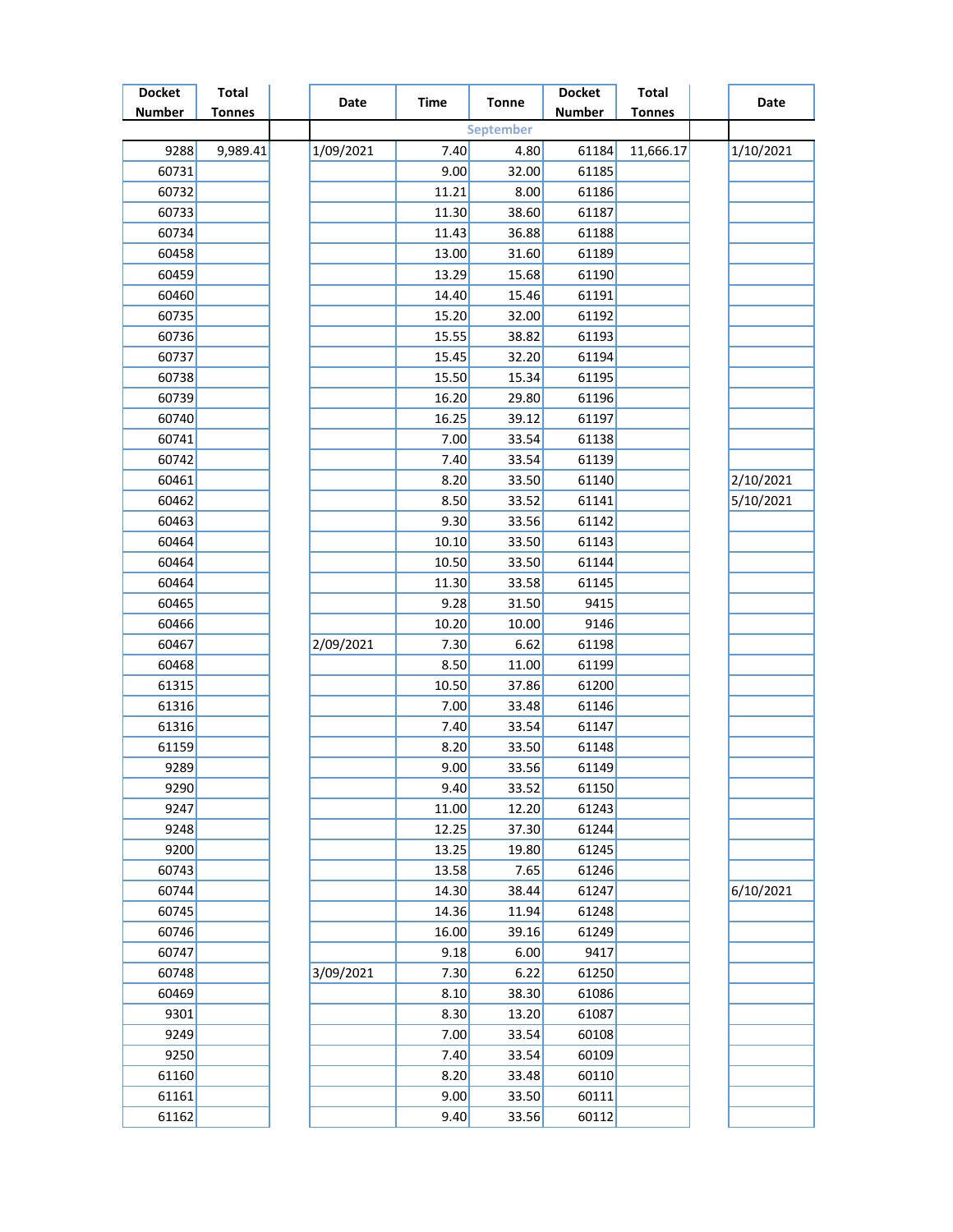| 60749 |           | 10.20 | 33.54 | 60113 |           |
|-------|-----------|-------|-------|-------|-----------|
| 60750 |           | 11.00 | 33.52 | 60114 |           |
| 60470 |           | 14.44 | 14.50 | 9318  |           |
|       |           | 8.30  | 12.00 |       |           |
| 60471 |           |       |       | 60151 |           |
| 61163 |           | 9.00  | 32.00 | 60152 |           |
| 61164 |           | 11.00 | 12.00 | 60153 |           |
| 61165 |           | 13.00 | 12.00 | 60154 |           |
| 61166 |           | 14.31 | 5.72  | 60155 |           |
| 9302  |           | 14.25 | 32.36 | 60156 | 7/10/2021 |
| 9303  |           | 14.46 | 38.84 | 60157 |           |
| 9304  |           | 15.00 | 31.00 | 60158 |           |
| 9305  |           | 15.20 | 12.00 | 60159 |           |
| 9305  |           | 15.45 | 38.90 | 60160 |           |
| 9305  |           | 15.15 | 30.26 | 61088 |           |
| 9305  |           | 16.00 | 29.00 | 9366  |           |
| 9305  |           | 15.47 | 8.00  | 9367  |           |
| 9306  | 4/09/2021 | 10.30 | 32.52 | 60161 |           |
| 60472 | 6/09/2021 | 7.33  | 12.00 | 9368  |           |
| 60473 |           | 11.32 | 2.00  | 9369  |           |
| 61167 |           | 7.30  | 5.48  | 61089 |           |
| 61168 |           | 14.50 | 35.70 | 61090 |           |
| 61169 |           | 15.15 | 32.72 | 61091 |           |
| 9307  |           | 7.00  | 33.56 | 60162 |           |
| 9308  |           | 7.40  | 33.50 | 60163 |           |
| 9309  |           | 8.20  | 33.54 | 60164 |           |
| 61102 |           | 9.00  | 33.52 | 60165 |           |
| 61103 |           | 9.40  | 33.50 | 60166 |           |
| 61024 | 7/09/2021 | 8.30  | 32.00 | 61092 |           |
| 61025 |           | 11.30 | 12.00 | 61093 |           |
| 61026 |           | 10.10 | 4.40  | 61094 |           |
| 61051 |           | 11.35 | 4.60  | 61095 |           |
| 9351  |           | 12.40 | 12.00 | 61096 |           |
| 9352  |           | 15.15 | 35.24 | 61097 | 8/10/2021 |
| 9353  |           | 16.15 | 38.80 | 61098 |           |
| 61027 |           | 7.00  | 33.52 | 60167 |           |
| 61028 |           | 7.40  | 33.52 | 60168 |           |
| 61029 |           | 8.20  | 33.56 | 60169 |           |
| 61030 |           | 9.00  | 33.50 | 60170 |           |
| 61031 |           | 9.40  | 33.54 | 60171 |           |
| 61032 |           | 10.20 | 33.54 | 60172 |           |
| 61033 |           | 11.00 | 33.50 | 60173 |           |
| 61034 |           | 7.11  | 6.00  | 9370  |           |
| 61052 | 8/09/2021 | 7.00  | 33.58 | 60174 |           |
| 61053 |           | 7.40  | 33.52 | 60175 |           |
| 61054 |           | 8.20  | 33.52 | 60176 |           |
| 61055 |           | 9.00  | 33.50 | 60177 |           |
| 9354  |           | 9.40  | 33.50 | 60178 |           |
| 61035 |           | 9.40  | 11.02 | 60751 |           |
| 61036 |           | 10.05 | 37.00 | 60752 |           |
| 61037 |           | 10.15 | 36.70 | 60753 |           |
|       |           |       |       |       |           |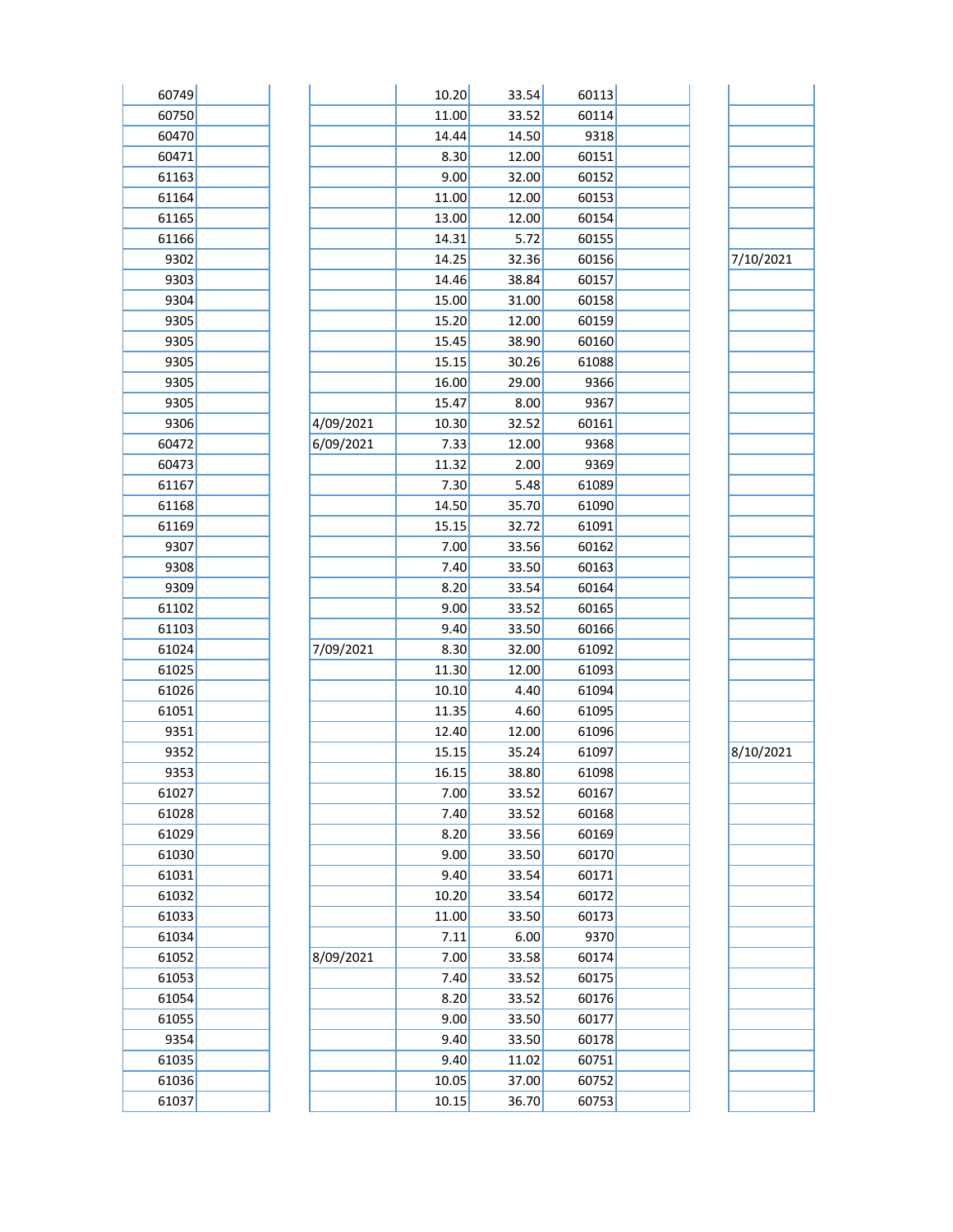| 61056<br>15.15<br>60755<br>11/10/2021<br>38.40<br>61057<br>60756<br>16.40<br>33.20<br>61058<br>16.45<br>39.73<br>60757<br>61059<br>7.15<br>11.52<br>61099<br>61060<br>8.35<br>11.62<br>61100<br>61061<br>11.55<br>12.00<br>9371<br>61062<br>7.00<br>33.56<br>60179<br>9/09/2021<br>61063<br>7.40<br>33.60<br>60180<br>9355<br>8.30<br>33.52<br>60181<br>9356<br>9.00<br>33.48<br>60182<br>61039<br>9.40<br>60183<br>33.54<br>61040<br>10.20<br>33.56<br>60184<br>61040<br>7.45<br>60758<br>13.50<br>61041<br>33.00<br>60759<br>8.40<br>61042<br>9.45<br>11.68<br>60760<br>61043<br>10.58<br>60761<br>12.10<br>61044<br>11.30<br>39.06<br>60762<br>61045<br>60763<br>11.55<br>12.00<br>61046<br>15.05<br>38.46<br>60764<br>61047<br>8.05<br>13.44<br>9451<br>61048<br>7.15<br>13.60<br>9372<br>7.20<br>61049<br>13.92<br>9372<br>61064<br>8.36<br>9372<br>14.00<br>61065<br>8.40<br>14.10<br>9372<br>61066<br>9.30<br>14.20<br>9372<br>12/10/2021<br>61067<br>9.40<br>13.70<br>9372<br>61068<br>10.34<br>14.00<br>9372<br>61069<br>9372<br>10.47<br>14.00<br>61070<br>11.40<br>13.90<br>9372<br>61071<br>8.25<br>23.10<br>9373<br>9357<br>10.08<br>22.90<br>9373<br>9358<br>11.10<br>23.00<br>9373<br>9359<br>13.00<br>9373<br>22.98<br>14.04<br>9360<br>23.10<br>9373<br>61072<br>10/09/2021<br>7.00<br>33.50<br>60185<br>61073<br>7.40<br>33.50<br>60186<br>61074<br>7.22<br>36.00<br>9452<br>61075<br>8.50<br>6.00<br>59451<br>9.00<br>5.98<br>61076<br>59452<br>11.00<br>61077<br>11.62<br>59453<br>9310<br>11.20<br>5.00<br>13/10/2021<br>59454<br>9311<br>13.15<br>11.72<br>59455<br>9361<br>8.20<br>33.58<br>60851<br>9.00<br>9361<br>33.54<br>60852<br>9361<br>9.40<br>60853<br>33.52<br>9361<br>10.20<br>33.52<br>60854<br>9361<br>11.00<br>33.52<br>60855<br>9361<br>11.40<br>33.54<br>60856 | 61038 |  | 12.40 | 31.90 | 60754 |  | 9/10/2021 |
|-------------------------------------------------------------------------------------------------------------------------------------------------------------------------------------------------------------------------------------------------------------------------------------------------------------------------------------------------------------------------------------------------------------------------------------------------------------------------------------------------------------------------------------------------------------------------------------------------------------------------------------------------------------------------------------------------------------------------------------------------------------------------------------------------------------------------------------------------------------------------------------------------------------------------------------------------------------------------------------------------------------------------------------------------------------------------------------------------------------------------------------------------------------------------------------------------------------------------------------------------------------------------------------------------------------------------------------------------------------------------------------------------------------------------------------------------------------------------------------------------------------------------------------------------------------------------------------------------------------------------------------------------------------------------------------------------------------------------------------------------------------------------------------------------------|-------|--|-------|-------|-------|--|-----------|
|                                                                                                                                                                                                                                                                                                                                                                                                                                                                                                                                                                                                                                                                                                                                                                                                                                                                                                                                                                                                                                                                                                                                                                                                                                                                                                                                                                                                                                                                                                                                                                                                                                                                                                                                                                                                       |       |  |       |       |       |  |           |
|                                                                                                                                                                                                                                                                                                                                                                                                                                                                                                                                                                                                                                                                                                                                                                                                                                                                                                                                                                                                                                                                                                                                                                                                                                                                                                                                                                                                                                                                                                                                                                                                                                                                                                                                                                                                       |       |  |       |       |       |  |           |
|                                                                                                                                                                                                                                                                                                                                                                                                                                                                                                                                                                                                                                                                                                                                                                                                                                                                                                                                                                                                                                                                                                                                                                                                                                                                                                                                                                                                                                                                                                                                                                                                                                                                                                                                                                                                       |       |  |       |       |       |  |           |
|                                                                                                                                                                                                                                                                                                                                                                                                                                                                                                                                                                                                                                                                                                                                                                                                                                                                                                                                                                                                                                                                                                                                                                                                                                                                                                                                                                                                                                                                                                                                                                                                                                                                                                                                                                                                       |       |  |       |       |       |  |           |
|                                                                                                                                                                                                                                                                                                                                                                                                                                                                                                                                                                                                                                                                                                                                                                                                                                                                                                                                                                                                                                                                                                                                                                                                                                                                                                                                                                                                                                                                                                                                                                                                                                                                                                                                                                                                       |       |  |       |       |       |  |           |
|                                                                                                                                                                                                                                                                                                                                                                                                                                                                                                                                                                                                                                                                                                                                                                                                                                                                                                                                                                                                                                                                                                                                                                                                                                                                                                                                                                                                                                                                                                                                                                                                                                                                                                                                                                                                       |       |  |       |       |       |  |           |
|                                                                                                                                                                                                                                                                                                                                                                                                                                                                                                                                                                                                                                                                                                                                                                                                                                                                                                                                                                                                                                                                                                                                                                                                                                                                                                                                                                                                                                                                                                                                                                                                                                                                                                                                                                                                       |       |  |       |       |       |  |           |
|                                                                                                                                                                                                                                                                                                                                                                                                                                                                                                                                                                                                                                                                                                                                                                                                                                                                                                                                                                                                                                                                                                                                                                                                                                                                                                                                                                                                                                                                                                                                                                                                                                                                                                                                                                                                       |       |  |       |       |       |  |           |
|                                                                                                                                                                                                                                                                                                                                                                                                                                                                                                                                                                                                                                                                                                                                                                                                                                                                                                                                                                                                                                                                                                                                                                                                                                                                                                                                                                                                                                                                                                                                                                                                                                                                                                                                                                                                       |       |  |       |       |       |  |           |
|                                                                                                                                                                                                                                                                                                                                                                                                                                                                                                                                                                                                                                                                                                                                                                                                                                                                                                                                                                                                                                                                                                                                                                                                                                                                                                                                                                                                                                                                                                                                                                                                                                                                                                                                                                                                       |       |  |       |       |       |  |           |
|                                                                                                                                                                                                                                                                                                                                                                                                                                                                                                                                                                                                                                                                                                                                                                                                                                                                                                                                                                                                                                                                                                                                                                                                                                                                                                                                                                                                                                                                                                                                                                                                                                                                                                                                                                                                       |       |  |       |       |       |  |           |
|                                                                                                                                                                                                                                                                                                                                                                                                                                                                                                                                                                                                                                                                                                                                                                                                                                                                                                                                                                                                                                                                                                                                                                                                                                                                                                                                                                                                                                                                                                                                                                                                                                                                                                                                                                                                       |       |  |       |       |       |  |           |
|                                                                                                                                                                                                                                                                                                                                                                                                                                                                                                                                                                                                                                                                                                                                                                                                                                                                                                                                                                                                                                                                                                                                                                                                                                                                                                                                                                                                                                                                                                                                                                                                                                                                                                                                                                                                       |       |  |       |       |       |  |           |
|                                                                                                                                                                                                                                                                                                                                                                                                                                                                                                                                                                                                                                                                                                                                                                                                                                                                                                                                                                                                                                                                                                                                                                                                                                                                                                                                                                                                                                                                                                                                                                                                                                                                                                                                                                                                       |       |  |       |       |       |  |           |
|                                                                                                                                                                                                                                                                                                                                                                                                                                                                                                                                                                                                                                                                                                                                                                                                                                                                                                                                                                                                                                                                                                                                                                                                                                                                                                                                                                                                                                                                                                                                                                                                                                                                                                                                                                                                       |       |  |       |       |       |  |           |
|                                                                                                                                                                                                                                                                                                                                                                                                                                                                                                                                                                                                                                                                                                                                                                                                                                                                                                                                                                                                                                                                                                                                                                                                                                                                                                                                                                                                                                                                                                                                                                                                                                                                                                                                                                                                       |       |  |       |       |       |  |           |
|                                                                                                                                                                                                                                                                                                                                                                                                                                                                                                                                                                                                                                                                                                                                                                                                                                                                                                                                                                                                                                                                                                                                                                                                                                                                                                                                                                                                                                                                                                                                                                                                                                                                                                                                                                                                       |       |  |       |       |       |  |           |
|                                                                                                                                                                                                                                                                                                                                                                                                                                                                                                                                                                                                                                                                                                                                                                                                                                                                                                                                                                                                                                                                                                                                                                                                                                                                                                                                                                                                                                                                                                                                                                                                                                                                                                                                                                                                       |       |  |       |       |       |  |           |
|                                                                                                                                                                                                                                                                                                                                                                                                                                                                                                                                                                                                                                                                                                                                                                                                                                                                                                                                                                                                                                                                                                                                                                                                                                                                                                                                                                                                                                                                                                                                                                                                                                                                                                                                                                                                       |       |  |       |       |       |  |           |
|                                                                                                                                                                                                                                                                                                                                                                                                                                                                                                                                                                                                                                                                                                                                                                                                                                                                                                                                                                                                                                                                                                                                                                                                                                                                                                                                                                                                                                                                                                                                                                                                                                                                                                                                                                                                       |       |  |       |       |       |  |           |
|                                                                                                                                                                                                                                                                                                                                                                                                                                                                                                                                                                                                                                                                                                                                                                                                                                                                                                                                                                                                                                                                                                                                                                                                                                                                                                                                                                                                                                                                                                                                                                                                                                                                                                                                                                                                       |       |  |       |       |       |  |           |
|                                                                                                                                                                                                                                                                                                                                                                                                                                                                                                                                                                                                                                                                                                                                                                                                                                                                                                                                                                                                                                                                                                                                                                                                                                                                                                                                                                                                                                                                                                                                                                                                                                                                                                                                                                                                       |       |  |       |       |       |  |           |
|                                                                                                                                                                                                                                                                                                                                                                                                                                                                                                                                                                                                                                                                                                                                                                                                                                                                                                                                                                                                                                                                                                                                                                                                                                                                                                                                                                                                                                                                                                                                                                                                                                                                                                                                                                                                       |       |  |       |       |       |  |           |
|                                                                                                                                                                                                                                                                                                                                                                                                                                                                                                                                                                                                                                                                                                                                                                                                                                                                                                                                                                                                                                                                                                                                                                                                                                                                                                                                                                                                                                                                                                                                                                                                                                                                                                                                                                                                       |       |  |       |       |       |  |           |
|                                                                                                                                                                                                                                                                                                                                                                                                                                                                                                                                                                                                                                                                                                                                                                                                                                                                                                                                                                                                                                                                                                                                                                                                                                                                                                                                                                                                                                                                                                                                                                                                                                                                                                                                                                                                       |       |  |       |       |       |  |           |
|                                                                                                                                                                                                                                                                                                                                                                                                                                                                                                                                                                                                                                                                                                                                                                                                                                                                                                                                                                                                                                                                                                                                                                                                                                                                                                                                                                                                                                                                                                                                                                                                                                                                                                                                                                                                       |       |  |       |       |       |  |           |
|                                                                                                                                                                                                                                                                                                                                                                                                                                                                                                                                                                                                                                                                                                                                                                                                                                                                                                                                                                                                                                                                                                                                                                                                                                                                                                                                                                                                                                                                                                                                                                                                                                                                                                                                                                                                       |       |  |       |       |       |  |           |
|                                                                                                                                                                                                                                                                                                                                                                                                                                                                                                                                                                                                                                                                                                                                                                                                                                                                                                                                                                                                                                                                                                                                                                                                                                                                                                                                                                                                                                                                                                                                                                                                                                                                                                                                                                                                       |       |  |       |       |       |  |           |
|                                                                                                                                                                                                                                                                                                                                                                                                                                                                                                                                                                                                                                                                                                                                                                                                                                                                                                                                                                                                                                                                                                                                                                                                                                                                                                                                                                                                                                                                                                                                                                                                                                                                                                                                                                                                       |       |  |       |       |       |  |           |
|                                                                                                                                                                                                                                                                                                                                                                                                                                                                                                                                                                                                                                                                                                                                                                                                                                                                                                                                                                                                                                                                                                                                                                                                                                                                                                                                                                                                                                                                                                                                                                                                                                                                                                                                                                                                       |       |  |       |       |       |  |           |
|                                                                                                                                                                                                                                                                                                                                                                                                                                                                                                                                                                                                                                                                                                                                                                                                                                                                                                                                                                                                                                                                                                                                                                                                                                                                                                                                                                                                                                                                                                                                                                                                                                                                                                                                                                                                       |       |  |       |       |       |  |           |
|                                                                                                                                                                                                                                                                                                                                                                                                                                                                                                                                                                                                                                                                                                                                                                                                                                                                                                                                                                                                                                                                                                                                                                                                                                                                                                                                                                                                                                                                                                                                                                                                                                                                                                                                                                                                       |       |  |       |       |       |  |           |
|                                                                                                                                                                                                                                                                                                                                                                                                                                                                                                                                                                                                                                                                                                                                                                                                                                                                                                                                                                                                                                                                                                                                                                                                                                                                                                                                                                                                                                                                                                                                                                                                                                                                                                                                                                                                       |       |  |       |       |       |  |           |
|                                                                                                                                                                                                                                                                                                                                                                                                                                                                                                                                                                                                                                                                                                                                                                                                                                                                                                                                                                                                                                                                                                                                                                                                                                                                                                                                                                                                                                                                                                                                                                                                                                                                                                                                                                                                       |       |  |       |       |       |  |           |
|                                                                                                                                                                                                                                                                                                                                                                                                                                                                                                                                                                                                                                                                                                                                                                                                                                                                                                                                                                                                                                                                                                                                                                                                                                                                                                                                                                                                                                                                                                                                                                                                                                                                                                                                                                                                       |       |  |       |       |       |  |           |
|                                                                                                                                                                                                                                                                                                                                                                                                                                                                                                                                                                                                                                                                                                                                                                                                                                                                                                                                                                                                                                                                                                                                                                                                                                                                                                                                                                                                                                                                                                                                                                                                                                                                                                                                                                                                       |       |  |       |       |       |  |           |
|                                                                                                                                                                                                                                                                                                                                                                                                                                                                                                                                                                                                                                                                                                                                                                                                                                                                                                                                                                                                                                                                                                                                                                                                                                                                                                                                                                                                                                                                                                                                                                                                                                                                                                                                                                                                       |       |  |       |       |       |  |           |
|                                                                                                                                                                                                                                                                                                                                                                                                                                                                                                                                                                                                                                                                                                                                                                                                                                                                                                                                                                                                                                                                                                                                                                                                                                                                                                                                                                                                                                                                                                                                                                                                                                                                                                                                                                                                       |       |  |       |       |       |  |           |
|                                                                                                                                                                                                                                                                                                                                                                                                                                                                                                                                                                                                                                                                                                                                                                                                                                                                                                                                                                                                                                                                                                                                                                                                                                                                                                                                                                                                                                                                                                                                                                                                                                                                                                                                                                                                       |       |  |       |       |       |  |           |
|                                                                                                                                                                                                                                                                                                                                                                                                                                                                                                                                                                                                                                                                                                                                                                                                                                                                                                                                                                                                                                                                                                                                                                                                                                                                                                                                                                                                                                                                                                                                                                                                                                                                                                                                                                                                       |       |  |       |       |       |  |           |
|                                                                                                                                                                                                                                                                                                                                                                                                                                                                                                                                                                                                                                                                                                                                                                                                                                                                                                                                                                                                                                                                                                                                                                                                                                                                                                                                                                                                                                                                                                                                                                                                                                                                                                                                                                                                       |       |  |       |       |       |  |           |
|                                                                                                                                                                                                                                                                                                                                                                                                                                                                                                                                                                                                                                                                                                                                                                                                                                                                                                                                                                                                                                                                                                                                                                                                                                                                                                                                                                                                                                                                                                                                                                                                                                                                                                                                                                                                       |       |  |       |       |       |  |           |
|                                                                                                                                                                                                                                                                                                                                                                                                                                                                                                                                                                                                                                                                                                                                                                                                                                                                                                                                                                                                                                                                                                                                                                                                                                                                                                                                                                                                                                                                                                                                                                                                                                                                                                                                                                                                       |       |  |       |       |       |  |           |
|                                                                                                                                                                                                                                                                                                                                                                                                                                                                                                                                                                                                                                                                                                                                                                                                                                                                                                                                                                                                                                                                                                                                                                                                                                                                                                                                                                                                                                                                                                                                                                                                                                                                                                                                                                                                       |       |  |       |       |       |  |           |
|                                                                                                                                                                                                                                                                                                                                                                                                                                                                                                                                                                                                                                                                                                                                                                                                                                                                                                                                                                                                                                                                                                                                                                                                                                                                                                                                                                                                                                                                                                                                                                                                                                                                                                                                                                                                       |       |  |       |       |       |  |           |
|                                                                                                                                                                                                                                                                                                                                                                                                                                                                                                                                                                                                                                                                                                                                                                                                                                                                                                                                                                                                                                                                                                                                                                                                                                                                                                                                                                                                                                                                                                                                                                                                                                                                                                                                                                                                       |       |  |       |       |       |  |           |
|                                                                                                                                                                                                                                                                                                                                                                                                                                                                                                                                                                                                                                                                                                                                                                                                                                                                                                                                                                                                                                                                                                                                                                                                                                                                                                                                                                                                                                                                                                                                                                                                                                                                                                                                                                                                       |       |  |       |       |       |  |           |
|                                                                                                                                                                                                                                                                                                                                                                                                                                                                                                                                                                                                                                                                                                                                                                                                                                                                                                                                                                                                                                                                                                                                                                                                                                                                                                                                                                                                                                                                                                                                                                                                                                                                                                                                                                                                       |       |  |       |       |       |  |           |
|                                                                                                                                                                                                                                                                                                                                                                                                                                                                                                                                                                                                                                                                                                                                                                                                                                                                                                                                                                                                                                                                                                                                                                                                                                                                                                                                                                                                                                                                                                                                                                                                                                                                                                                                                                                                       | 9361  |  | 8.00  | 23.00 | 9418  |  |           |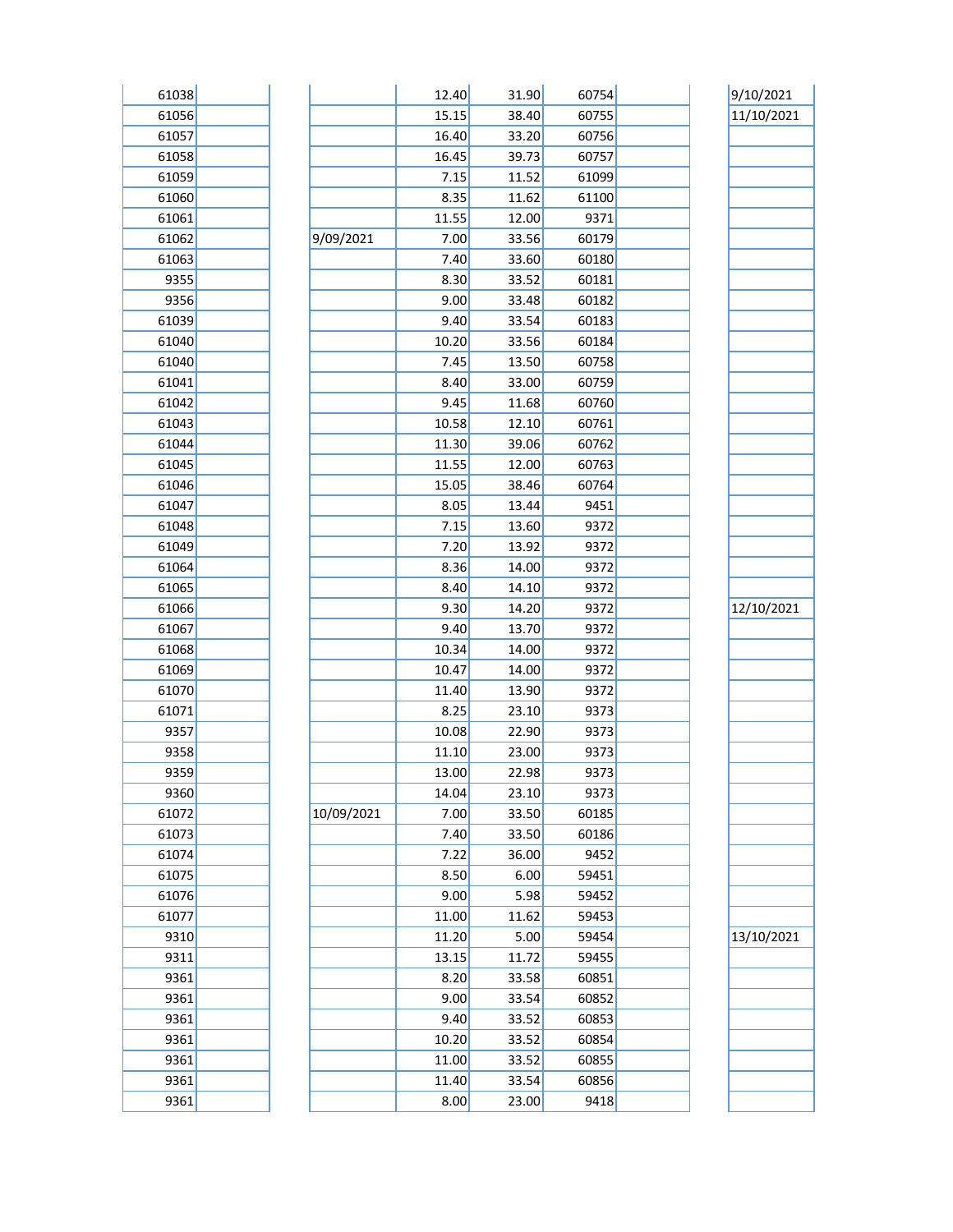| 9361  |            | 9.53  | 23.00          | 9418  |            |
|-------|------------|-------|----------------|-------|------------|
| 9361  |            | 10.55 | 23.00          | 9418  |            |
| 9361  |            | 11.54 | 23.10          | 9418  | 14/10/2021 |
| 9361  |            | 14.00 | 5.90           | 60765 |            |
| 9361  |            | 14.30 | 11.52          | 60766 |            |
| 9361  |            | 15.05 | 38.40          | 60767 |            |
| 61078 |            | 15.15 | 31.55          | 60768 |            |
| 61079 |            | 16.35 | 39.46          | 60769 |            |
| 61080 | 11/09/2021 | 8.55  | 38.64          | 60770 |            |
| 61081 |            | 10.20 | 38.24          | 60771 |            |
| 61050 |            | 11.55 | 39.42          | 60772 |            |
| 9291  | 13/09/2021 | 8.05  | 39.38          | 60773 |            |
| 9291  |            | 11.20 | 21.60          | 60774 | 15/10/2021 |
| 9291  |            | 11.50 | 17.80          | 60775 |            |
| 9291  |            | 13.49 | 2.92           | 60776 |            |
| 9291  |            | 14.12 | 21.60          | 60115 |            |
| 9291  |            | 7.00  | 33.52          | 60201 |            |
| 9291  |            | 7.40  | 33.50          | 60202 |            |
| 9291  |            | 9.00  | 33.56          | 60203 |            |
| 9291  |            | 9.40  | 33.54          | 60204 |            |
| 9291  |            | 9.40  | 33.48          | 60205 |            |
| 9291  |            | 7.14  | 4.00           | 9374  |            |
| 9291  |            | 8.25  | 10.00          | 9375  |            |
| 9292  |            | 12.54 | 0.80           | 9376  |            |
| 9292  |            | 14.41 | 1.50           | 9377  |            |
| 9292  | 14/09/2021 | 8.30  | 35.32          | 60777 | 16/10/2021 |
| 9292  |            | 9.30  | 8.00           | 60778 | 18/10/2021 |
| 9292  |            | 11.30 | 31.40          | 60779 |            |
| 9292  |            | 12.00 | 32.00          | 60780 |            |
| 9292  |            | 13.40 | 32.35          | 60781 |            |
| 9292  |            | 7.00  | 33.58          | 60206 |            |
| 9292  |            | 7.40  | 33.50          | 60207 |            |
| 9292  |            | 8.20  | 33.54          | 60208 |            |
| 9292  |            | 9.00  | 33.52          | 60209 |            |
| 9292  |            | 9.40  | 33.50          | 60210 |            |
|       |            |       |                |       |            |
| 9292  |            | 10.20 | 33.52<br>33.58 | 60211 |            |
| 9401  |            | 11.00 |                | 60212 |            |
| 61317 | 15/09/2021 | 7.40  | 21.60          | 60782 |            |
| 61318 |            | 8.10  | 22.80          | 60783 |            |
| 61319 |            | 10.00 | 37.00          | 60784 |            |
| 61320 |            | 10.40 | 10.00          | 60785 |            |
| 61321 |            | 10.51 | 21.60          | 60786 |            |
| 61322 |            | 11.10 | 10.80          | 60787 |            |
| 61104 |            | 11.45 | 38.26          | 60788 |            |
| 9293  |            | 12.00 | 32.40          | 60789 |            |
| 9293  |            | 12.00 | 36.00          | 60790 |            |
| 9293  |            | 13.20 | 37.12          | 60791 |            |
| 9293  |            | 13.55 | 10.80          | 60792 |            |
| 9293  |            | 14.00 | 12.00          | 60793 |            |
| 9293  |            | 14.55 | 37.66          | 60794 |            |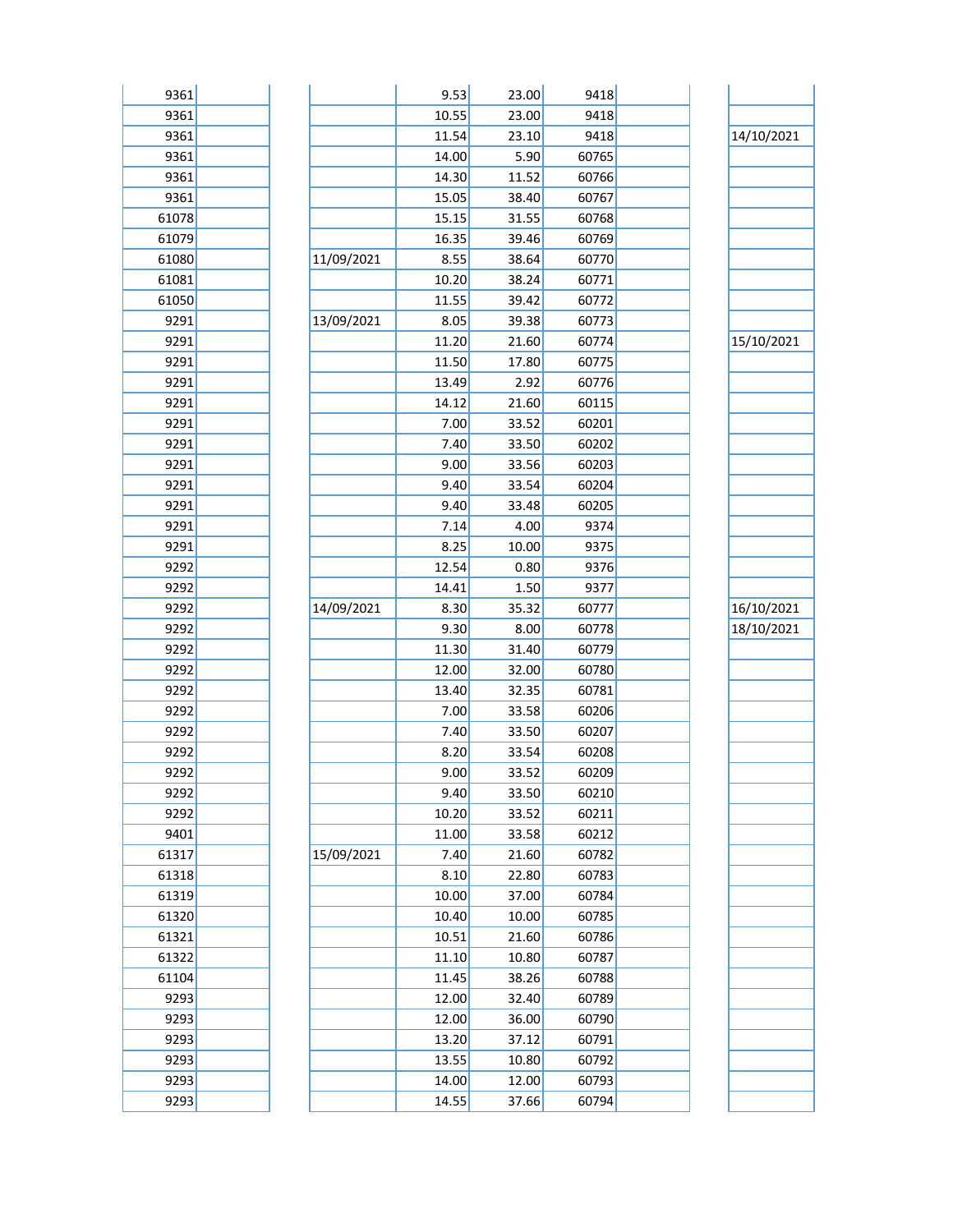| 9293  |            | 16.40 | 38.24 | 60795 |            |
|-------|------------|-------|-------|-------|------------|
| 9294  |            | 7.00  | 33.50 | 60213 | 19/10/2021 |
| 9294  |            | 7.40  | 33.52 | 60214 |            |
| 9295  |            | 8.20  | 33.50 | 60215 |            |
| 9295  |            | 9.00  | 33.56 | 60216 |            |
| 9295  |            | 9.40  | 33.56 | 60217 |            |
| 9295  |            | 10.20 | 33.46 | 60218 |            |
| 61323 |            | 11.00 | 33.52 | 60219 |            |
| 61324 |            | 7.53  | 10.20 | 9319  |            |
| 61325 | 16/09/2021 | 9.55  | 11.90 | 60796 |            |
| 61326 |            | 9.30  | 23.16 | 60797 |            |
| 61327 |            | 11.30 | 23.00 | 60797 |            |
| 61328 |            | 11.55 | 11.86 | 60798 |            |
| 61329 |            | 13.45 | 11.92 | 60799 |            |
| 61330 |            |       | 37.06 | 60800 |            |
|       |            | 15.10 |       |       |            |
| 61331 |            | 7.00  | 33.54 | 60220 |            |
| 61332 |            | 7.40  | 33.56 | 60221 |            |
| 61333 |            | 8.20  | 33.50 | 60222 |            |
| 61105 |            | 9.00  | 33.50 | 60223 | 20/10/2021 |
| 61106 |            | 9.40  | 33.50 | 60224 |            |
| 61107 |            | 10.20 | 33.52 | 60225 |            |
| 61108 |            | 11.00 | 33.52 | 60226 |            |
| 61109 |            | 15.27 | 38.36 | 60116 |            |
| 61110 |            | 15.35 | 11.72 | 60117 |            |
| 9402  |            | 7.47  | 4.10  | 9320  |            |
| 9403  |            | 8.23  | 0.80  | 9321  |            |
| 9404  | 17/09/2021 | 7.00  | 33.62 | 60227 |            |
| 61334 |            | 7.40  | 33.48 | 60228 |            |
| 61335 |            | 8.20  | 33.58 | 60229 |            |
| 61336 |            | 7.00  | 12.03 | 60187 |            |
| 61337 |            | 7.03  | 12.54 | 60188 |            |
| 61338 |            | 7.40  | 5.00  | 60189 |            |
| 61339 |            | 9.10  | 12.46 | 59456 |            |
| 61111 |            | 9.15  | 12.30 | 59457 |            |
| 61112 |            | 9.15  | 32.68 | 59458 |            |
| 61113 |            | 10.54 | 37.86 | 59459 |            |
| 61114 |            | 11.00 | 11.88 | 59460 |            |
| 61115 |            | 11.30 | 12.17 | 59461 |            |
| 61116 |            | 13.10 | 12.90 | 59462 |            |
| 9405  |            | 13.15 | 12.85 | 59463 |            |
| 9405  |            | 13.40 | 39.08 | 59464 |            |
| 9405  |            | 14.00 | 33.00 | 59465 |            |
| 9405  |            | 14.15 | 32.18 | 59466 |            |
| 9405  |            | 15.05 | 13.26 | 59467 |            |
| 9406  |            | 9.00  | 33.54 | 60801 | 21/10/2021 |
| 9296  |            | 9.40  | 33.50 | 60802 |            |
| 9296  |            | 10.20 | 33.54 | 60803 |            |
| 9296  |            | 11.00 | 33.52 | 60804 |            |
| 9296  |            | 15.21 | 14.50 | 9419  |            |
| 9297  |            | 15.25 | 39.74 | 60118 |            |
|       |            |       |       |       |            |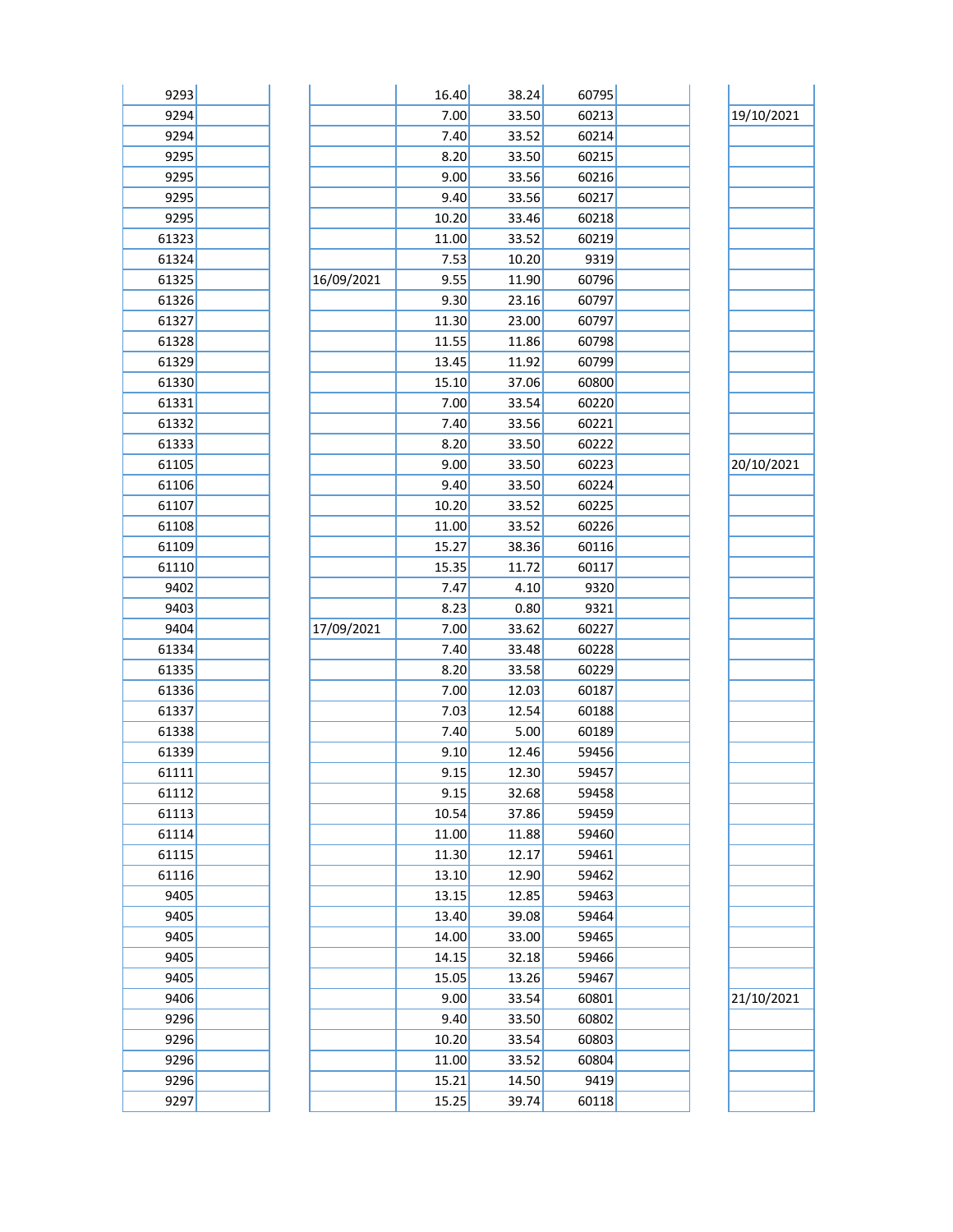| 9298  |            | 15.30 | 32.30 | 60119 |            |
|-------|------------|-------|-------|-------|------------|
| 61340 |            | 15.35 | 32.18 | 60120 |            |
| 61342 | 18/09/2021 | 7.38  | 30.15 | 9453  |            |
| 61343 |            | 7.46  | 30.80 | 9453  |            |
| 61344 |            | 8.12  | 34.10 | 9453  |            |
| 61345 |            | 8.21  | 29.78 | 9453  |            |
| 61346 |            | 8.31  | 30.10 | 9453  |            |
| 61117 |            | 8.55  | 34.20 | 9453  |            |
| 61118 |            | 9.03  | 30.64 | 9453  |            |
| 61119 |            | 9.11  | 30.00 | 9453  |            |
| 61120 |            | 9.35  | 33.70 | 9453  |            |
| 61121 |            | 7.00  | 29.00 | 9453  |            |
| 61122 |            | 7.06  | 30.00 | 9453  |            |
| 61123 |            | 7.28  | 35.40 | 9453  |            |
| 61124 |            | 10.40 | 32.50 | 60121 | 22/10/2021 |
| 61125 |            | 10.50 | 38.22 | 60190 |            |
| 61170 |            | 12.20 | 39.32 | 60191 |            |
| 61171 | 20/09/2021 | 7.00  | 31.16 | 60192 |            |
| 9299  |            | 7.20  | 32.95 | 60193 |            |
| 9300  |            | 8.45  | 32.67 | 60194 |            |
| 9300  |            | 9.15  | 7.20  | 60195 |            |
| 9300  |            | 10.00 | 31.22 | 60196 |            |
| 9300  |            | 10.10 | 32.72 | 60197 |            |
| 9300  |            | 10.15 | 32.20 | 60198 |            |
| 9300  |            | 10.30 | 31.00 | 60199 |            |
| 9300  |            | 11.40 | 32.76 | 60200 |            |
| 9407  |            | 11.50 | 32.18 | 60148 |            |
| 9407  |            | 7.00  | 33.54 | 60122 |            |
| 9407  |            | 7.40  | 33.56 | 60123 |            |
| 9407  |            | 8.20  | 33.50 | 60124 |            |
| 9407  |            | 9.00  | 33.52 | 60125 |            |
| 9407  |            | 9.40  | 33.50 | 60126 |            |
| 9407  |            | 10.20 | 33.50 | 60127 |            |
| 9407  |            | 11.00 | 33.54 | 60128 |            |
| 9407  |            | 12.00 | 9.00  | 60857 | 23/10/2021 |
| 9407  |            | 16.20 | 39.56 | 60858 |            |
| 9407  |            | 7.30  | 12.50 | 60230 |            |
| 9407  |            | 10.15 | 12.50 | 60231 |            |
| 9407  |            | 12.30 | 12.50 | 60232 | 25/10/2021 |
| 9408  |            | 14.45 | 18.50 | 60233 |            |
| 9408  | 21/09/2021 | 7.00  | 33.46 | 60129 |            |
| 9408  |            | 7.40  | 33.54 | 60130 |            |
| 9408  |            | 8.20  | 33.52 | 60131 |            |
| 9408  |            | 9.00  | 33.52 | 60132 |            |
| 9408  |            | 9.40  | 33.50 | 60133 |            |
|       |            |       |       |       |            |
| 9408  |            | 10.20 | 33.52 | 60134 |            |
| 9408  |            | 11.00 | 33.54 | 60135 |            |
| 9409  |            | 11.40 | 33.56 | 60136 |            |
| 9409  |            | 7.35  | 10.00 | 60859 |            |
| 9409  |            | 10.00 | 4.00  | 60860 |            |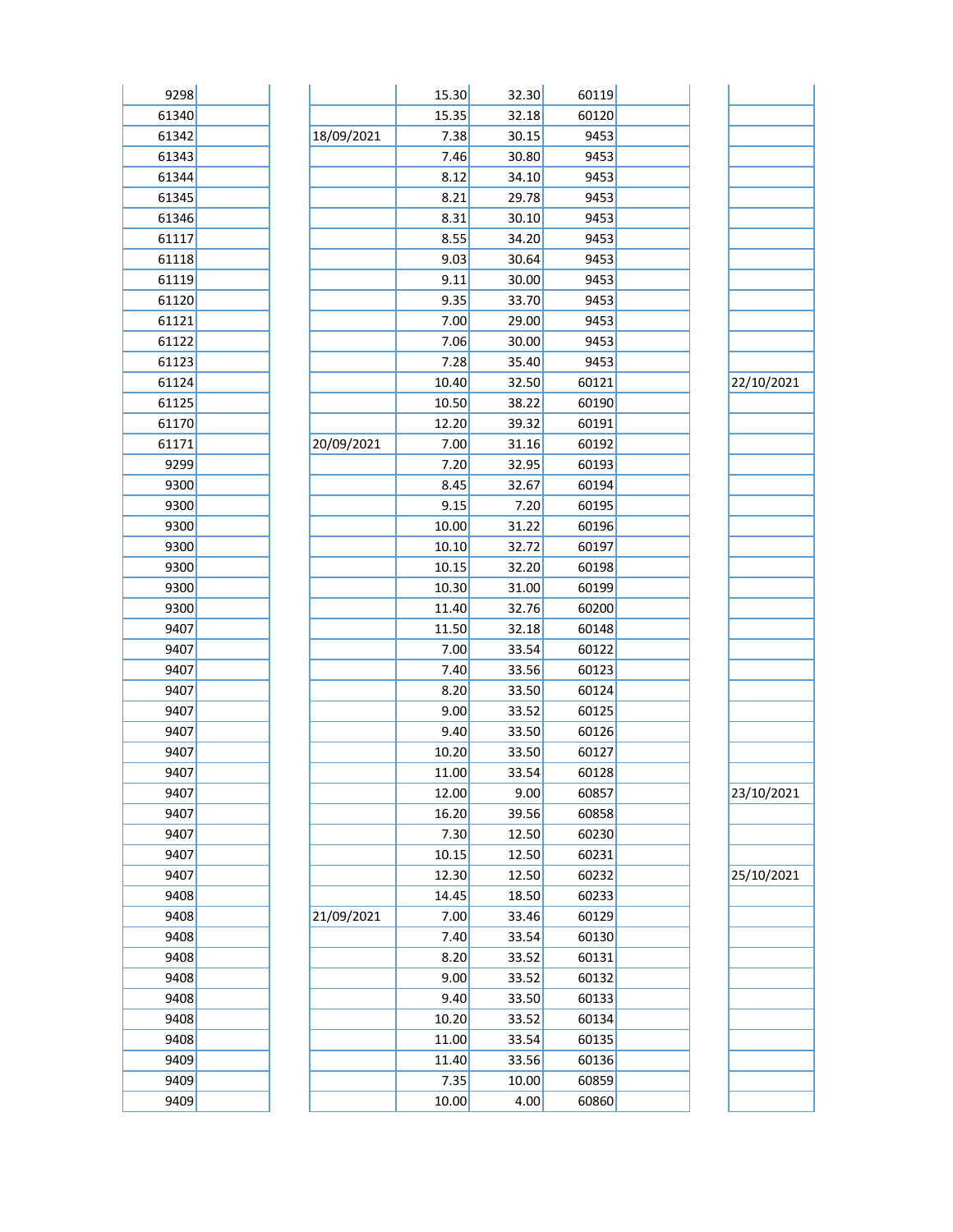| 9409  |            | 9.45  | 9.00  | 60861 |            |
|-------|------------|-------|-------|-------|------------|
| 9409  |            | 11.30 | 11.00 | 60862 |            |
| 9409  |            | 13.00 | 20.00 | 60863 |            |
| 9409  |            | 14.50 | 38.60 | 60864 |            |
| 9409  |            | 15.00 | 13.50 | 60865 |            |
| 9409  |            | 16.20 | 38.84 | 60866 |            |
| 9409  |            | 8.15  | 35.36 | 60234 |            |
| 61347 |            | 7.00  | 16.80 | 9454  |            |
| 61348 |            | 8.04  | 12.00 | 9378  |            |
| 61349 | 22/09/2021 | 7.00  | 33.56 | 60137 |            |
| 61350 |            | 7.40  | 33.52 | 60138 |            |
| 61126 |            | 8.20  | 33.56 | 60139 |            |
| 61127 |            | 9.00  | 33.58 | 60140 |            |
| 61128 |            | 9.30  | 33.50 | 60141 | 26/10/2021 |
| 61129 |            | 10.30 | 33.50 | 60142 |            |
| 61130 |            | 11.30 | 33.50 | 60143 |            |
| 61131 |            | 12.30 | 33.50 | 60144 |            |
| 61132 |            | 13.45 | 33.50 | 60145 |            |
| 61133 |            | 14.20 | 33.56 | 60146 |            |
| 9362  |            | 15.00 | 33.50 | 60147 |            |
| 9364  |            | 7.30  | 32.62 | 60867 |            |
| 61134 |            | 15.45 | 37.44 | 60868 |            |
| 60101 |            | 13.00 | 24.00 | 60235 |            |
| 60474 |            | 13.00 | 32.00 | 60236 |            |
| 60475 |            | 13.30 | 31.00 | 60237 |            |
| 60476 |            | 15.15 | 30.00 | 60238 |            |
| 60477 |            | 15.30 | 38.50 | 60239 |            |
| 60478 |            | 8.55  | 23.00 | 9379  |            |
| 60479 |            | 10.57 | 22.80 | 9379  |            |
| 60480 |            | 12.10 | 23.00 | 9379  |            |
| 60481 | 23/09/2021 | 7.00  | 33.50 | 60149 |            |
| 60482 |            | 7.40  | 33.56 | 60150 |            |
| 60483 |            | 8.20  | 33.52 | 60869 |            |
| 60484 |            | 9.00  | 33.58 | 60870 |            |
| 60485 |            | 9.40  | 33.48 | 60871 |            |
| 9312  |            | 10.20 | 33.54 | 60872 |            |
| 9313  |            | 10.00 | 33.50 | 60873 |            |
| 60486 |            | 11.20 | 32.50 | 60874 |            |
| 9314  |            | 9.20  | 17.80 | 60240 |            |
| 9315  |            | 14.25 | 6.26  | 60241 |            |
| 60487 |            | 16.30 | 38.50 | 60242 | 27/10/2021 |
| 60488 |            | 8.00  | 22.80 | 9380  |            |
| 60489 |            | 8.50  | 23.10 | 9380  |            |
| 60490 |            | 13.45 | 1.00  | 9381  |            |
| 60491 | 24/09/2021 | 7.00  | 33.70 | 60875 |            |
| 60492 |            | 7.30  | 33.60 | 60876 |            |
| 60493 |            | 8.00  | 33.90 | 60877 |            |
| 60494 |            | 8.27  | 4.00  | 9382  |            |
| 60495 |            | 10.30 | 38.32 | 56753 |            |
| 61206 |            | 8.45  | 38.68 | 56751 |            |
|       |            |       |       |       |            |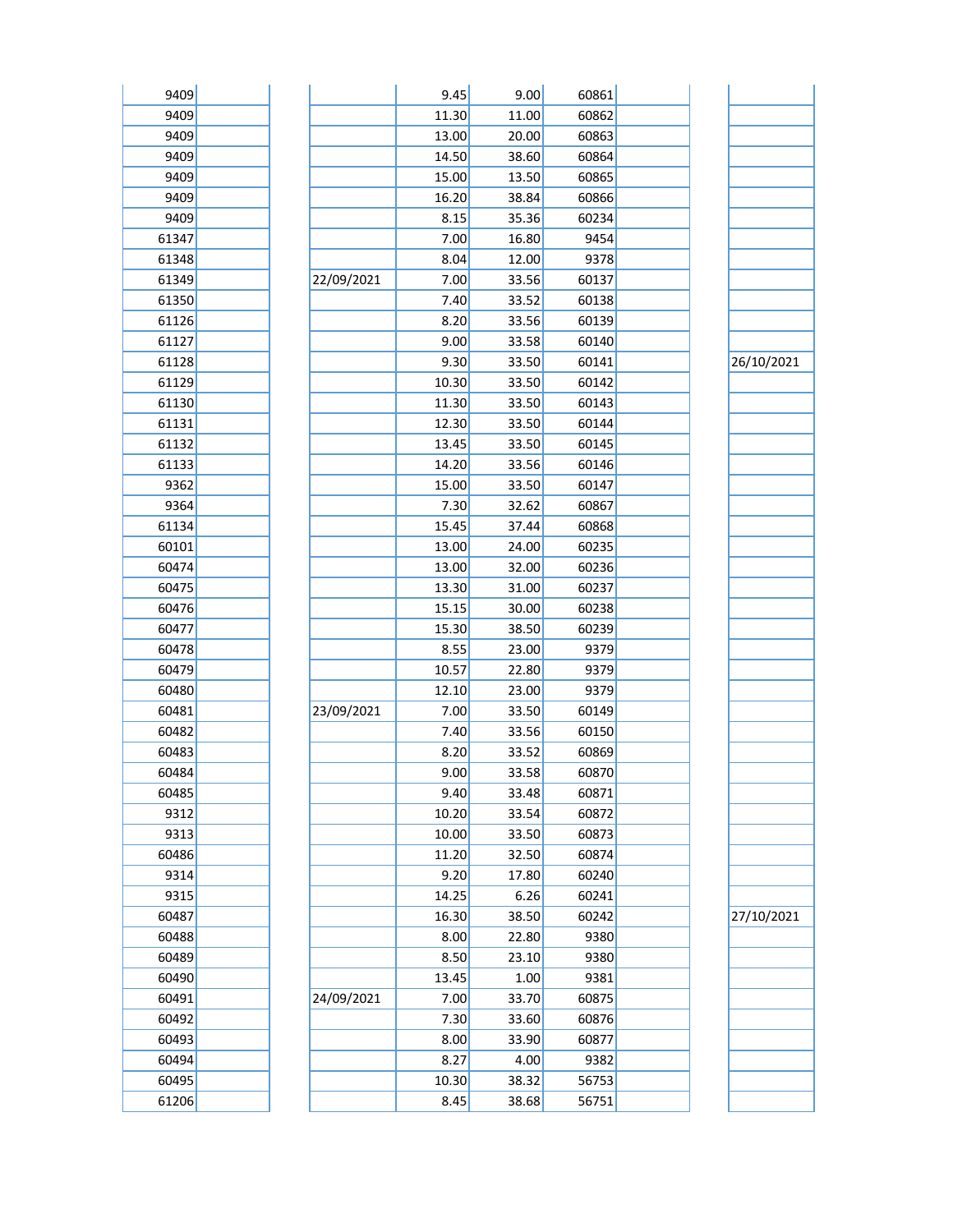| 61207 |            | 10.00 | 38.70 | 56752 |            |
|-------|------------|-------|-------|-------|------------|
| 61208 |            | 11.10 | 11.00 | 56754 |            |
| 61209 |            | 11.36 | 13.50 | 56755 |            |
| 61210 |            | 12.00 | 31.50 | 56756 |            |
| 61211 |            | 12.40 | 12.00 | 56757 |            |
| 60496 |            | 8.40  | 33.90 | 60951 |            |
| 60497 |            | 9.20  | 33.60 | 60952 |            |
| 61212 |            | 10.15 | 33.60 | 60953 |            |
| 61213 |            | 10.50 | 33.75 | 60954 |            |
| 61214 |            | 11.20 | 33.60 | 60955 |            |
| 61215 |            | 11.55 | 33.70 | 60956 |            |
| 61216 |            | 14.00 | 33.70 | 60957 |            |
| 61217 |            | 14.30 | 32.00 | 59468 | 28/10/2021 |
| 61218 |            | 9.21  | 21.60 | 9420  |            |
| 61219 |            | 9.40  | 4.00  | 9421  |            |
| 61220 |            | 14.11 | 4.40  | 9422  |            |
| 61221 | 25/09/2021 | 8.35  | 32.60 | 59469 |            |
| 61222 | 27/09/2021 | 7.15  | 39.56 | 59470 |            |
| 61223 |            | 8.55  | 37.42 | 59471 |            |
| 61224 |            | 9.00  | 32.34 | 59472 |            |
| 61225 |            | 9.10  | 38.26 | 59473 |            |
| 60498 |            | 10.20 | 38.82 | 59475 |            |
| 60499 |            | 11.05 | 12.00 | 59476 |            |
| 60500 |            | 11.50 | 17.80 | 59478 |            |
| 60102 |            | 12.10 | 33.22 | 59479 |            |
| 60103 |            | 13.35 | 12.00 | 59481 |            |
| 60104 |            | 13.35 | 20.00 | 59482 |            |
| 60105 |            | 16.00 | 39.73 | 59483 |            |
| 60106 |            | 7.20  | 33.70 | 56551 |            |
| 60107 |            | 7.55  | 33.60 | 56552 |            |
| 9317  |            | 8.30  | 33.70 | 56553 |            |
|       |            | 9.00  |       | 56554 |            |
| 9365  |            |       | 33.80 |       |            |
| 9365  |            | 10.15 | 33.70 | 56555 |            |
| 61172 |            | 9.35  | 33.60 | 56556 | 29/10/2021 |
| 61173 |            | 10.50 | 33.70 | 56557 |            |
| 61174 | 28/09/2021 | 7.55  | 39.38 | 59484 |            |
| 61226 |            | 12.20 | 13.40 | 59485 |            |
| 61227 |            | 15.00 | 32.30 | 59486 |            |
| 61228 |            | 15.10 | 38.66 | 59487 |            |
| 61229 |            | 7.00  | 33.56 | 56558 |            |
| 61230 |            | 7.40  | 33.58 | 56559 |            |
| 61231 |            | 8.20  | 33.50 | 56560 |            |
| 9410  |            | 9.00  | 33.50 | 56561 |            |
| 9411  |            | 7.55  | 12.00 | 9322  |            |
| 9412  |            | 11.54 | 6.00  | 9323  |            |
| 9413  |            | 16.45 | 12.00 | 9324  |            |
| 9413  |            | 17.22 | 2.00  | 9325  |            |
| 9414  | 29/09/2021 | 7.00  | 33.54 | 56562 |            |
| 61135 |            | 7.40  | 33.62 | 56563 |            |
| 61136 |            | 8.20  | 33.52 | 56564 |            |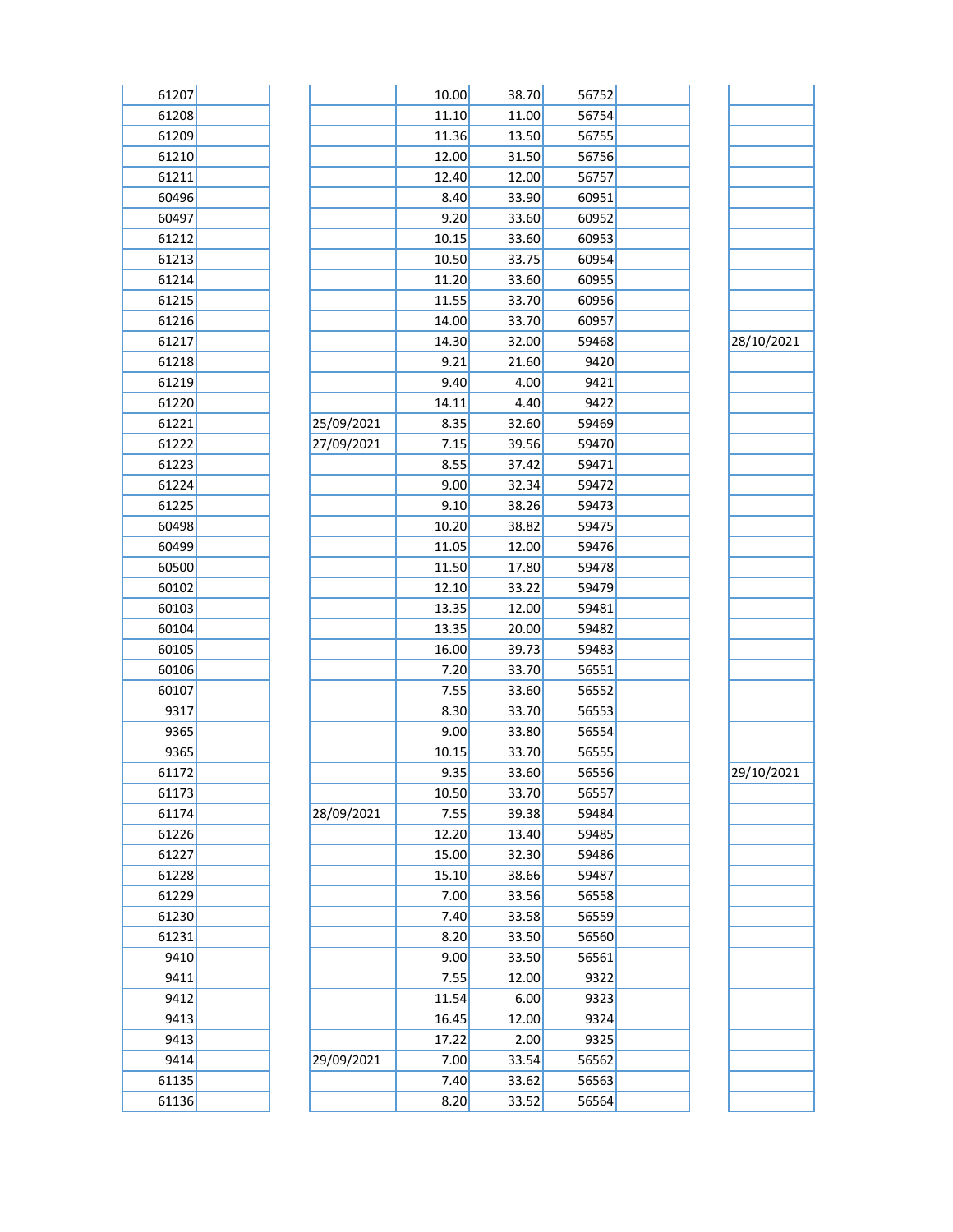| 61137 |            | 9.00  | 33.54 | 56565 |  |
|-------|------------|-------|-------|-------|--|
| 61232 |            | 9.40  | 33.50 | 56566 |  |
| 61233 |            | 10.20 | 33.54 | 56567 |  |
| 61234 |            | 11.00 | 33.52 | 56568 |  |
| 61235 |            | 9.10  | 6.00  | 9326  |  |
| 61236 |            | 9.31  | 14.00 | 9423  |  |
| 61082 |            | 7.45  | 35.62 | 59488 |  |
| 61083 |            | 8.00  | 32.00 | 59489 |  |
| 61084 |            | 8.30  | 6.00  | 59490 |  |
| 61085 |            | 9.08  | 2.95  | 59491 |  |
| 61237 |            | 10.30 | 9.00  | 59492 |  |
| 61238 |            | 11.54 | 15.23 | 59493 |  |
| 61239 |            | 13.15 | 16.11 | 59494 |  |
| 61240 |            | 14.05 | 36.22 | 59495 |  |
| 61241 |            | 14.16 | 14.61 | 59496 |  |
| 61242 | 30/09/2021 | 12.19 | 4.80  | 9383  |  |
| 61175 |            | 14.03 | 11.00 | 9384  |  |
| 61176 |            | 16.46 | 13.00 | 9385  |  |
| 61177 |            | 7.15  | 32.66 | 59497 |  |
| 61178 |            | 7.45  | 35.38 | 59498 |  |
| 61179 |            | 8.20  | 38.78 | 59499 |  |
| 61180 |            | 8.30  | 13.50 | 59500 |  |
| 61181 |            | 7.00  | 33.52 | 56569 |  |
| 61182 |            | 7.40  | 33.56 | 56570 |  |
| 61183 |            | 8.30  | 33.54 | 56571 |  |
|       |            | 9.10  | 33.58 | 56572 |  |
|       |            | 9.50  | 33.50 | 56573 |  |
|       |            | 10.00 | 33.52 | 56574 |  |
|       |            | 10.50 | 33.50 | 56575 |  |
|       |            | 11.20 | 37.98 | 56576 |  |
|       |            | 13.30 | 35.75 | 56577 |  |
|       |            | 15.30 | 29.00 | 56578 |  |
|       |            | 16.05 | 32.10 | 56579 |  |
|       |            | 16.25 | 39.48 | 56580 |  |
|       |            | 7.03  | 10.60 | 9424  |  |
|       |            | 7.57  | 11.00 | 9425  |  |
|       |            | 8.32  | 1.25  | 9426  |  |
|       |            | 9.00  | 32.12 | 60901 |  |
|       |            | 10.30 | 32.42 | 60902 |  |
|       |            | 9.30  | 30.48 | 60903 |  |
|       |            | 11.40 | 32.60 | 60904 |  |
|       |            | 12.00 | 32.47 | 60905 |  |
|       |            |       |       |       |  |
|       |            |       |       |       |  |
|       |            |       |       |       |  |
|       |            |       |       |       |  |
|       |            |       |       |       |  |
|       |            |       |       |       |  |
|       |            |       |       |       |  |
|       |            |       |       |       |  |
|       |            |       |       |       |  |

Ŷ.

à.

30/10/2021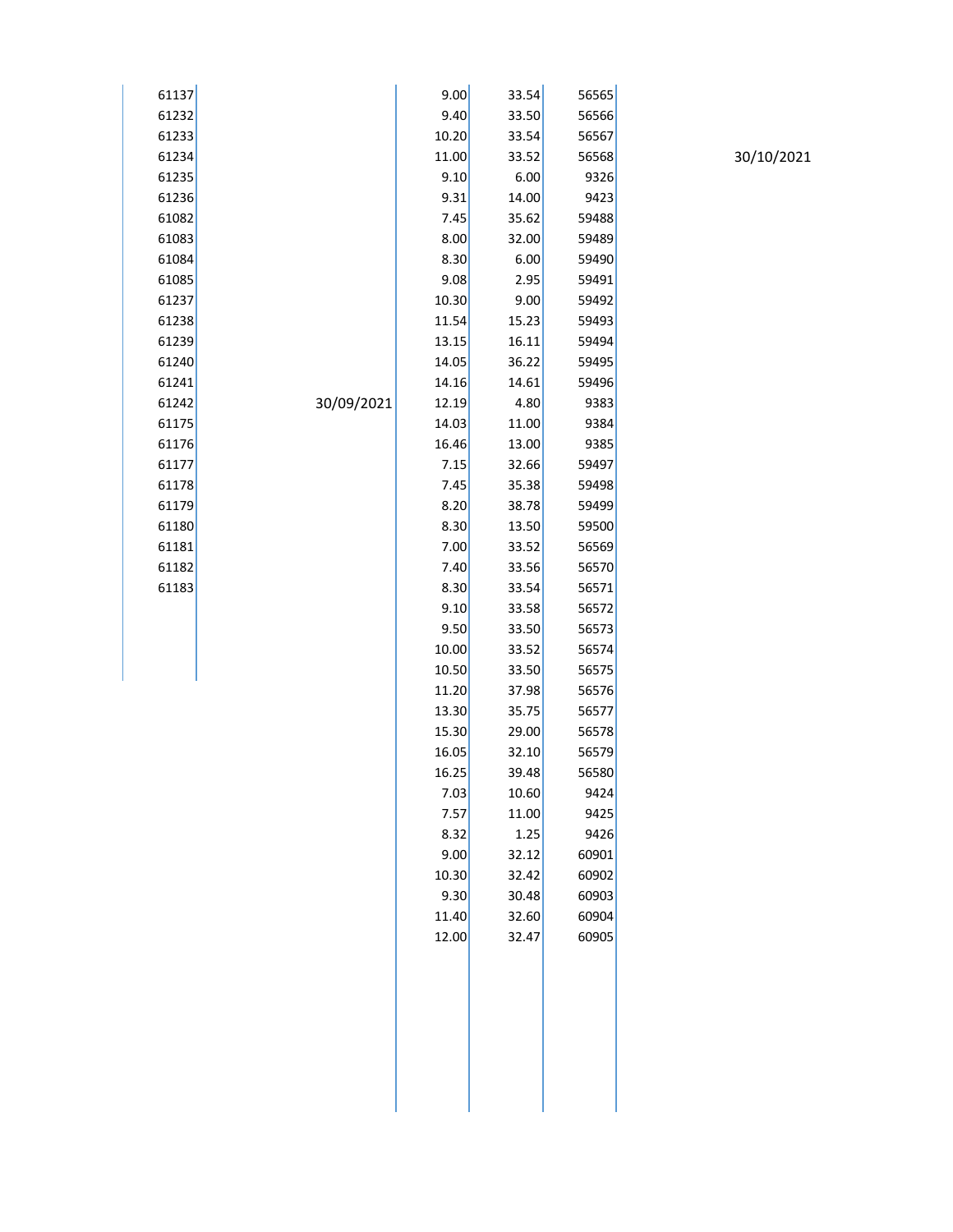

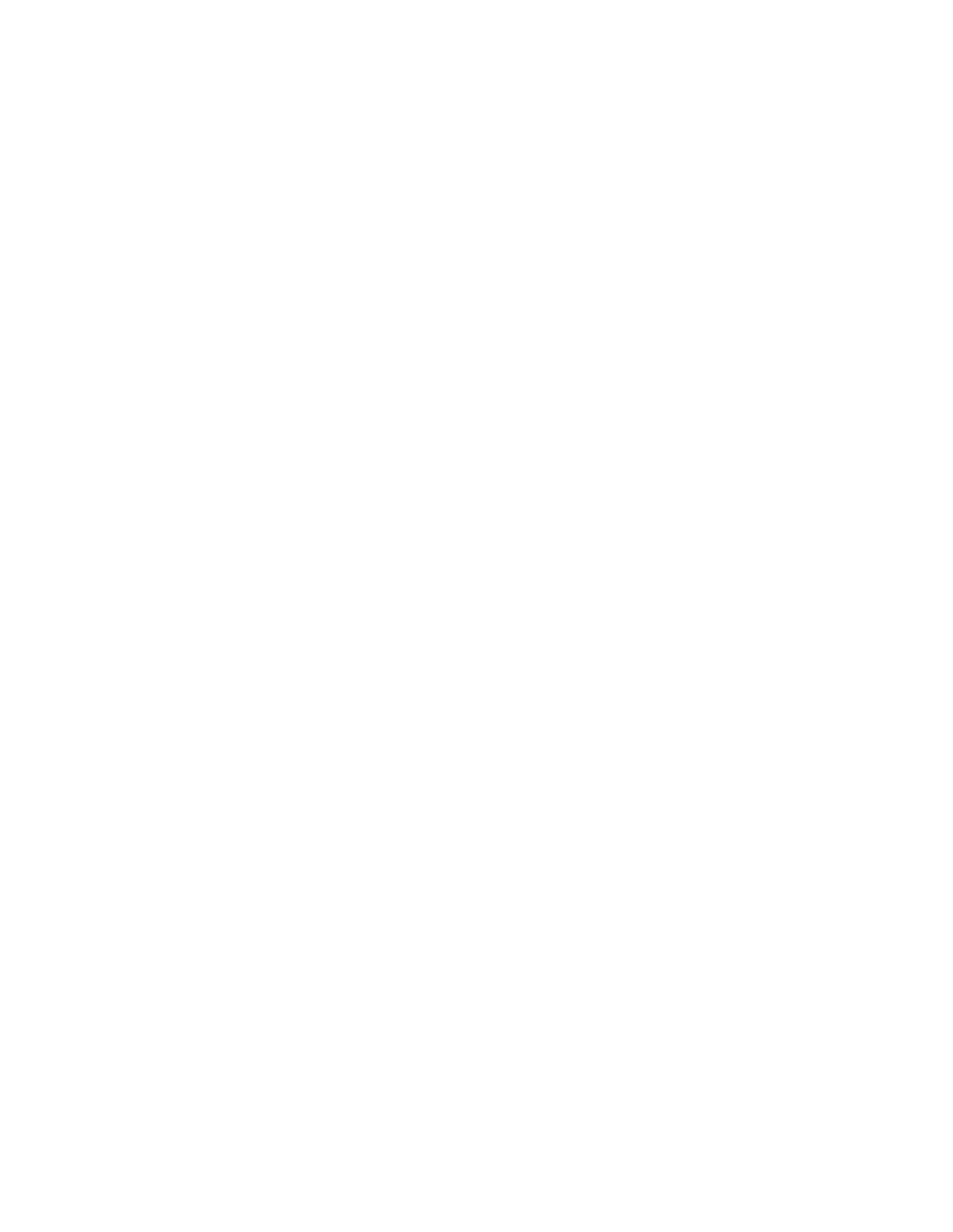| <b>Time</b> | Tonne          | <b>Docket</b><br><b>Number</b> |  |
|-------------|----------------|--------------------------------|--|
|             | <b>October</b> |                                |  |
| 7.00        | 33.50          | 60906                          |  |
| 7.40        | 33.56          | 60907                          |  |
| 8.20        | 33.56          | 60908                          |  |
| 9.00        | 33.52          | 60909                          |  |
| 9.40        | 33.54          | 60910                          |  |
| 10.20       | 33.52          | 60911                          |  |
| 7.50        | 38.34          | 56581                          |  |
| 8.30        | 31.42          | 60243                          |  |
| 8.16        | 7.20           | 56582                          |  |
| 10.40       | 7.68           | 60244                          |  |
| 8.46        | 9.00           | 9386                           |  |
| 13.15       | 14.00          | 60878                          |  |
| 11.15       | 30.60          | 60805                          |  |
| 14.00       | 14.40          | 60806                          |  |
| 9.28        | 1.80           | 9455                           |  |
| 14.46       | 0.50           | 9456                           |  |
| 10.30       | 12.50          | 60879                          |  |
| 7.00        | 33.58          | 60880                          |  |
| 7.40        | 33.54          | 60881                          |  |
| 8.20        | 33.54          | 60882                          |  |
| 9.00        | 33.52          | 60883                          |  |
| 9.40        | 33.52          | 60884                          |  |
| 10.20       | 33.56          | 60885                          |  |
| 7.30        | 3.00           | 60808                          |  |
| 8.45        | 15.00          | 60809                          |  |
| 9.15        | 39.00          | 60810                          |  |
| 9.20        | 39.88          | 60811                          |  |
| 10.25       | 15.00          | 60812                          |  |
| 10.30       | 39.48          | 60813                          |  |
| 10.15       | 3.00           | 60814                          |  |
| 12.00       | 2.72           | 60815                          |  |
| 11.50       | 15.00          | 60816                          |  |
| 12.10       | 15.00          | 60817                          |  |
| 13.10       | 15.00          | 60818                          |  |
| 13.15       | 3.00           | 60819                          |  |
| 15.50       | 39.88          | 60820                          |  |
| 7.00        | 33.64          | 60886                          |  |
| 7.40        | 33.50          | 60887                          |  |
| 8.20        | 33.54          | 60888                          |  |
| 9.00        | 33.50          | 60889                          |  |
| 9.40        | 33.52          | 60890                          |  |
| 10.20       | 33.48          | 60891                          |  |
| 11.00       | 33.58          | 60892                          |  |
| 13.00       | 33.50          | 60893                          |  |
| 13.50       | 33.54          | 60894                          |  |
| 7.45        | 35.34          | 60821                          |  |
| 9.00        |                | 60822                          |  |
|             | 32.22          | 60823                          |  |
| 10.15       | 32.26          |                                |  |

| ne           | Tonne          | <b>Docket</b><br>Number | Date      | Time           | <b>Tonne</b>    | <b>Docket</b><br><b>Number</b> |  |
|--------------|----------------|-------------------------|-----------|----------------|-----------------|--------------------------------|--|
|              | <b>October</b> |                         |           |                | <b>November</b> |                                |  |
| 7.00         | 33.50          | 60906                   | 1/11/2021 | 7.41           | 9.60            | 9484                           |  |
| 7.40         | 33.56          | 60907                   |           | 8.16           | 24.00           | 9485                           |  |
| 8.20         | 33.56          | 60908                   |           | 8.27           | 9.60            | 9486                           |  |
| 9.00         | 33.52          | 60909                   |           | 10.45          | 9.86            | 9487                           |  |
| 9.40         | 33.54          | 60910                   |           | 12.11          | 12.00           | 9488                           |  |
| 10.20        | 33.52          | 60911                   |           | 8.00           | 32.00           | 56854                          |  |
| 7.50         | 38.34          | 56581                   |           | 8.35           | 3.08            | 56855                          |  |
| 8.30         | 31.42          | 60243                   |           | 8.50           | 35.36           | 56856                          |  |
| 8.16         | 7.20           | 56582                   |           | 8.50           | 8.00            | 56857                          |  |
| 10.40        | 7.68           | 60244                   |           | 9.30           | 31.00           | 56858                          |  |
| 8.46         | 9.00           | 9386                    |           | 11.15          | 2.54            | 56859                          |  |
| 13.15        | 14.00          | 60878                   |           | 12.45          | 12.00           | 56860                          |  |
| 11.15        | 30.60          | 60805                   |           | 11.00          | 23.20           | 56861                          |  |
| 14.00        | 14.40          | 60806                   |           | 12.30          | 23.00           | 56861                          |  |
| 9.28         | 1.80           | 9455                    |           | 13.45          | 22.60           | 56861                          |  |
| 14.46        | 0.50           | 9456                    |           | 7.00           | 33.50           | 57001                          |  |
| 10.30        | 12.50          | 60879                   |           | 7.40           | 33.54           | 57002                          |  |
| 7.00         | 33.58          | 60880                   |           | 8.20           | 33.52           | 57003                          |  |
| 7.40         | 33.54          | 60881                   |           | 9.00           | 33.48           | 57004                          |  |
| 8.20         | 33.54          | 60882                   |           | 9.40           | 33.52           | 57005                          |  |
| 9.00         | 33.52          | 60883                   |           | 10.20          | 33.54           | 57006                          |  |
| 9.40         | 33.52          | 60884                   |           | 11.00          | 33.58           | 57007                          |  |
| 10.20        | 33.56          | 60885                   | 2/11/2021 | 13.38          | 3.60            | 9489                           |  |
| 7.30         | 3.00           | 60808                   |           | 15.42          | 16.94           | 9490                           |  |
| 8.45         | 15.00          | 60809                   |           | 7.50           | 38.65           | 56862                          |  |
| 9.15         | 39.00          | 60810                   |           | 10.15          | 13.50           | 56863                          |  |
| 9.20         | 39.88          | 60811                   |           | 11.45          | 11.70           | 56864                          |  |
| 10.25        | 15.00          | 60812                   |           | 12.00          | 32.10           | 56865                          |  |
| 10.30        | 39.48          | 60813                   |           | 12.10          | 38.90           | 56866                          |  |
| 10.15        | 3.00           | 60814                   |           | 12.00          | 0.86            | 56867                          |  |
| 12.00        | 2.72           | 60815                   |           | 13.45          | 31.40           | 56868                          |  |
| 11.50        | 15.00          | 60816                   |           | 14.15          | 7.00            | 56869                          |  |
| 12.10        | 15.00          | 60817                   |           | 14.30          | 9.48            | 56870                          |  |
| 13.10        | 15.00          | 60818                   |           | 14.45          | 10.20           | 56871                          |  |
| 13.15        | 3.00           | 60819                   |           | 7.00           | 33.52           | 57008                          |  |
| 15.50        | 39.88          | 60820                   |           | 7.40           | 33.54           | 57009                          |  |
| 7.00         | 33.64          | 60886                   |           | 8.30           | 33.60           | 57010                          |  |
| 7.40         | 33.50          | 60887                   |           | 9.10           | 33.50           | 57011                          |  |
|              |                | 60888                   |           |                |                 |                                |  |
| 8.20<br>9.00 | 33.54<br>33.50 | 60889                   |           | 10.00<br>10.40 | 33.50<br>33.54  | 57012<br>57013                 |  |
|              | 33.52          |                         |           | 11.20          |                 |                                |  |
| 9.40         |                | 60890                   |           |                | 33.50           | 57014                          |  |
| 10.20        | 33.48          | 60891                   | 3/11/2021 | 8.53           | 9.00            | 9491                           |  |
| 11.00        | 33.58          | 60892                   |           | 7.50           | 7.20            | 56872                          |  |
| 13.00        | 33.50          | 60893                   |           | 8.25           | 3.25            | 56873                          |  |
| 13.50        | 33.54          | 60894                   |           | 8.50           | 32.50           | 56874                          |  |
| 7.45         | 35.34          | 60821                   |           | 11.45          | 7.20            | 56875                          |  |
| 9.00         | 32.22          | 60822                   |           | 11.45          | 13.72           | 56876                          |  |
| 10.15        | 32.26          | 60823                   |           | 13.45          | 8.50            | 56877                          |  |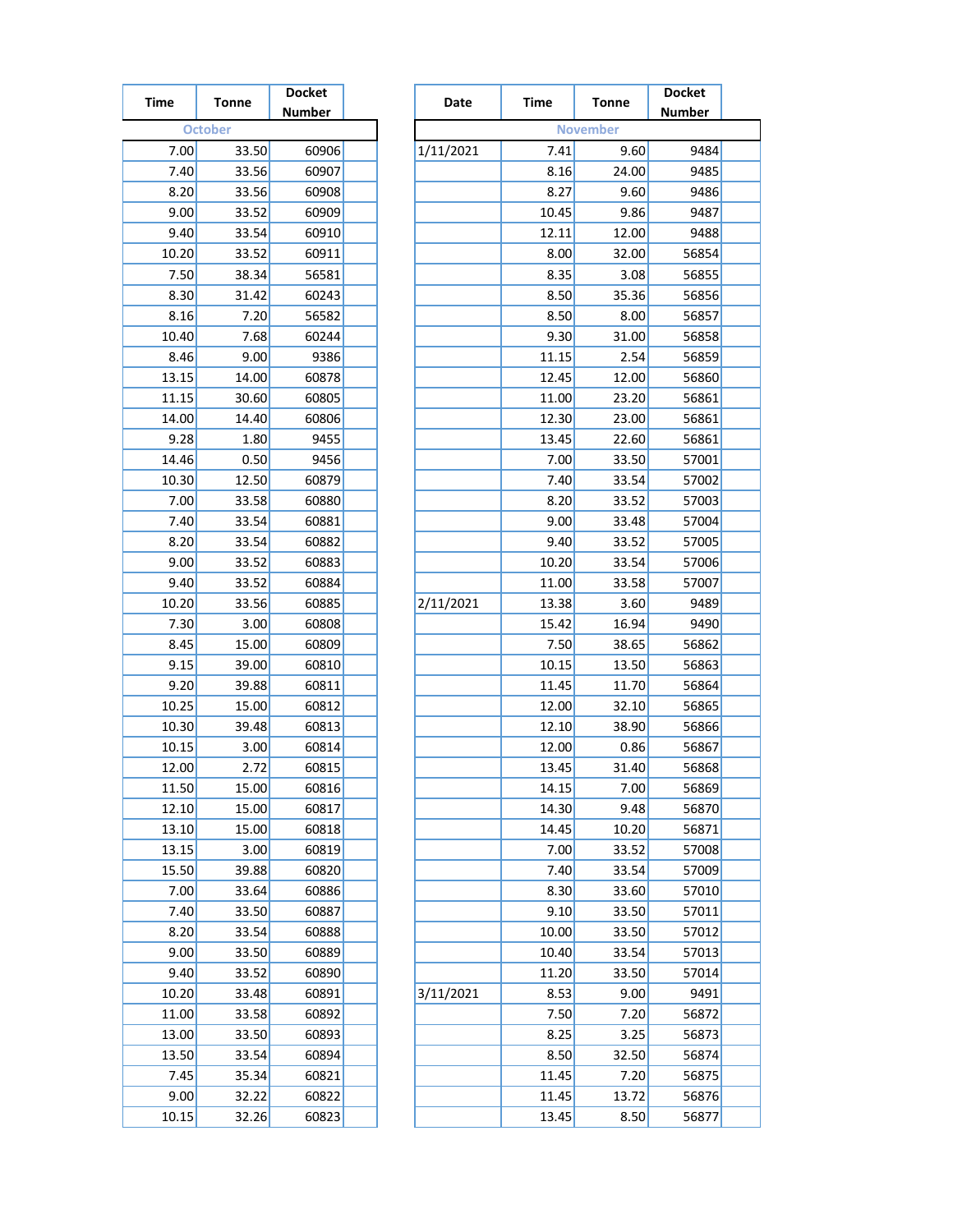| 11.36 | 31.93 | 60824 |  |
|-------|-------|-------|--|
| 11.45 | 32.44 | 60825 |  |
| 12.40 | 5.88  | 60826 |  |
| 13.45 | 32.12 | 60827 |  |
| 14.30 | 35.30 | 60828 |  |
| 15.10 | 32.72 | 60829 |  |
| 10.27 | 24.00 | 9458  |  |
| 11.40 | 3.91  | 9459  |  |
| 7.00  | 33.52 | 60895 |  |
| 7.40  | 33.56 | 60896 |  |
| 8.20  | 33.48 | 60897 |  |
| 9.00  | 33.56 | 60898 |  |
| 9.40  | 33.50 | 60899 |  |
| 7.50  | 9.00  | 60830 |  |
| 9.34  | 3.16  | 60831 |  |
| 11.30 | 3.00  | 60832 |  |
| 11.30 | 13.50 | 60833 |  |
| 12.40 | 15.01 | 60834 |  |
| 13.15 | 30.28 | 60835 |  |
| 13.45 | 17.40 | 60836 |  |
| 13.40 | 16.69 | 60837 |  |
| 14.00 | 9.00  | 60838 |  |
| 14.30 | 12.00 | 60839 |  |
| 15.00 | 48.00 | 60840 |  |
| 9.36  | 14.40 | 9460  |  |
| 7.41  | 12.00 | 9461  |  |
| 8.20  | 12.00 | 9462  |  |
| 9.34  | 1.20  | 9463  |  |
| 10.58 | 1.00  | 9464  |  |
| 11.45 | 1.94  | 9465  |  |
| 13.10 | 36.00 | 9466  |  |
| 14.17 | 3.00  | 9467  |  |
| 7.00  | 6.00  | 9468  |  |
| 8.46  | 2.00  | 9469  |  |
| 8.15  | 6.00  | 60841 |  |
| 7.30  | 33.54 | 60900 |  |
| 8.10  | 33.54 | 56758 |  |
| 9.00  | 33.50 | 56759 |  |
| 9.30  | 33.56 | 56760 |  |
| 9.50  | 33.50 | 56761 |  |
| 10.50 | 33.50 | 56762 |  |
| 12.00 | 33.50 | 56763 |  |
| 13.00 | 33.52 | 56764 |  |
| 13.40 | 33.50 | 56765 |  |
| 14.20 | 33.56 | 56766 |  |
| 15.00 | 32.50 | 56767 |  |
| 16.00 | 39.24 | 56583 |  |
| 16.00 | 17.66 | 56585 |  |
| 11.14 | 7.68  | 9388  |  |
| 16.45 | 1.00  | 9389  |  |

| 11.36 | 31.93 | 60824 |  |           | 7.00  | 33.48 | 57015 |  |
|-------|-------|-------|--|-----------|-------|-------|-------|--|
| 11.45 | 32.44 | 60825 |  |           | 7.40  | 33.56 | 57016 |  |
| 12.40 | 5.88  | 60826 |  |           | 8.20  | 33.54 | 57017 |  |
| 13.45 | 32.12 | 60827 |  |           | 9.00  | 33.54 | 57018 |  |
| 14.30 | 35.30 | 60828 |  |           | 9.30  | 33.56 | 57019 |  |
| 15.10 | 32.72 | 60829 |  |           | 10.10 | 33.52 | 57020 |  |
| 10.27 | 24.00 | 9458  |  |           | 10.00 | 33.50 | 57021 |  |
| 11.40 | 3.91  | 9459  |  |           | 11.30 | 33.50 | 57022 |  |
| 7.00  | 33.52 | 60895 |  |           | 12.45 | 33.50 | 57023 |  |
| 7.40  | 33.56 | 60896 |  |           | 13.50 | 33.50 | 57024 |  |
| 8.20  | 33.48 | 60897 |  | 4/11/2021 | 10.26 | 34.50 | 9492  |  |
| 9.00  | 33.56 | 60898 |  |           | 11.57 | 12.00 | 9493  |  |
| 9.40  | 33.50 | 60899 |  |           | 12.25 | 11.50 | 9494  |  |
| 7.50  | 9.00  | 60830 |  |           | 14.21 | 5.00  | 9495  |  |
| 9.34  | 3.16  | 60831 |  |           | 7.12  | 7.20  | 56878 |  |
| 11.30 | 3.00  | 60832 |  |           | 9.07  | 14.40 | 56879 |  |
| 11.30 | 13.50 | 60833 |  |           | 9.30  | 10.88 | 56880 |  |
| 12.40 | 15.01 | 60834 |  |           | 9.30  | 7.20  | 56881 |  |
| 13.15 | 30.28 | 60835 |  |           | 11.40 | 13.20 | 56882 |  |
| 13.45 | 17.40 | 60836 |  |           | 12.15 | 39.70 | 56883 |  |
| 13.40 | 16.69 | 60837 |  |           | 12.21 | 17.86 | 56884 |  |
| 14.00 | 9.00  | 60838 |  |           | 13.05 | 7.50  | 56885 |  |
| 14.30 | 12.00 | 60839 |  |           | 13.06 | 12.00 | 56887 |  |
| 15.00 | 48.00 | 60840 |  |           | 14.00 | 32.90 | 56888 |  |
| 9.36  | 14.40 | 9460  |  |           | 7.00  | 33.52 | 57025 |  |
| 7.41  | 12.00 | 9461  |  |           | 7.40  | 33.58 | 57026 |  |
| 8.20  | 12.00 | 9462  |  |           | 8.20  | 33.56 | 57027 |  |
| 9.34  | 1.20  | 9463  |  |           | 8.40  | 33.54 | 57028 |  |
| 10.58 | 1.00  | 9464  |  |           | 9.40  | 33.62 | 57029 |  |
| 11.45 | 1.94  | 9465  |  |           | 9.30  | 33.50 | 57030 |  |
| 13.10 | 36.00 | 9466  |  |           | 11.00 | 32.50 | 57031 |  |
| 14.17 | 3.00  | 9467  |  |           | 13.05 | 7.50  | 56886 |  |
| 7.00  | 6.00  | 9468  |  | 5/11/2021 | 9.07  | 5.00  | 9496  |  |
| 8.46  | 2.00  | 9469  |  |           | 7.21  | 8.40  | 9497  |  |
| 8.15  | 6.00  | 60841 |  |           | 8.40  | 3.50  | 56889 |  |
| 7.30  | 33.54 | 60900 |  |           | 7.00  | 33.50 | 57032 |  |
| 8.10  | 33.54 | 56758 |  |           | 7.40  | 33.50 | 57033 |  |
| 9.00  | 33.50 | 56759 |  |           | 8.20  | 33.50 | 57034 |  |
| 9.30  | 33.56 | 56760 |  |           | 9.00  | 33.58 | 57035 |  |
| 9.50  | 33.50 | 56761 |  |           | 9.40  | 33.54 | 56514 |  |
| 10.50 | 33.50 | 56762 |  |           | 10.20 | 33.54 | 56515 |  |
| 12.00 | 33.50 | 56763 |  |           | 8.40  | 35.32 | 56778 |  |
| 13.00 | 33.52 | 56764 |  |           | 8.50  | 36.00 | 56779 |  |
| 13.40 | 33.50 | 56765 |  |           | 10.30 | 17.86 | 56780 |  |
| 14.20 | 33.56 | 56766 |  |           | 11.00 | 17.80 | 56781 |  |
| 15.00 | 32.50 | 56767 |  |           | 12.00 | 11.70 | 56782 |  |
| 16.00 | 39.24 | 56583 |  |           | 10.19 | 11.00 | 8751  |  |
| 16.00 | 17.66 | 56585 |  |           | 10.52 | 4.70  | 8752  |  |
| 11.14 | 7.68  | 9388  |  |           | 11.28 | 13.00 | 8753  |  |
| 16.45 | 1.00  | 9389  |  |           | 16.11 | 12.00 | 8754  |  |
|       |       |       |  |           |       |       |       |  |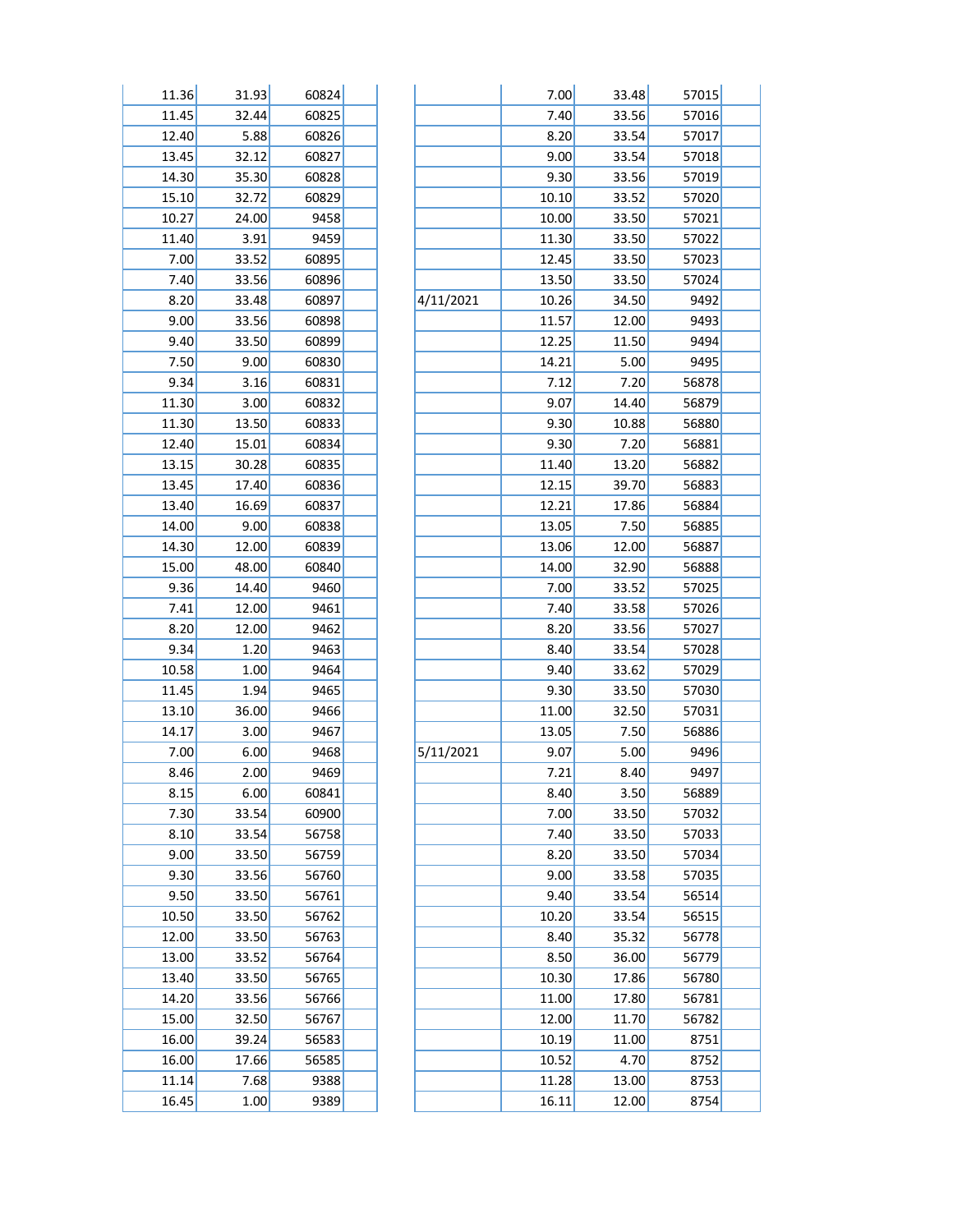| 12.28 | 0.80  | 9390  |  |
|-------|-------|-------|--|
| 8.27  | 11.50 | 9391  |  |
| 9.01  | 8.00  | 9392  |  |
| 14.54 | 2.20  | 9393  |  |
| 8.00  | 21.60 | 60245 |  |
| 8.50  | 36.06 | 60246 |  |
| 9.00  | 35.34 | 60247 |  |
| 10.20 | 12.30 | 60248 |  |
| 10.30 | 32.30 | 60249 |  |
| 11.30 | 12.26 | 60250 |  |
| 12.35 | 12.35 | 60912 |  |
| 14.12 | 36.10 | 60913 |  |
| 14.15 | 12.28 | 60914 |  |
| 14.30 | 32.50 | 60915 |  |
| 7.00  | 33.58 | 56586 |  |
| 7.40  | 33.52 | 56587 |  |
| 8.30  | 33.60 | 56588 |  |
| 9.00  | 33.54 | 56589 |  |
| 9.30  | 33.58 | 56590 |  |
| 10.10 | 33.50 | 56591 |  |
| 10.40 | 33.52 | 56592 |  |
| 11.20 | 33.54 | 56593 |  |
| 12.00 | 33.54 | 56594 |  |
| 11.00 | 33.50 | 56595 |  |
| 11.00 | 32.00 | 56596 |  |
| 7.15  | 3.50  | 60958 |  |
| 10.45 | 32.28 | 60959 |  |
| 11.45 | 31.76 | 60960 |  |
| 13.10 | 30.54 | 60961 |  |
| 13.00 | 12.10 | 60962 |  |
| 14.40 | 38.40 | 60963 |  |
| 13.57 | 40.80 | 9427  |  |
| 7.00  | 33.50 | 56597 |  |
| 7.40  | 33.54 | 56598 |  |
| 8.20  | 33.54 | 56599 |  |
| 9.00  | 33.50 | 56600 |  |
| 12.20 | 10.70 | 9394  |  |
| 14.16 | 6.00  | 9395  |  |
| 10.10 | 33.52 | 60916 |  |
| 10.50 | 33.56 | 60917 |  |
| 11.30 | 33.50 | 60918 |  |
| 7.00  | 33.58 | 60919 |  |
| 7.40  | 33.60 | 60920 |  |
| 8.20  | 33.52 | 60921 |  |
| 9.00  | 33.52 | 60922 |  |
| 9.40  | 33.58 | 60923 |  |
| 10.20 | 33.54 | 60924 |  |
| 7.30  | 33.98 | 60964 |  |
| 8.25  | 35.70 | 60965 |  |
| 12.40 | 40.76 | 60966 |  |
|       |       |       |  |

| 12.28 | 0.80  | 9390  |  |            | 16.14 | 12.00 | 8755  |  |
|-------|-------|-------|--|------------|-------|-------|-------|--|
| 8.27  | 11.50 | 9391  |  | 6/11/2021  | 9.11  | 33.08 | 56605 |  |
| 9.01  | 8.00  | 9392  |  | 8/11/2021  | 7.55  | 21.60 | 56606 |  |
| 14.54 | 2.20  | 9393  |  |            | 8.10  | 6.00  | 56607 |  |
| 8.00  | 21.60 | 60245 |  |            | 9.00  | 12.04 | 56608 |  |
| 8.50  | 36.06 | 60246 |  |            | 10.00 | 6.00  | 56609 |  |
| 9.00  | 35.34 | 60247 |  |            | 11.00 | 21.60 | 56610 |  |
| 10.20 | 12.30 | 60248 |  |            | 11.30 | 6.00  | 56611 |  |
| 10.30 | 32.30 | 60249 |  |            | 13.00 | 6.00  | 56612 |  |
| 11.30 | 12.26 | 60250 |  |            | 14.10 | 24.00 | 56613 |  |
| 12.35 | 12.35 | 60912 |  |            | 14.40 | 12.50 | 56614 |  |
| 14.12 | 36.10 | 60913 |  |            | 16.40 | 34.05 | 56615 |  |
| 14.15 | 12.28 | 60914 |  |            | 7.00  | 33.56 | 56820 |  |
| 14.30 | 32.50 | 60915 |  |            | 7.40  | 33.50 | 56821 |  |
| 7.00  | 33.58 | 56586 |  |            | 8.20  | 33.50 | 56822 |  |
| 7.40  | 33.52 | 56587 |  |            | 9.00  | 33.54 | 56823 |  |
| 8.30  | 33.60 | 56588 |  |            | 9.40  | 33.54 | 56824 |  |
| 9.00  | 33.54 | 56589 |  |            | 10.20 | 33.48 | 56825 |  |
| 9.30  | 33.58 | 56590 |  |            | 10.19 | 33.00 | 9432  |  |
| 10.10 | 33.50 | 56591 |  | 9/11/2021  | 7.35  | 21.60 | 56616 |  |
| 10.40 | 33.52 | 56592 |  |            | 7.47  | 6.00  | 56617 |  |
| 11.20 | 33.54 | 56593 |  |            | 8.30  | 20.00 | 56618 |  |
| 12.00 | 33.54 | 56594 |  |            | 9.55  | 9.60  | 56619 |  |
| 11.00 | 33.50 | 56595 |  |            | 9.55  | 6.00  | 56620 |  |
| 11.00 | 32.00 | 56596 |  |            | 10.40 | 24.00 | 56621 |  |
| 7.15  | 3.50  | 60958 |  |            | 13.10 | 24.00 | 56622 |  |
| 10.45 | 32.28 | 60959 |  |            | 13.45 | 17.72 | 56623 |  |
| 11.45 | 31.76 | 60960 |  |            | 15.10 | 32.50 | 56624 |  |
| 13.10 | 30.54 | 60961 |  |            | 7.00  | 33.46 | 56826 |  |
| 13.00 | 12.10 | 60962 |  |            | 7.40  | 33.56 | 56827 |  |
| 14.40 | 38.40 | 60963 |  |            | 8.20  | 33.54 | 56828 |  |
| 13.57 | 40.80 | 9427  |  |            | 9.00  | 33.48 | 56829 |  |
| 7.00  | 33.50 | 56597 |  |            | 9.40  | 33.50 | 56830 |  |
| 7.40  | 33.54 | 56598 |  |            | 10.20 | 33.54 | 56831 |  |
| 8.20  | 33.54 | 56599 |  |            | 11.00 | 33.54 | 56832 |  |
| 9.00  | 33.50 | 56600 |  |            | 7.00  | 10.00 | 9433  |  |
| 12.20 | 10.70 | 9394  |  |            | 8.33  | 2.00  | 9434  |  |
| 14.16 | 6.00  | 9395  |  |            | 8.40  | 33.00 | 9435  |  |
| 10.10 | 33.52 | 60916 |  |            | 9.38  | 14.00 | 9436  |  |
| 10.50 | 33.56 | 60917 |  |            | 10.08 | 12.40 | 9437  |  |
| 11.30 | 33.50 | 60918 |  |            | 11.57 | 36.00 | 9438  |  |
| 7.00  | 33.58 | 60919 |  | 10/11/2021 | 7.30  | 21.60 | 56625 |  |
| 7.40  | 33.60 | 60920 |  |            | 7.40  | 16.80 | 56626 |  |
| 8.20  | 33.52 | 60921 |  |            | 8.30  | 7.20  | 56627 |  |
| 9.00  | 33.52 | 60922 |  |            | 8.50  | 16.73 | 56628 |  |
| 9.40  | 33.58 | 60923 |  |            | 10.00 | 7.00  | 56629 |  |
| 10.20 | 33.54 | 60924 |  |            | 10.05 | 16.78 | 56630 |  |
| 7.30  | 33.98 | 60964 |  |            | 10.55 | 21.60 | 56631 |  |
| 8.25  | 35.70 | 60965 |  |            | 11.10 | 17.46 | 56632 |  |
| 12.40 | 40.76 | 60966 |  |            | 11.25 | 5.76  | 56633 |  |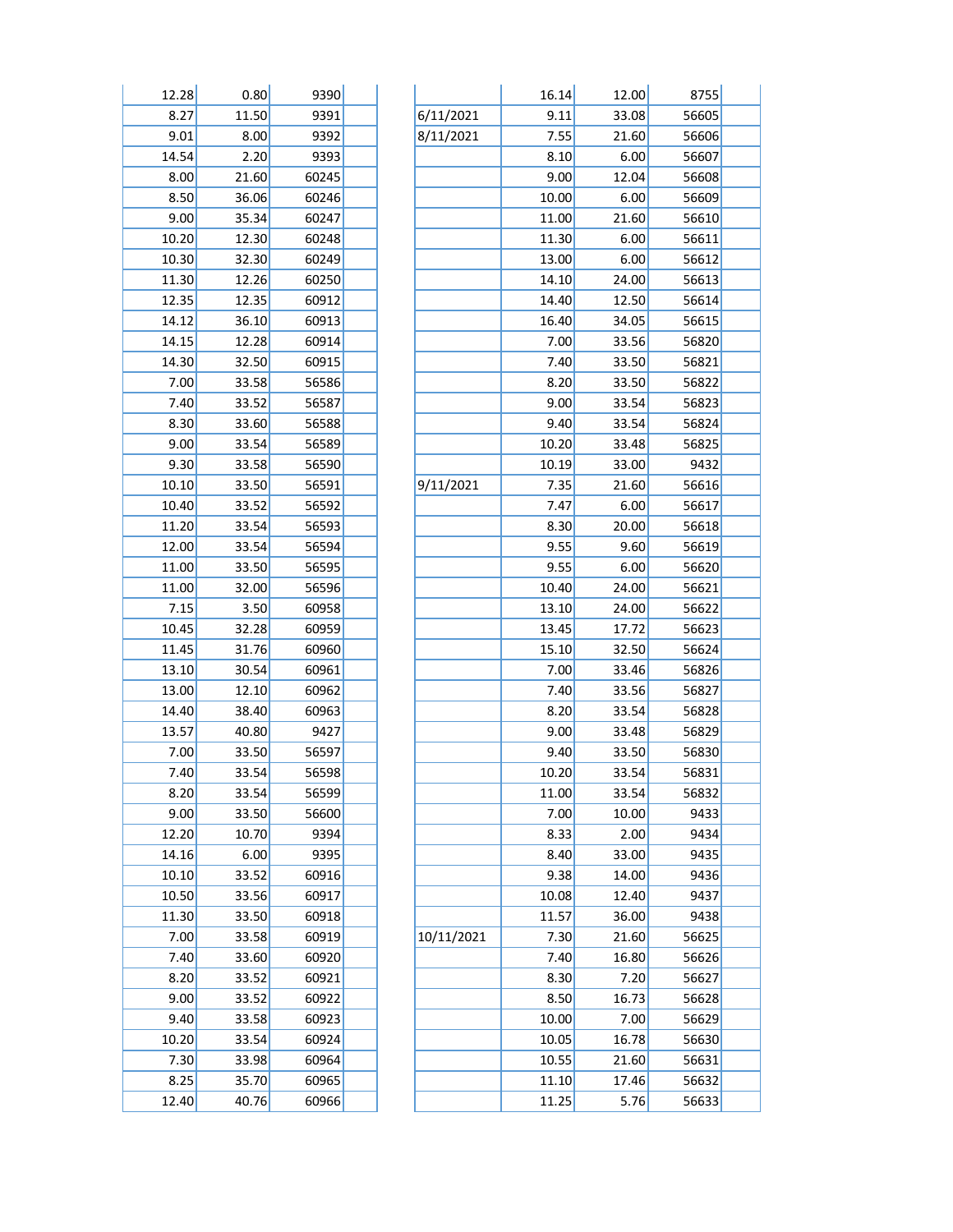| 7.05  | 33.00          | 9428  |  |
|-------|----------------|-------|--|
| 10.05 | 3.60           | 9396  |  |
| 7.00  | 33.54          | 60925 |  |
| 7.40  | 33.50          | 60926 |  |
| 8.30  | 33.50          | 60927 |  |
| 9.10  | 33.52          | 60928 |  |
| 10.00 | 33.56          | 60929 |  |
| 7.20  | 4.00           | 60967 |  |
| 7.30  | 35.60          | 60969 |  |
| 8.00  | 39.60          | 60970 |  |
| 10.30 | 6.50           | 60971 |  |
| 12.15 | 33.18          | 60972 |  |
| 7.00  | 33.52          | 60930 |  |
| 7.40  | 33.58          | 60931 |  |
| 8.30  | 33.50          | 60932 |  |
| 9.10  | 33.54          | 60933 |  |
| 9.50  | 33.48          | 60934 |  |
| 7.30  | 39.10          | 60973 |  |
| 7.50  | 8.16           | 60974 |  |
| 11.00 | 39.98          | 60842 |  |
| 12.20 | 35.40          | 60843 |  |
| 13.30 | 32.50          | 60844 |  |
| 13.55 | 38.52          | 60845 |  |
| 11.30 | 31.98          | 56768 |  |
| 14.30 | 32.20          | 56769 |  |
| 10.20 | 12.50          | 56770 |  |
| 7.47  | 5.92           |       |  |
| 8.15  | 35.20          | 56771 |  |
| 8.30  |                | 56772 |  |
| 9.30  | 38.46<br>11.50 | 56773 |  |
|       |                | 56774 |  |
| 10.45 | 7.00           | 56775 |  |
| 14.40 | 32.80          | 56776 |  |
| 7.00  | 33.56          | 56901 |  |
| 7.40  | 33.48          | 56902 |  |
| 8.30  | 33.52          | 56903 |  |
| 9.10  | 33.54          | 56904 |  |
| 9.50  | 33.54          | 56905 |  |
| 10.30 | 33.50          | 56906 |  |
| 11.00 | 33.52          | 56907 |  |
| 9.45  | 11.50          | 9470  |  |
| 10.05 | 11.50          | 9470  |  |
| 10.45 | 11.60          | 9470  |  |
| 11.20 | 11.80          | 9470  |  |
| 11.59 | 11.70          | 9470  |  |
| 12.28 | 11.60          | 9470  |  |
| 12.55 | 11.45          | 9470  |  |
| 13.15 | 11.48          | 9470  |  |
| 13.52 | 11.50          | 9470  |  |
| 14.20 | 11.47          | 9470  |  |
| 16.00 | 14.20          | 9471  |  |

| 7.05  | 33.00 | 9428  |  |            | 12.10 | 17.00 | 56634 |  |
|-------|-------|-------|--|------------|-------|-------|-------|--|
| 10.05 | 3.60  | 9396  |  |            | 12.25 | 36.88 | 56635 |  |
| 7.00  | 33.54 | 60925 |  |            | 13.00 | 17.73 | 56637 |  |
| 7.40  | 33.50 | 60926 |  |            | 14.20 | 17.90 | 56638 |  |
| 8.30  | 33.50 | 60927 |  |            | 7.00  | 33.58 | 56833 |  |
| 9.10  | 33.52 | 60928 |  |            | 7.40  | 33.52 | 56834 |  |
| 10.00 | 33.56 | 60929 |  |            | 8.20  | 33.50 | 56835 |  |
| 7.20  | 4.00  | 60967 |  |            | 9.00  | 33.50 | 56836 |  |
| 7.30  | 35.60 | 60969 |  |            | 9.40  | 33.52 | 56837 |  |
| 8.00  | 39.60 | 60970 |  |            | 11.18 | 26.00 | 9439  |  |
| 10.30 | 6.50  | 60971 |  |            | 12.54 | 10.10 | 9440  |  |
| 12.15 | 33.18 | 60972 |  |            | 9.30  | 12.40 | 9441  |  |
| 7.00  | 33.52 | 60930 |  |            | 10.55 | 11.90 | 9441  |  |
| 7.40  | 33.58 | 60931 |  |            | 12.15 | 11.86 | 9441  |  |
| 8.30  | 33.50 | 60932 |  |            | 13.30 | 11.86 | 9441  |  |
| 9.10  | 33.54 | 60933 |  |            | 15.00 | 11.50 | 9441  |  |
| 9.50  | 33.48 | 60934 |  |            | 9.35  | 12.00 | 9441  |  |
| 7.30  | 39.10 | 60973 |  |            | 11.00 | 12.00 | 9441  |  |
| 7.50  | 8.16  | 60974 |  |            | 12.20 | 12.00 | 9441  |  |
| 11.00 | 39.98 | 60842 |  |            | 13.05 | 11.50 | 9441  |  |
| 12.20 | 35.40 | 60843 |  |            | 13.35 | 12.00 | 9441  |  |
| 13.30 | 32.50 | 60844 |  |            | 8.00  | 8.00  | 9441  |  |
| 13.55 | 38.52 | 60845 |  | 11/11/2021 | 8.10  | 7.20  | 56639 |  |
| 11.30 | 31.98 | 56768 |  |            | 11.20 | 7.20  | 56640 |  |
| 14.30 | 32.20 | 56769 |  |            | 11.44 | 3.10  | 56641 |  |
| 10.20 | 12.50 | 56770 |  |            | 12.30 | 31.00 | 56642 |  |
| 7.47  | 5.92  | 56771 |  |            | 7.00  | 33.54 | 56838 |  |
| 8.15  | 35.20 | 56772 |  |            | 7.40  | 33.54 | 56839 |  |
| 8.30  | 38.46 | 56773 |  |            | 8.20  | 33.50 | 56840 |  |
| 9.30  | 11.50 | 56774 |  |            | 9.00  | 33.52 | 56841 |  |
| 10.45 | 7.00  | 56775 |  |            | 9.40  | 33.52 | 56842 |  |
| 14.40 | 32.80 | 56776 |  |            | 10.20 | 33.50 | 56843 |  |
| 7.00  | 33.56 | 56901 |  |            | 11.00 | 33.48 | 56844 |  |
| 7.40  | 33.48 | 56902 |  |            | 11.40 | 33.52 | 56845 |  |
| 8.30  | 33.52 | 56903 |  |            | 11.53 | 3.00  | 9442  |  |
| 9.10  | 33.54 | 56904 |  |            | 14.24 | 36.00 | 9443  |  |
| 9.50  | 33.54 | 56905 |  | 12/11/2021 | 8.00  | 33.56 | 56846 |  |
| 10.30 | 33.50 | 56906 |  |            | 9.30  | 11.00 | 56783 |  |
| 11.00 | 33.52 | 56907 |  |            | 9.35  | 11.70 | 56784 |  |
| 9.45  | 11.50 | 9470  |  |            | 11.33 | 5.82  | 56786 |  |
| 10.05 | 11.50 | 9470  |  |            | 11.50 | 11.00 | 56787 |  |
| 10.45 | 11.60 | 9470  |  |            | 7.20  | 11.00 | 56890 |  |
| 11.20 | 11.80 | 9470  |  |            | 8.40  | 33.50 | 56891 |  |
| 11.59 | 11.70 | 9470  |  |            | 9.20  | 33.58 | 56892 |  |
| 12.28 | 11.60 | 9470  |  |            | 10.00 | 33.56 | 56893 |  |
| 12.55 | 11.45 | 9470  |  |            | 10.30 | 33.50 | 56894 |  |
| 13.15 | 11.48 | 9470  |  |            | 11.10 | 33.52 | 56895 |  |
| 13.52 | 11.50 | 9470  |  |            | 11.50 | 33.50 | 56896 |  |
| 14.20 | 11.47 | 9470  |  |            | 12.20 | 33.54 | 56897 |  |
| 16.00 | 14.20 | 9471  |  | 13/11/2021 | 9.10  | 0.86  | 8756  |  |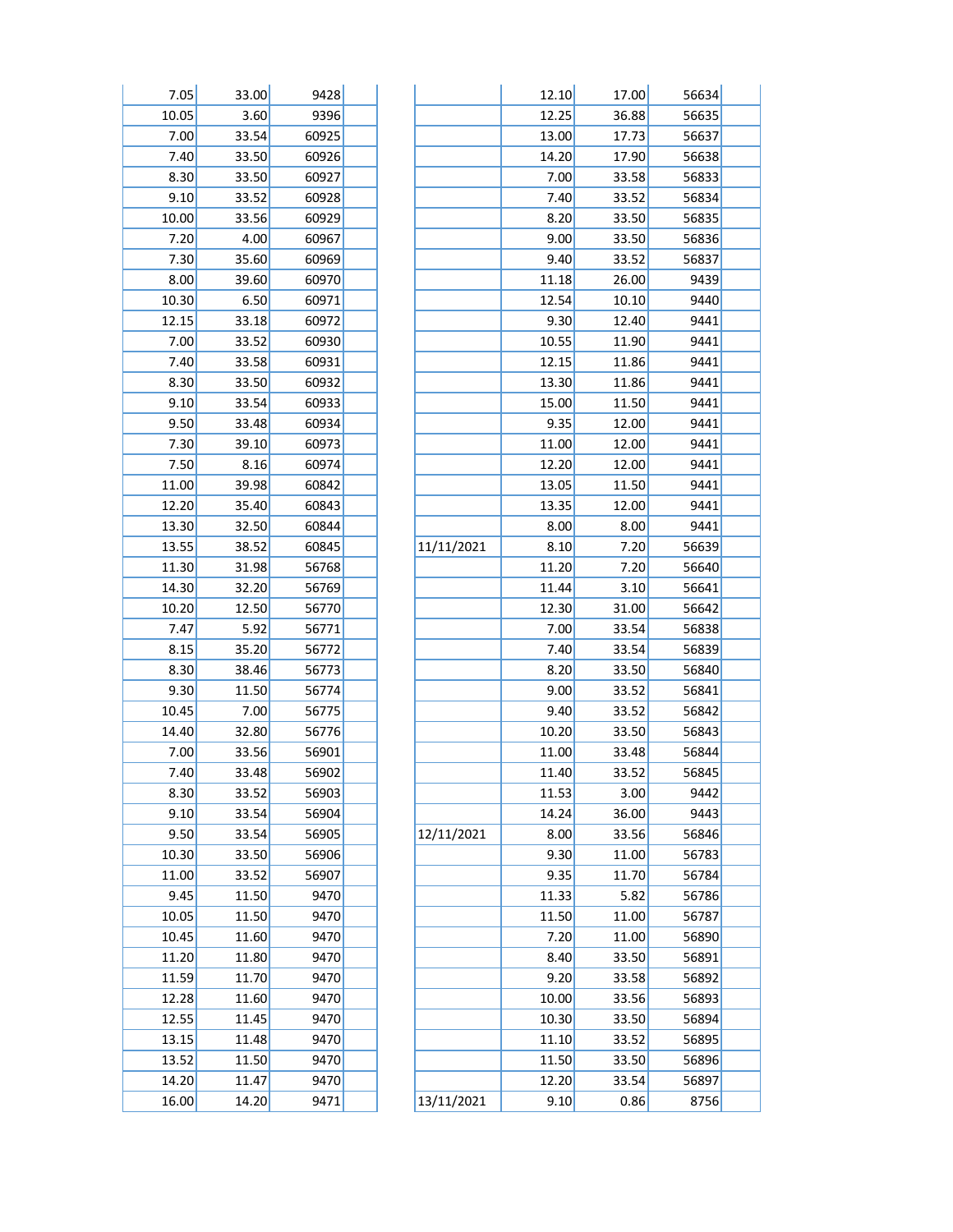| 16.48 | 14.00 | 9471  |  |
|-------|-------|-------|--|
| 7.00  | 33.54 | 56908 |  |
| 7.40  | 33.54 | 56909 |  |
| 8.30  | 33.50 | 56910 |  |
| 9.10  | 33.58 | 56911 |  |
| 9.50  | 33.50 | 56912 |  |
| 10.30 | 33.52 | 56913 |  |
| 11.10 | 33.54 | 56914 |  |
| 14.30 | 33.56 | 56915 |  |
| 15.10 | 33.54 | 56916 |  |
| 11.53 | 3.00  | 56951 |  |
| 14.00 | 37.85 | 56952 |  |
| 14.05 | 31.50 | 56953 |  |
| 14.05 | 10.96 | 56954 |  |
| 15.40 | 38.48 | 56955 |  |
| 8.14  | 22.00 | 9472  |  |
| 10.25 | 12.90 | 9473  |  |
| 10.27 | 9.80  | 9474  |  |
| 7.00  | 33.62 | 56917 |  |
| 7.40  | 33.52 | 56918 |  |
| 8.30  | 33.54 | 56919 |  |
| 9.00  | 33.50 | 56920 |  |
| 9.40  | 33.52 | 56921 |  |
| 10.20 | 33.52 | 56922 |  |
| 11.00 | 33.48 | 56923 |  |
| 8.05  | 38.52 | 56956 |  |
|       |       |       |  |
| 8.45  | 17.50 | 56957 |  |
| 9.10  | 17.60 | 56958 |  |
| 7.13  | 24.00 | 9475  |  |
| 8.09  | 15.00 | 9476  |  |
| 8.13  | 2.40  | 9477  |  |
| 9.53  | 8.50  | 9478  |  |
| 11.29 | 1.44  | 9479  |  |
| 14.07 | 4.20  | 9480  |  |
| 9.45  | 17.50 | 56959 |  |
| 10.01 | 3.85  | 56960 |  |
| 10.45 | 17.80 | 56961 |  |
| 11.45 | 8.40  | 56962 |  |
| 11.45 | 17.52 | 56963 |  |
| 12.45 | 17.21 | 56964 |  |
| 13.30 | 1.72  | 56965 |  |
| 13.45 | 12.22 | 56966 |  |
| 14.15 | 35.48 | 56967 |  |
| 14.40 | 6.72  | 56968 |  |
| 7.00  | 33.54 | 56924 |  |
| 7.40  | 33.52 | 56925 |  |
| 8.20  | 33.52 | 56926 |  |
| 9.00  | 33.56 | 56927 |  |
| 9.40  | 33.50 | 56928 |  |
| 10.20 | 33.50 | 56929 |  |
|       |       |       |  |

| 16.48 | 14.00 | 9471  |  | 15/11/2021 | 7.06  | 11.00 | 8757  |  |
|-------|-------|-------|--|------------|-------|-------|-------|--|
| 7.00  | 33.54 | 56908 |  |            | 7.00  | 33.56 | 57036 |  |
| 7.40  | 33.54 | 56909 |  |            | 7.40  | 33.52 | 57037 |  |
| 8.30  | 33.50 | 56910 |  |            | 8.20  | 33.52 | 57038 |  |
| 9.10  | 33.58 | 56911 |  |            | 9.00  | 33.54 | 57039 |  |
| 9.50  | 33.50 | 56912 |  |            | 9.40  | 33.50 | 57040 |  |
| 10.30 | 33.52 | 56913 |  |            | 10.20 | 33.50 | 57041 |  |
| 11.10 | 33.54 | 56914 |  |            | 11.00 | 33.56 | 57042 |  |
| 14.30 | 33.56 | 56915 |  |            | 11.10 | 33.50 | 57043 |  |
| 15.10 | 33.54 | 56916 |  |            | 7.00  | 1.07  | 56516 |  |
| 11.53 | 3.00  | 56951 |  |            | 7.10  | 11.50 | 56517 |  |
| 14.00 | 37.85 | 56952 |  |            | 7.25  | 32.66 | 56518 |  |
| 14.05 | 31.50 | 56953 |  |            | 7.30  | 1.00  | 56519 |  |
| 14.05 | 10.96 | 56954 |  |            | 8.05  | 7.20  | 56520 |  |
| 15.40 | 38.48 | 56955 |  |            | 8.10  | 11.50 | 56521 |  |
| 8.14  | 22.00 | 9472  |  |            | 8.45  | 32.95 | 56522 |  |
| 10.25 | 12.90 | 9473  |  |            | 9.05  | 11.50 | 56523 |  |
| 10.27 | 9.80  | 9474  |  |            | 10.00 | 31.30 | 56524 |  |
| 7.00  | 33.62 | 56917 |  |            | 10.25 | 11.50 | 56525 |  |
| 7.40  | 33.52 | 56918 |  |            | 11.15 | 12.00 | 56526 |  |
| 8.30  | 33.54 | 56919 |  |            | 11.50 | 33.00 | 56527 |  |
| 9.00  | 33.50 | 56920 |  |            | 12.05 | 5.50  | 56528 |  |
| 9.40  | 33.52 | 56921 |  |            | 12.10 | 12.00 | 56529 |  |
| 10.20 | 33.52 | 56922 |  |            | 13.05 | 12.00 | 56530 |  |
| 11.00 | 33.48 | 56923 |  |            | 13.25 | 39.54 | 56531 |  |
| 8.05  | 38.52 | 56956 |  |            | 13.55 | 32.00 | 56532 |  |
| 8.45  | 17.50 | 56957 |  |            | 13.55 | 12.00 | 56533 |  |
| 9.10  | 17.60 | 56958 |  |            | 14.50 | 11.50 | 56534 |  |
| 7.13  | 24.00 | 9475  |  |            | 15.20 | 32.60 | 56535 |  |
| 8.09  | 15.00 | 9476  |  |            | 13.45 | 12.00 | 56536 |  |
| 8.13  | 2.40  | 9477  |  | 16/11/2021 | 7.00  | 33.58 | 57044 |  |
| 9.53  | 8.50  | 9478  |  |            | 7.40  | 33.48 | 57045 |  |
| 11.29 | 1.44  | 9479  |  |            | 8.20  | 33.54 | 57046 |  |
| 14.07 | 4.20  | 9480  |  |            | 9.00  | 33.50 | 57047 |  |
| 9.45  | 17.50 | 56959 |  |            | 9.40  | 33.50 | 57048 |  |
| 10.01 | 3.85  | 56960 |  |            | 10.20 | 33.50 | 57049 |  |
| 10.45 | 17.80 | 56961 |  |            | 11.00 | 33.52 | 57050 |  |
| 11.45 | 8.40  | 56962 |  |            | 13.55 | 20.00 | 56847 |  |
| 11.45 | 17.52 | 56963 |  |            | 15.05 | 39.78 | 56848 |  |
| 12.45 | 17.21 | 56964 |  |            | 15.20 | 37.90 | 56849 |  |
| 13.30 | 1.72  | 56965 |  |            | 7.05  | 12.16 | 56537 |  |
| 13.45 | 12.22 | 56966 |  |            | 7.15  | 32.10 | 56538 |  |
| 14.15 | 35.48 | 56967 |  |            | 7.30  | 7.20  | 56539 |  |
| 14.40 | 6.72  | 56968 |  |            | 7.50  | 17.82 | 56540 |  |
| 7.00  | 33.54 | 56924 |  |            | 8.05  | 35.14 | 56541 |  |
| 7.40  | 33.52 | 56925 |  |            | 8.20  | 6.00  | 56542 |  |
| 8.20  | 33.52 | 56926 |  |            | 8.20  | 11.82 | 56543 |  |
| 9.00  | 33.56 | 56927 |  |            | 8.50  | 32.38 | 56544 |  |
| 9.40  | 33.50 | 56928 |  |            | 10.30 | 32.10 | 56545 |  |
| 10.20 | 33.50 | 56929 |  |            | 10.42 | 8.78  | 56546 |  |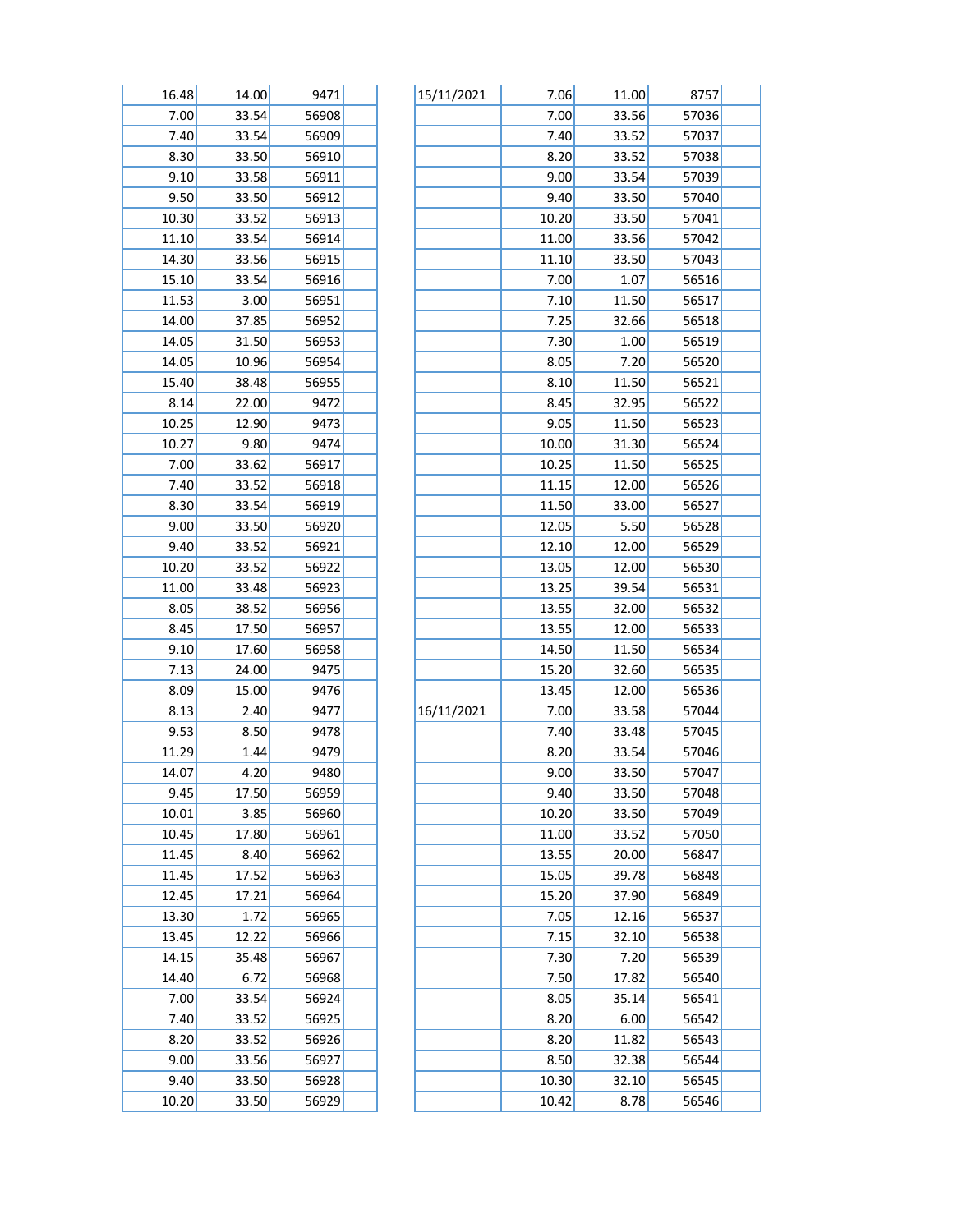| 11.00 | 33.54 | 56930 |  |
|-------|-------|-------|--|
| 10.00 | 7.20  | 56969 |  |
| 10.10 | 32.38 | 56970 |  |
| 11.40 | 32.68 | 56971 |  |
| 13.15 | 32.71 | 56972 |  |
| 13.20 | 6.00  | 56973 |  |
| 14.15 | 12.00 | 56974 |  |
| 14.40 | 17.01 | 56975 |  |
| 14.45 | 39.70 | 56976 |  |
| 15.15 | 31.12 | 56977 |  |
| 15.40 | 16.90 | 56978 |  |
| 16.15 | 39.32 | 56979 |  |
| 9.07  | 0.86  | 9481  |  |
| 12.11 | 3.00  | 9482  |  |
| 7.50  | 12.00 | 56980 |  |
| 7.20  | 33.48 | 56931 |  |
| 8.20  | 33.54 | 56932 |  |
| 8.30  | 33.52 | 56801 |  |
| 9.00  | 33.58 | 56802 |  |
| 9.40  | 33.48 | 56803 |  |
| 10.20 | 33.50 | 56804 |  |
| 11.00 | 33.50 | 56805 |  |
| 8.45  | 17.58 | 9483  |  |
| 11.30 | 33.50 | 60846 |  |
| 12.30 | 33.50 | 60847 |  |
| 13.45 | 33.50 | 60848 |  |
| 9.45  | 33.41 | 60975 |  |
| 8.50  | 6.00  | 60976 |  |
| 11.10 | 6.00  | 60977 |  |
| 11.55 | 6.00  | 60978 |  |
| 13.40 | 34.03 | 60979 |  |
| 13.45 | 12.00 | 60980 |  |
| 15.05 | 36.00 | 60981 |  |
| 16.25 | 33.75 | 60982 |  |
| 8.20  | 12.50 | 60983 |  |
| 10.50 | 33.05 | 60984 |  |
| 12.20 | 33.00 | 60985 |  |
| 10.05 | 1.80  | 9397  |  |
| 7.10  | 17.30 | 60986 |  |
| 7.20  | 36.00 | 60987 |  |
| 8.10  | 20.90 | 60988 |  |
| 8.15  | 35.26 | 60989 |  |
| 10.10 | 12.34 | 60990 |  |
| 11.00 | 17.90 | 60991 |  |
| 11.07 | 36.00 | 60992 |  |
| 12.10 | 21.00 | 60993 |  |
| 12.30 | 23.52 | 60994 |  |
| 13.51 | 32.74 | 60995 |  |
| 14.02 | 3.12  | 60996 |  |
| 14.15 | 35.38 | 60997 |  |
|       |       |       |  |

| 11.00 | 33.54 | 56930 |  |            | 10.50 | 11.46 | 56547 |  |
|-------|-------|-------|--|------------|-------|-------|-------|--|
| 10.00 | 7.20  | 56969 |  |            | 11.00 | 38.68 | 56548 |  |
| 10.10 | 32.38 | 56970 |  |            | 11.00 | 13.50 | 56549 |  |
| 11.40 | 32.68 | 56971 |  |            | 11.00 | 36.00 | 56550 |  |
| 13.15 | 32.71 | 56972 |  |            | 15.13 | 31.20 | 8760  |  |
| 13.20 | 6.00  | 56973 |  |            | 15.25 | 9.00  | 8761  |  |
| 14.15 | 12.00 | 56974 |  | 17/11/2021 | 7.42  | 7.20  | 56850 |  |
| 14.40 | 17.01 | 56975 |  |            | 7.00  | 33.50 | 57051 |  |
| 14.45 | 39.70 | 56976 |  |            | 7.40  | 33.54 | 57052 |  |
| 15.15 | 31.12 | 56977 |  |            | 8.20  | 33.52 | 57053 |  |
| 15.40 | 16.90 | 56978 |  |            | 9.00  | 33.58 | 57054 |  |
| 16.15 | 39.32 | 56979 |  |            | 9.30  | 33.50 | 57055 |  |
| 9.07  | 0.86  | 9481  |  |            | 10.20 | 33.54 | 57056 |  |
| 12.11 | 3.00  | 9482  |  |            | 11.00 | 33.52 | 57057 |  |
| 7.50  | 12.00 | 56980 |  |            | 11.20 | 12.00 | 57101 |  |
| 7.20  | 33.48 | 56931 |  |            | 12.10 | 21.60 | 57102 |  |
| 8.20  | 33.54 | 56932 |  |            | 13.45 | 39.60 | 57103 |  |
| 8.30  | 33.52 | 56801 |  |            | 16.55 | 38.62 | 57104 |  |
| 9.00  | 33.58 | 56802 |  |            | 8.35  | 9.00  | 57105 |  |
| 9.40  | 33.48 | 56803 |  |            | 9.30  | 35.30 | 56898 |  |
| 10.20 | 33.50 | 56804 |  |            | 10.05 | 38.44 | 56899 |  |
| 11.00 | 33.50 | 56805 |  |            | 10.30 | 7.20  | 56900 |  |
| 8.45  | 17.58 | 9483  |  |            | 8.30  | 11.00 | 8762  |  |
| 11.30 | 33.50 | 60846 |  |            | 9.01  | 15.00 | 8763  |  |
| 12.30 | 33.50 | 60847 |  |            | 13.36 | 9.60  | 8764  |  |
| 13.45 | 33.50 | 60848 |  |            | 14.31 | 33.00 | 8765  |  |
| 9.45  | 33.41 | 60975 |  |            | 14.59 | 21.64 | 8766  |  |
| 8.50  | 6.00  | 60976 |  | 18/11/2021 | 7.00  | 33.54 | 57058 |  |
| 11.10 | 6.00  | 60977 |  |            | 7.40  | 33.50 | 57059 |  |
| 11.55 | 6.00  | 60978 |  |            | 8.20  | 33.50 | 57060 |  |
| 13.40 | 34.03 | 60979 |  |            | 9.00  | 33.56 | 57061 |  |
| 13.45 | 12.00 | 60980 |  |            | 9.40  | 33.52 | 57062 |  |
| 15.05 | 36.00 | 60981 |  |            | 10.30 | 33.58 | 57063 |  |
| 16.25 | 33.75 | 60982 |  |            | 8.34  | 16.55 | 57106 |  |
| 8.20  | 12.50 | 60983 |  |            | 8.55  | 35.00 | 57107 |  |
| 10.50 | 33.05 | 60984 |  |            | 9.00  | 13.68 | 57108 |  |
| 12.20 | 33.00 | 60985 |  |            | 9.16  | 3.00  | 57109 |  |
| 10.05 | 1.80  | 9397  |  |            | 9.40  | 16.29 | 57110 |  |
| 7.10  | 17.30 | 60986 |  |            | 9.40  | 10.00 | 57111 |  |
| 7.20  | 36.00 | 60987 |  |            | 11.20 | 38.30 | 57112 |  |
| 8.10  | 20.90 | 60988 |  |            | 11.40 | 13.66 | 57113 |  |
| 8.15  | 35.26 | 60989 |  |            | 12.30 | 32.00 | 57114 |  |
| 10.10 | 12.34 | 60990 |  |            | 12.35 | 38.34 | 57115 |  |
| 11.00 | 17.90 | 60991 |  |            | 13.00 | 35.00 | 57116 |  |
| 11.07 | 36.00 | 60992 |  |            | 12.50 | 7.50  | 57117 |  |
| 12.10 | 21.00 | 60993 |  |            | 13.50 | 16.13 | 57118 |  |
| 12.30 | 23.52 | 60994 |  |            | 14.48 | 16.27 | 57119 |  |
| 13.51 | 32.74 | 60995 |  |            | 15.20 | 20.04 | 57120 |  |
| 14.02 | 3.12  | 60996 |  |            | 16.00 | 32.20 | 57121 |  |
| 14.15 | 35.38 | 60997 |  |            | 16.35 | 38.98 | 57122 |  |
|       |       |       |  |            |       |       |       |  |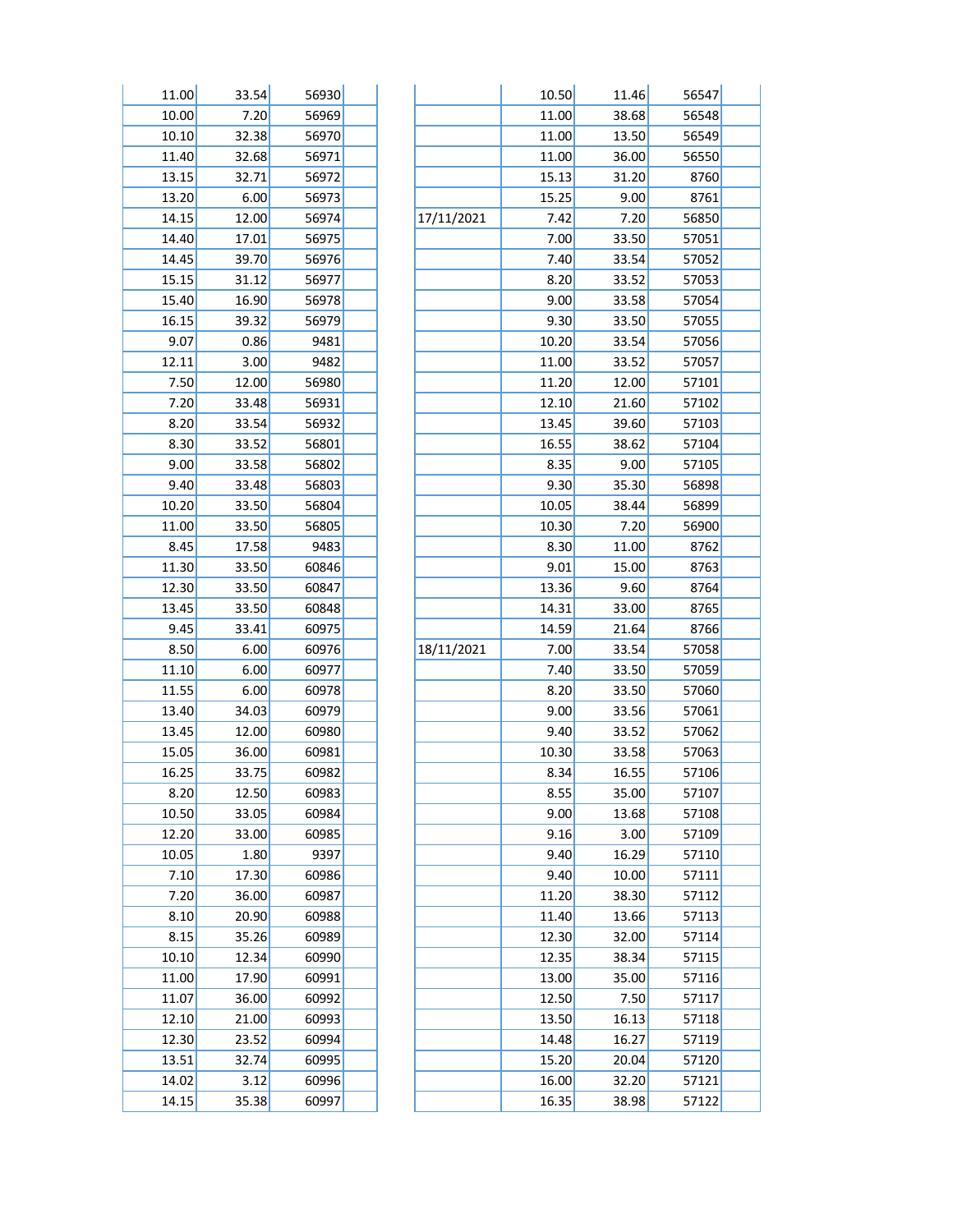| 14.45 | 36.00 | 60998 |  |            | 11.31 | 15.60 | 8767  |
|-------|-------|-------|--|------------|-------|-------|-------|
| 7.20  | 33.54 | 56981 |  |            | 12.10 | 21.00 | 9331  |
| 8.00  | 33.48 | 56982 |  |            | 13.32 | 5.36  | 9332  |
| 8.20  | 33.50 | 56983 |  |            | 14.30 | 22.50 | 9333  |
| 9.30  | 33.50 | 56984 |  |            | 14.51 | 11.00 | 9334  |
| 10.10 | 33.56 | 56985 |  | 19/11/2021 | 7.00  | 33.56 | 57064 |
| 10.30 | 33.50 | 56986 |  |            | 7.40  | 33.50 | 57065 |
| 11.50 | 33.50 | 56987 |  |            | 7.00  | 16.79 | 57123 |
| 13.00 | 33.52 | 56988 |  |            | 7.32  | 16.37 | 57124 |
| 13.30 | 33.54 | 56989 |  |            | 7.48  | 9.36  | 57125 |
| 14.10 | 33.58 | 56990 |  |            | 7.44  | 16.80 | 9335  |
| 16.36 | 2.88  | 9398  |  |            | 8.20  | 15.97 | 57301 |
| 16.51 | 12.50 | 9399  |  |            | 9.57  | 10.48 | 57302 |
| 9.08  | 15.00 | 9400  |  |            | 11.15 | 35.32 | 57303 |
| 7.00  | 33.54 | 56991 |  |            | 8.20  | 33.50 | 57251 |
| 7.40  | 33.50 | 56992 |  |            | 9.00  | 33.54 | 57252 |
| 8.30  | 33.52 | 56993 |  |            | 9.40  | 33.52 | 57253 |
| 9.00  | 33.52 | 56994 |  |            | 10.20 | 33.56 | 57254 |
| 9.30  | 33.56 | 56995 |  |            | 11.00 | 33.48 | 57255 |
| 10.10 | 33.52 | 56996 |  |            | 11.40 | 33.46 | 57256 |
| 7.50  | 24.42 | 60999 |  |            | 11.35 | 32.00 | 57257 |
| 8.00  | 22.60 | 61000 |  |            | 12.20 | 32.00 | 57258 |
| 11.00 | 23.60 | 60935 |  |            | 12.52 | 15.70 | 57259 |
| 13.20 | 21.96 | 60935 |  |            | 13.30 | 31.00 | 57260 |
| 8.06  | 7.20  | 60936 |  |            | 13.57 | 16.87 | 57261 |
| 9.20  | 23.20 | 60937 |  |            | 15.00 | 38.75 | 57262 |
| 10.23 | 14.40 | 60938 |  |            | 9.08  | 2.00  | 9444  |
| 10.35 | 8.50  | 60939 |  |            | 11.02 | 10.00 | 9445  |
| 11.30 | 23.08 | 60940 |  |            | 12.23 | 4.20  | 9446  |
| 12.50 | 20.30 | 60941 |  |            | 13.38 | 2.00  | 9447  |
| 13.05 | 16.80 | 60942 |  |            | 16.15 | 39.36 | 56701 |
| 13.15 | 3.00  | 60943 |  | 20/11/2021 | 11.12 | 33.24 | 56702 |
| 13.25 | 32.00 | 60944 |  |            | 11.09 | 12.00 | 9448  |
| 13.45 | 14.40 | 60945 |  | 22/11/2021 | 8.32  | 9.60  | 9449  |
| 14.30 | 30.58 | 60946 |  |            | 8.00  | 33.70 | 56703 |
| 14.50 | 37.84 | 60947 |  |            | 9.20  | 32.10 | 56704 |
| 14.55 | 32.00 | 60948 |  |            | 9.54  | 0.64  | 56705 |
| 15.00 | 1.92  | 60949 |  |            | 10.00 | 38.40 | 56706 |
| 15.30 | 32.12 | 60950 |  |            | 10.45 | 32.74 | 56707 |
| 16.05 | 14.40 | 60849 |  |            | 11.30 | 38.46 | 56708 |
| 7.00  | 33.54 | 56997 |  |            | 12.20 | 32.00 | 56709 |
| 7.40  | 33.54 | 56998 |  |            | 14.30 | 31.58 | 56710 |
| 8.20  | 33.50 | 56999 |  |            | 14.36 | 3.32  | 56711 |
| 9.00  | 33.58 | 57000 |  |            | 7.00  | 33.58 | 56651 |
| 9.55  | 4.80  | 56933 |  |            | 7.40  | 33.50 | 56652 |
| 10.35 | 38.32 | 56934 |  |            | 8.20  | 33.54 | 56653 |
| 10.30 | 4.80  | 56935 |  |            | 9.00  | 33.52 | 56654 |
| 10.35 | 32.15 | 56936 |  |            | 9.40  | 33.52 | 56655 |
| 12.00 | 32.28 | 56937 |  |            | 10.20 | 33.54 | 56656 |
| 12.10 | 37.30 | 56938 |  |            | 16.16 | 12.00 | 9450  |
|       |       |       |  |            |       |       |       |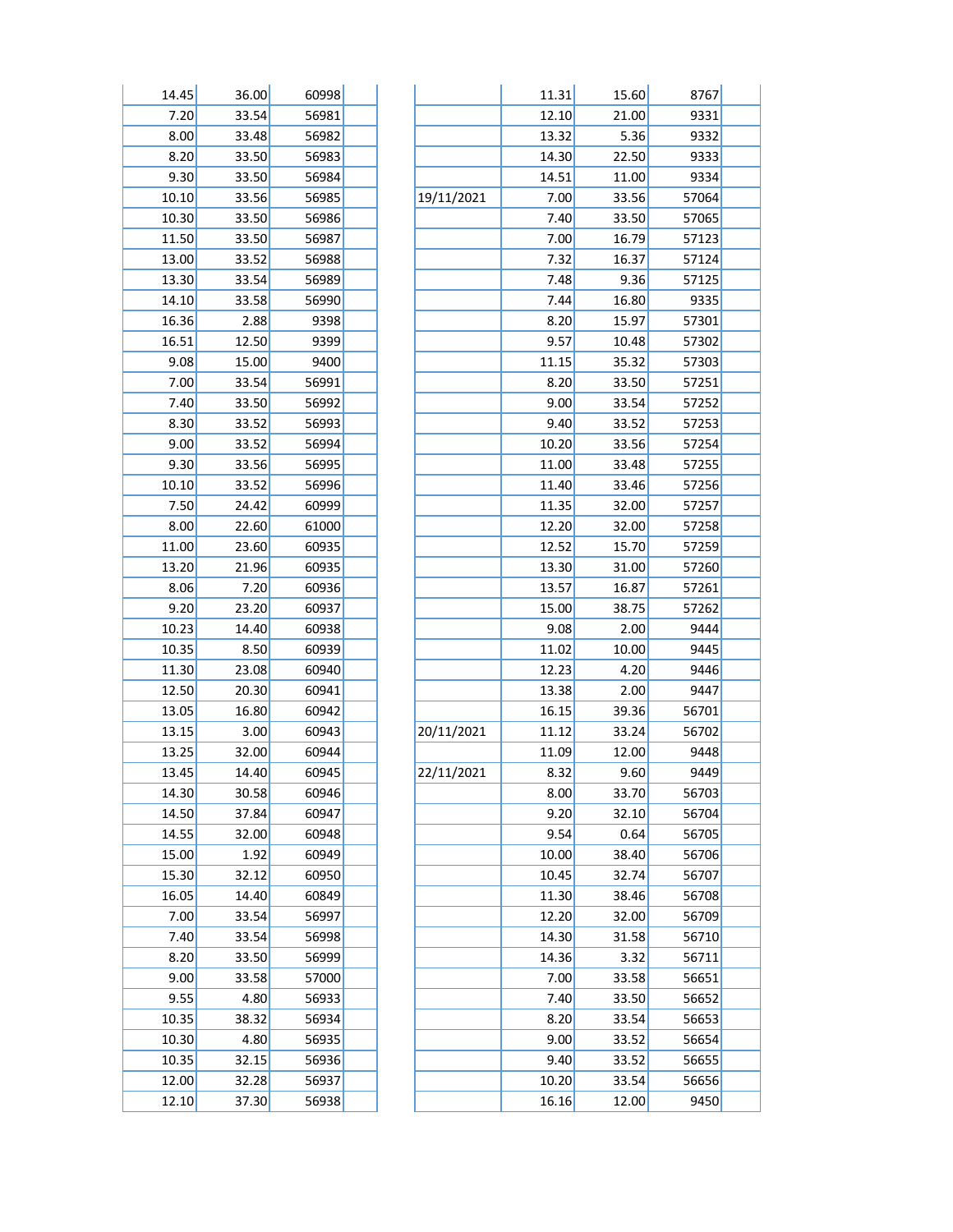| 13.35 | 37.64 | 56939 |  |
|-------|-------|-------|--|
| 17.00 | 38.40 | 56940 |  |
| 9.10  | 32.32 | 60850 |  |
| 13.44 | 29.50 | 9429  |  |
| 15.11 | 4.00  | 9430  |  |
| 15.30 | 4.00  | 9430  |  |
| 16.00 | 3.50  | 9430  |  |
| 7.35  | 32.02 | 56806 |  |
| 7.30  | 6.00  | 56807 |  |
| 7.40  | 6.00  | 56808 |  |
| 9.40  | 33.48 | 56809 |  |
| 10.20 | 33.52 | 56810 |  |
| 7.00  | 33.56 | 56811 |  |
| 7.40  | 33.48 | 56812 |  |
| 9.30  | 33.50 | 56813 |  |
| 10.10 | 33.50 | 56814 |  |
| 10.50 | 33.52 | 56815 |  |
| 11.30 | 33.54 | 56816 |  |
| 12.10 | 33.50 | 56817 |  |
| 12.50 | 33.54 | 56818 |  |
| 13.30 | 33.54 | 56819 |  |
| 14.40 | 38.56 | 56777 |  |
| 7.35  | 10.00 | 9431  |  |
| 8.06  | 5.83  | 56941 |  |
| 8.05  | 10.00 | 56942 |  |
| 9.06  | 30.96 | 56943 |  |
| 10.00 | 10.50 | 56944 |  |
| 10.40 | 17.03 | 56945 |  |
| 11.30 | 38.28 | 56946 |  |
| 11.50 | 3.62  | 56947 |  |
| 12.18 | 17.12 | 56948 |  |
| 13.11 | 5.09  | 56949 |  |
| 13.20 | 39.36 | 56950 |  |
| 7.00  | 33.56 | 56601 |  |
| 7.40  | 33.54 | 56602 |  |
| 8.40  | 33.58 | 56603 |  |
| 9.20  | 33.50 | 56604 |  |
| 7.00  | 12.18 | 56501 |  |
| 8.10  | 32.12 | 56502 |  |
| 8.50  | 11.64 | 56503 |  |
| 8.50  | 32.42 | 56504 |  |
| 9.40  | 11.80 | 56505 |  |
| 10.10 | 32.42 | 56506 |  |
| 11.25 | 31.36 | 56507 |  |
| 11.35 | 32.36 | 56508 |  |
| 12.30 | 32.00 | 56509 |  |
| 13.00 | 32.00 | 56510 |  |
| 13.45 | 32.10 | 56511 |  |
| 14.10 | 31.86 | 56512 |  |
|       |       |       |  |
| 15.10 | 32.66 | 56513 |  |

| 13.35 | 37.64 | 56939 |  | 23/11/2021 | 7.30  | 31.56 | 56712 |  |
|-------|-------|-------|--|------------|-------|-------|-------|--|
| 17.00 | 38.40 | 56940 |  |            | 8.05  | 30.88 | 56713 |  |
| 9.10  | 32.32 | 60850 |  |            | 9.40  | 39.16 | 56714 |  |
| 13.44 | 29.50 | 9429  |  |            | 10.40 | 39.56 | 56715 |  |
| 15.11 | 4.00  | 9430  |  |            | 12.00 | 24.00 | 56716 |  |
| 15.30 | 4.00  | 9430  |  |            | 12.30 | 32.00 | 56717 |  |
| 16.00 | 3.50  | 9430  |  |            | 15.30 | 11.40 | 56718 |  |
| 7.35  | 32.02 | 56806 |  |            | 16.10 | 39.91 | 56719 |  |
| 7.30  | 6.00  | 56807 |  |            | 16.40 | 39.60 | 56720 |  |
| 7.40  | 6.00  | 56808 |  |            | 7.00  | 33.56 | 56657 |  |
| 9.40  | 33.48 | 56809 |  |            | 7.40  | 33.50 | 56658 |  |
| 10.20 | 33.52 | 56810 |  |            | 8.20  | 33.50 | 56659 |  |
| 7.00  | 33.56 | 56811 |  |            | 9.00  | 33.52 | 56660 |  |
| 7.40  | 33.48 | 56812 |  |            | 9.40  | 33.48 | 56661 |  |
| 9.30  | 33.50 | 56813 |  |            | 10.20 | 33.54 | 56662 |  |
| 10.10 | 33.50 | 56814 |  |            | 11.10 | 33.50 | 56663 |  |
| 10.50 | 33.52 | 56815 |  | 24/11/2021 | 9.00  | 33.40 | 56721 |  |
| 11.30 | 33.54 | 56816 |  |            | 13.00 | 35.50 | 56722 |  |
| 12.10 | 33.50 | 56817 |  |            | 13.05 | 32.50 | 56723 |  |
| 12.50 | 33.54 | 56818 |  |            | 16.30 | 35.00 | 56724 |  |
| 13.30 | 33.54 | 56819 |  |            | 7.00  | 33.54 | 56664 |  |
| 14.40 | 38.56 | 56777 |  |            | 7.40  | 33.56 | 56665 |  |
| 7.35  | 10.00 | 9431  |  |            | 8.20  | 33.50 | 56666 |  |
| 8.06  | 5.83  | 56941 |  |            | 9.00  | 33.50 | 56667 |  |
| 8.05  | 10.00 | 56942 |  |            | 9.40  | 33.54 | 56668 |  |
| 9.06  | 30.96 | 56943 |  |            | 10.20 | 33.52 | 56669 |  |
| 10.00 | 10.50 | 56944 |  |            | 11.00 | 33.60 | 56670 |  |
| 10.40 | 17.03 | 56945 |  |            | 11.20 | 12.00 | 56671 |  |
| 11.30 | 38.28 | 56946 |  |            | 11.40 | 33.54 | 56672 |  |
| 11.50 | 3.62  | 56947 |  |            | 7.41  | 12.00 | 9498  |  |
| 12.18 | 17.12 | 56948 |  |            | 11.24 | 12.00 | 9499  |  |
| 13.11 | 5.09  | 56949 |  |            | 13.23 | 35.00 | 9500  |  |
| 13.20 | 39.36 | 56950 |  |            | 14.24 | 4.00  | 9336  |  |
| 7.00  | 33.56 | 56601 |  |            | 16.21 | 6.00  | 9337  |  |
| 7.40  | 33.54 | 56602 |  | 25/11/2021 | 7.00  | 17.50 | 56725 |  |
| 8.40  | 33.58 | 56603 |  |            | 8.45  | 35.29 | 56726 |  |
| 9.20  | 33.50 | 56604 |  |            | 9.00  | 7.77  | 56727 |  |
| 7.00  | 12.18 | 56501 |  |            | 13.10 | 4.00  | 56728 |  |
| 8.10  | 32.12 | 56502 |  |            | 13.45 | 35.54 | 56729 |  |
| 8.50  | 11.64 | 56503 |  |            | 7.00  | 33.54 | 56673 |  |
| 8.50  | 32.42 | 56504 |  |            | 7.40  | 33.54 | 56674 |  |
| 9.40  | 11.80 | 56505 |  |            | 8.20  | 33.58 | 56675 |  |
| 10.10 | 32.42 | 56506 |  |            | 9.00  | 33.46 | 56676 |  |
| 11.25 | 31.36 | 56507 |  |            | 9.40  | 33.50 | 56677 |  |
| 11.35 | 32.36 | 56508 |  |            | 10.20 | 33.54 | 56678 |  |
| 12.30 | 32.00 | 56509 |  |            | 11.00 | 33.52 | 56679 |  |
| 13.00 | 32.00 | 56510 |  |            | 11.40 | 33.56 | 56680 |  |
| 13.45 | 32.10 | 56511 |  |            | 14.36 | 23.00 | 9338  |  |
| 14.10 | 31.86 | 56512 |  | 26/11/2021 | 7.00  | 33.62 | 56681 |  |
| 15.10 | 32.66 | 56513 |  |            | 7.40  | 33.52 | 56682 |  |
|       |       |       |  |            |       |       |       |  |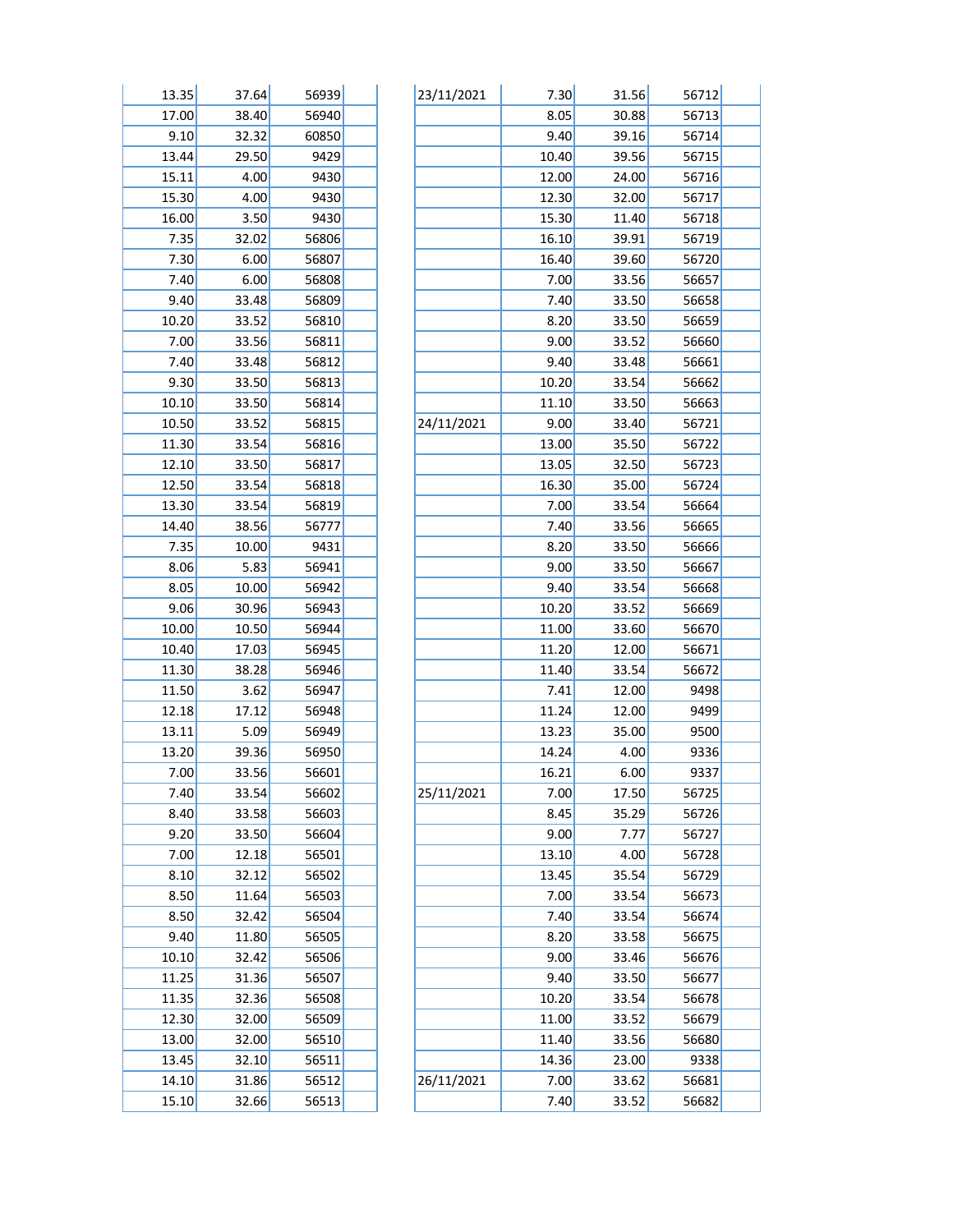| 11.13 | 12.00 | 9327  |            | 8.20  | 33.58 | 56683 |  |
|-------|-------|-------|------------|-------|-------|-------|--|
| 11.37 | 14.40 | 9328  |            | 9.00  | 33.56 | 57126 |  |
| 12.00 | 22.00 | 9329  |            | 9.40  | 33.50 | 57127 |  |
| 7.30  | 12.20 | 56851 |            | 10.20 | 33.54 | 57128 |  |
| 9.35  | 11.40 | 56852 |            | 11.00 | 33.52 | 57129 |  |
| 11.26 | 11.82 | 56853 |            | 11.40 | 33.52 | 57130 |  |
|       |       |       |            | 12.20 | 33.52 | 57131 |  |
|       |       |       |            | 12.50 | 33.56 | 57132 |  |
|       |       |       |            | 16.40 | 33.54 | 57133 |  |
|       |       |       |            | 8.20  | 2.80  | 56644 |  |
|       |       |       | 29/11/2021 | 7.15  | 3.00  | 56646 |  |
|       |       |       |            | 7.35  | 2.70  | 56647 |  |
|       |       |       |            | 8.12  | 7.20  | 56648 |  |
|       |       |       |            | 10.30 | 32.95 | 56649 |  |
|       |       |       |            | 11.15 | 7.20  | 56650 |  |
|       |       |       |            | 16.38 | 10.56 | 8768  |  |
|       |       |       |            | 12.00 | 33.00 | 57304 |  |
|       |       |       |            | 12.10 | 8.50  | 57305 |  |
|       |       |       |            | 7.15  | 33.70 | 57263 |  |
|       |       |       |            | 7.50  | 33.80 | 57264 |  |
|       |       |       |            | 8.30  | 33.60 | 57265 |  |
|       |       |       |            | 9.15  | 33.70 | 57266 |  |
|       |       |       |            | 10.00 | 33.50 | 57267 |  |
|       |       |       |            | 11.00 | 33.70 | 57268 |  |
|       |       |       |            | 11.45 | 33.60 | 57269 |  |
|       |       |       |            | 12.30 | 33.70 | 57270 |  |
|       |       |       | 30/11/2021 | 15.24 | 29.93 | 8769  |  |
|       |       |       |            | 7.00  | 11.52 | 57306 |  |
|       |       |       |            | 7.00  | 7.20  | 57307 |  |
|       |       |       |            | 8.55  | 1.00  | 57308 |  |
|       |       |       |            | 12.10 | 32.60 | 57309 |  |
|       |       |       |            | 12.50 | 7.20  | 57310 |  |
|       |       |       |            | 7.00  | 33.54 | 57271 |  |
|       |       |       |            | 7.40  | 33.48 | 57272 |  |
|       |       |       |            | 8.20  | 33.50 | 57273 |  |
|       |       |       |            | 9.00  | 33.56 | 57274 |  |
|       |       |       |            | 9.40  | 33.52 | 57275 |  |
|       |       |       |            |       |       |       |  |
|       |       |       |            |       |       |       |  |
|       |       |       |            |       |       |       |  |
|       |       |       |            |       |       |       |  |
|       |       |       |            |       |       |       |  |
|       |       |       |            |       |       |       |  |
|       |       |       |            |       |       |       |  |
|       |       |       |            |       |       |       |  |
|       |       |       |            |       |       |       |  |
|       |       |       |            |       |       |       |  |
|       |       |       |            |       |       |       |  |
|       |       |       |            |       |       |       |  |
|       |       |       |            |       |       |       |  |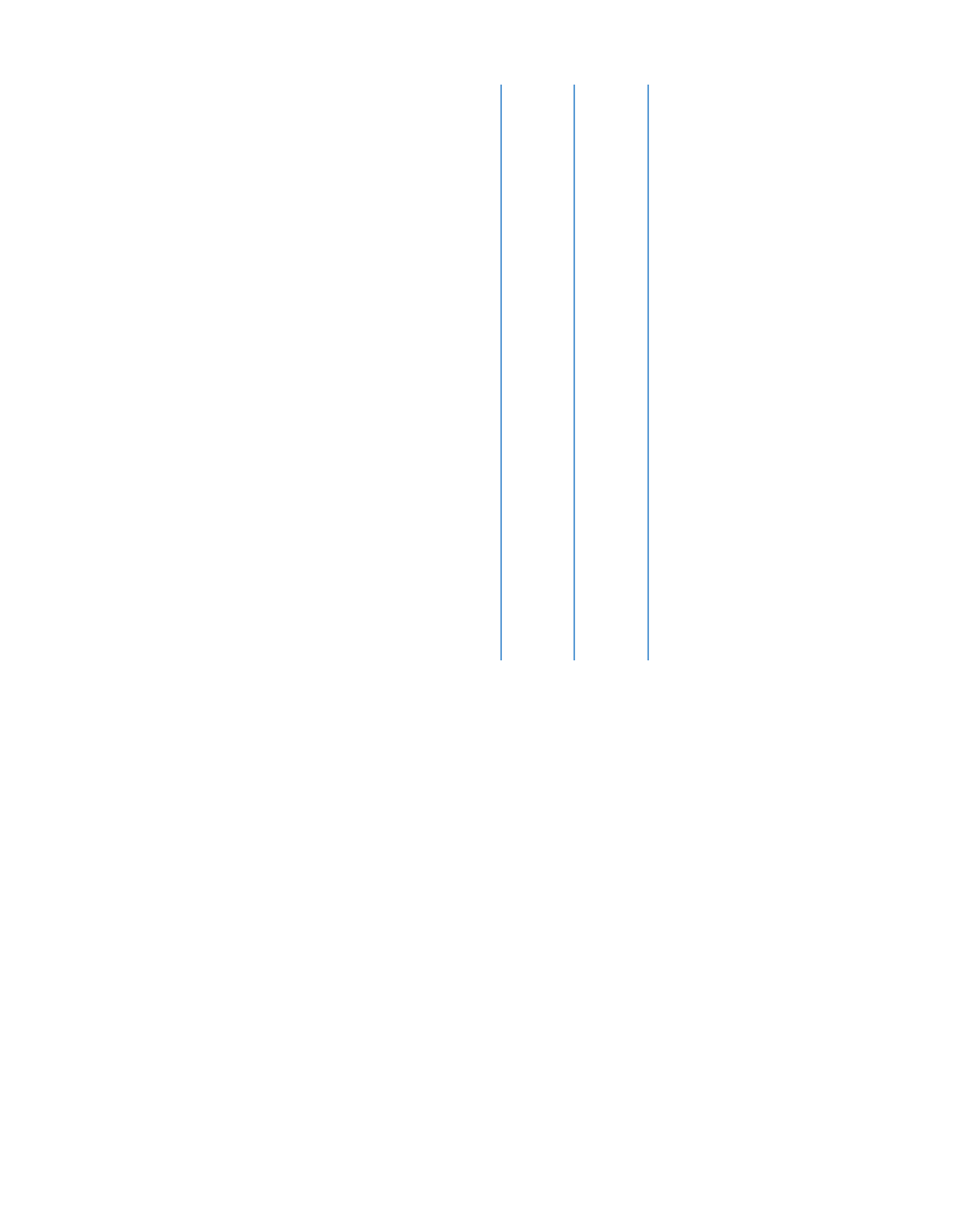| Date      | <b>Time</b> | <b>Tonne</b>    | <b>Docket</b> |
|-----------|-------------|-----------------|---------------|
|           |             |                 | <b>Number</b> |
|           |             | <b>December</b> |               |
| 1/12/2021 | 14.13       | 1.00            | 8770          |
|           | 7.10        | 7.20            | 57311         |
|           | 10.10       | 7.20            | 57312         |
|           | 11.17       | 7.20            | 57313         |
|           | 12.30       | 10.80           | 57314         |
|           | 15.00       | 38.30           | 57315         |
|           | 7.00        | 33.58           | 57276         |
|           | 7.40        | 33.52           | 57277         |
|           | 8.20        | 33.54           | 57278         |
|           | 9.00        | 33.50           | 57279         |
|           | 9.40        | 33.56           | 57280         |
|           | 12.00       | 33.58           | 57281         |
|           | 11.13       | 1.92            | 8801          |
|           | 11.15       | 2.16            | 8802          |
| 2/12/2021 | 7.32        | 21.60           | 57316         |
|           | 8.35        | 37.98           | 57317         |
|           | 9.40        | 39.08           | 57318         |
|           | 12.10       | 13.68           | 57319         |
|           | 13.20       | 39.56           | 57320         |
|           | 14.00       | 10.80           | 57321         |
|           | 14.00       | 12.00           | 57322         |
|           | 14.00       | 6.00            | 57323         |
|           | 14.30       | 39.58           | 57324         |
|           | 15.50       | 38.24           | 57325         |
|           | 16.00       | 38.46           | 57326         |
|           | 16.50       | 35.00           | 57327         |
|           | 7.00        | 33.50           | 57282         |
|           | 7.40        | 33.50           | 57283         |
|           | 8.20        | 33.56           | 57284         |
|           | 9.00        | 33.52           | 57285         |
|           | 9.40        | 33.58           | 57286         |
|           | 10.20       | 33.48           | 57287         |
|           | 11.00       | 33.54           | 57288         |
|           | 8.28        | 3.44            | 8771          |
| 3/12/2021 | 7.00        | 35.36           | 57328         |
|           | 7.30        | 35.00           | 57329         |
|           |             |                 |               |
|           | 7.00        | 33.54           | 57289         |
|           | 9.00        | 10.80           | 57134         |
|           | 8.55        | 5.86            | 57135         |
|           | 9.30        | 35.38           | 57136         |
|           | 13.40       | 32.04           | 57137         |
|           | 13.45       | 35.14           | 57138         |
|           | 16.10       | 39.24           | 57139         |
|           | 7.40        | 33.50           | 56730         |
|           | 8.20        | 33.52           | 56731         |
|           | 9.00        | 33.54           | 56732         |
|           | 9.40        | 33.48           | 56733         |
|           | 10.20       | 33.56           | 56734         |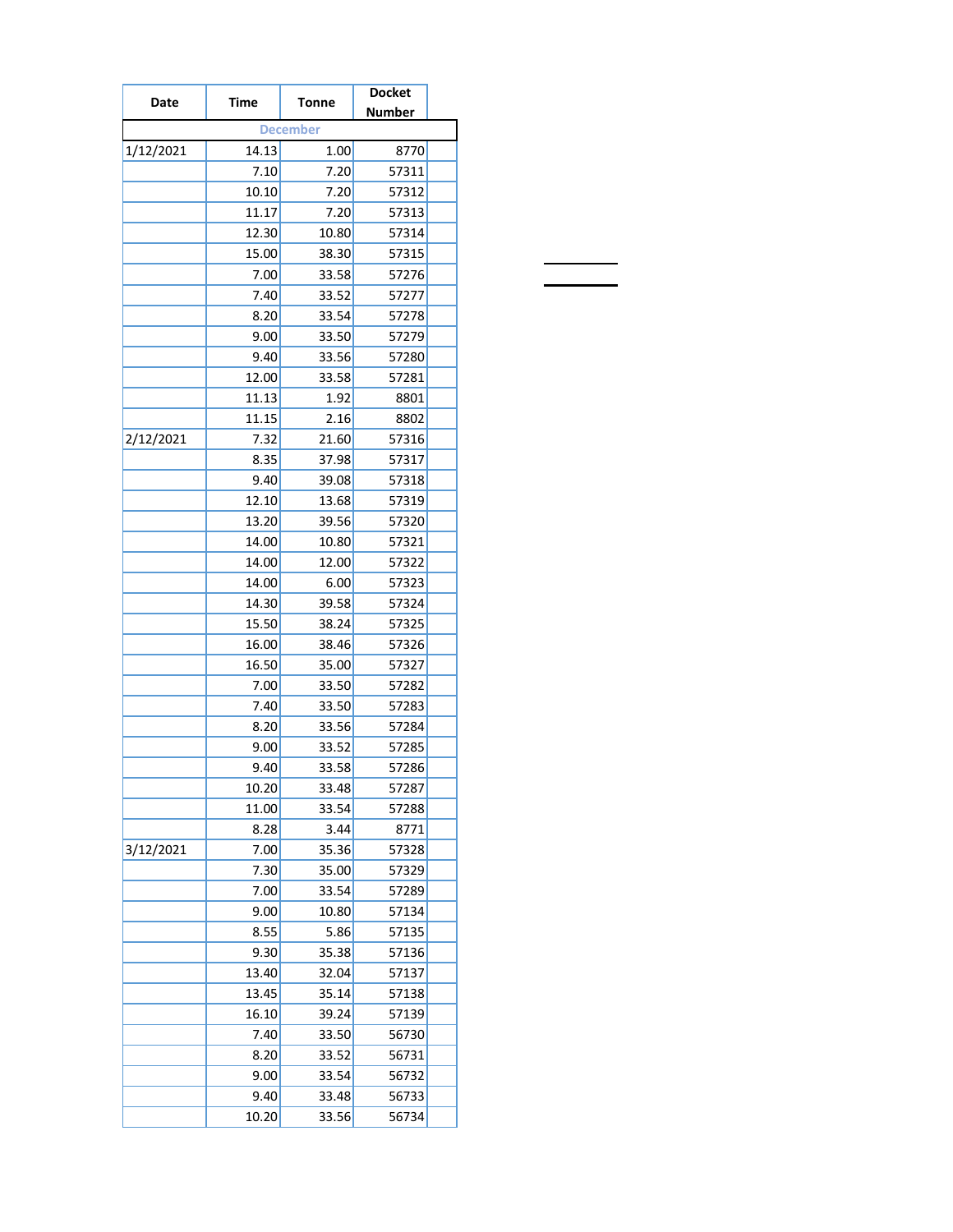|           | 10.46 | 12.00 | 8852  |  |
|-----------|-------|-------|-------|--|
|           | 11.36 | 24.00 | 8853  |  |
|           | 15.35 | 15.00 | 8854  |  |
| 4/12/2021 | 11.00 | 39.18 | 58551 |  |
|           | 12.25 | 39.04 | 58552 |  |
|           | 10.24 | 0.43  | 8855  |  |
| 6/12/2021 | 11.40 | 11.68 | 58553 |  |
|           | 13.00 | 4.88  | 58554 |  |
|           | 13.00 | 5.20  | 58555 |  |
|           | 13.05 | 11.66 | 58556 |  |
|           | 14.40 | 11.74 | 58557 |  |
|           | 7.00  | 33.48 | 56735 |  |
|           | 7.40  | 33.56 | 56736 |  |
|           | 8.20  | 33.56 | 56737 |  |
|           | 9.00  | 33.52 | 56738 |  |
|           | 9.40  | 33.58 | 56739 |  |
|           | 10.20 | 33.54 | 56740 |  |
|           | 11.00 | 33.50 | 56741 |  |
|           | 8.10  | 12.00 | 8856  |  |
|           | 8.15  | 1.50  | 8857  |  |
|           | 12.16 | 18.00 | 8858  |  |
|           | 12.36 | 5.00  | 8858  |  |
|           | 13.00 | 26.00 | 8858  |  |
|           | 13.30 | 32.00 | 8858  |  |
|           | 15.08 | 10.00 | 8859  |  |
| 7/12/2021 | 8.53  | 8.00  | 58558 |  |
|           | 11.25 | 12.50 | 58559 |  |
|           | 14.00 | 3.00  | 58560 |  |
|           | 12.30 | 22.84 | 58561 |  |
|           |       |       |       |  |
|           | 14.45 | 23.04 | 58561 |  |
|           | 15.10 | 32.00 | 58562 |  |
|           | 15.40 | 38.50 | 58563 |  |
|           | 15.40 | 38.50 | 58564 |  |
|           | 16.05 | 31.90 | 58565 |  |
|           | 16.30 | 35.00 | 58566 |  |
|           | 7.00  | 33.54 | 56742 |  |
|           | 7.40  | 33.62 | 56743 |  |
|           | 8.20  | 33.52 | 56744 |  |
|           | 9.00  | 33.54 | 56745 |  |
|           | 9.40  | 33.50 | 56746 |  |
|           | 10.20 | 33.60 | 56747 |  |
|           | 11.00 | 33.52 | 56748 |  |
| 8/12/2021 | 7.00  | 33.46 | 56749 |  |
|           | 7.40  | 33.54 | 56750 |  |
|           | 8.30  | 33.50 | 57066 |  |
|           | 9.00  | 33.58 | 57067 |  |
|           | 9.40  | 33.50 | 57068 |  |
|           | 10.20 | 33.52 | 57069 |  |
|           | 11.00 | 33.52 | 57070 |  |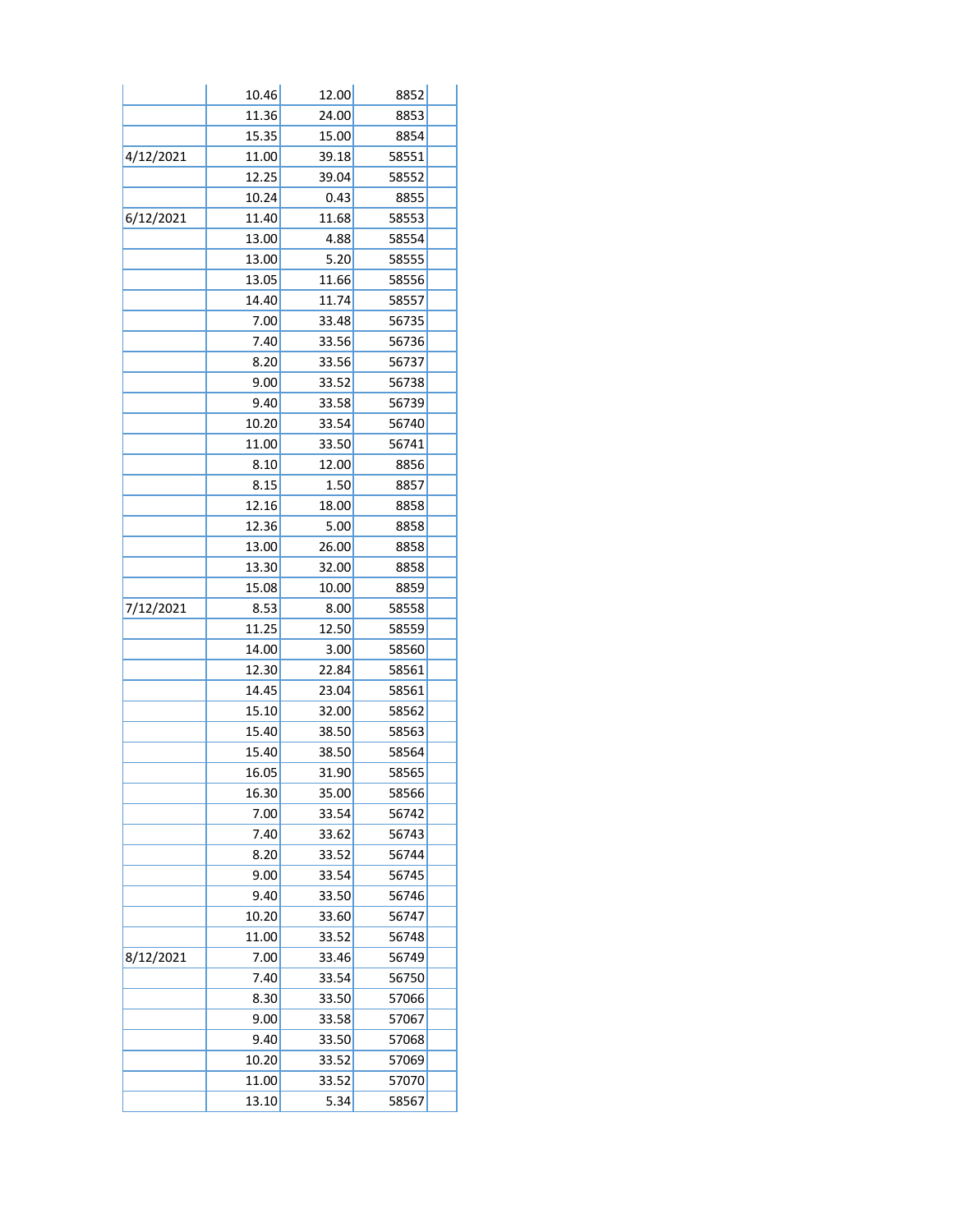|            | 14.50 | 32.00 | 58568 |  |
|------------|-------|-------|-------|--|
|            | 7.28  | 2.49  | 8860  |  |
|            | 13.30 | 0.86  | 8861  |  |
|            | 15.44 | 0.72  | 8862  |  |
| 9/12/2021  | 7.00  | 33.60 | 57071 |  |
|            | 7.30  | 33.65 | 57072 |  |
|            | 8.00  | 33.70 | 57073 |  |
|            | 8.25  | 33.50 | 57074 |  |
|            | 9.00  | 33.70 | 57075 |  |
|            | 9.20  | 33.75 | 57076 |  |
|            | 10.10 | 33.50 | 57077 |  |
|            | 8.15  | 32.40 | 58569 |  |
|            | 8.30  | 3.00  | 58570 |  |
|            | 10.15 | 32.00 | 58571 |  |
|            | 11.15 | 8.00  | 58572 |  |
|            | 12.30 | 32.00 | 58573 |  |
|            | 13.25 | 32.00 | 58574 |  |
|            | 16.45 | 35.50 | 58575 |  |
|            | 16.50 | 39.50 | 58576 |  |
|            | 17.00 | 32.66 | 58577 |  |
|            | 7.49  | 6.00  | 8863  |  |
|            | 10.30 | 5.61  | 8864  |  |
|            | 12.39 | 12.00 | 8865  |  |
| 10/12/2021 | 7.15  | 12.00 | 58578 |  |
|            | 7.30  | 12.00 | 58579 |  |
|            | 7.45  | 35.00 | 58580 |  |
|            | 8.20  | 39.42 | 58581 |  |
|            | 9.40  | 33.48 | 56684 |  |
|            | 10.20 | 33.54 | 56685 |  |
|            | 11.00 | 33.50 | 56686 |  |
|            | 11.40 | 33.50 | 56687 |  |
|            | 12.20 | 33.56 | 56688 |  |
|            | 13.00 | 33.54 | 56689 |  |
|            | 13.30 | 33.54 | 56690 |  |
|            | 9.00  | 12.10 | 57140 |  |
|            | 9.20  | 12.52 | 57141 |  |
|            | 10.00 | 11.90 | 57142 |  |
|            | 10.20 | 12.84 | 57143 |  |
|            | 10.40 | 32.98 | 57144 |  |
|            | 11.30 | 35.00 | 57145 |  |
|            | 11.45 | 12.10 | 57146 |  |
|            | 12.00 | 11.30 | 57147 |  |
|            | 12.00 | 20.00 | 57148 |  |
|            | 12.10 | 32.60 | 57149 |  |
|            | 16.05 | 39.70 | 57290 |  |
|            | 11.34 | 1.20  | 9339  |  |
|            | 14.35 | 4.68  | 9340  |  |
| 11/12/2021 | 9.00  | 6.00  | 57291 |  |
|            | 10.30 | 38.50 | 57292 |  |
|            | 8.16  | 4.00  | 9341  |  |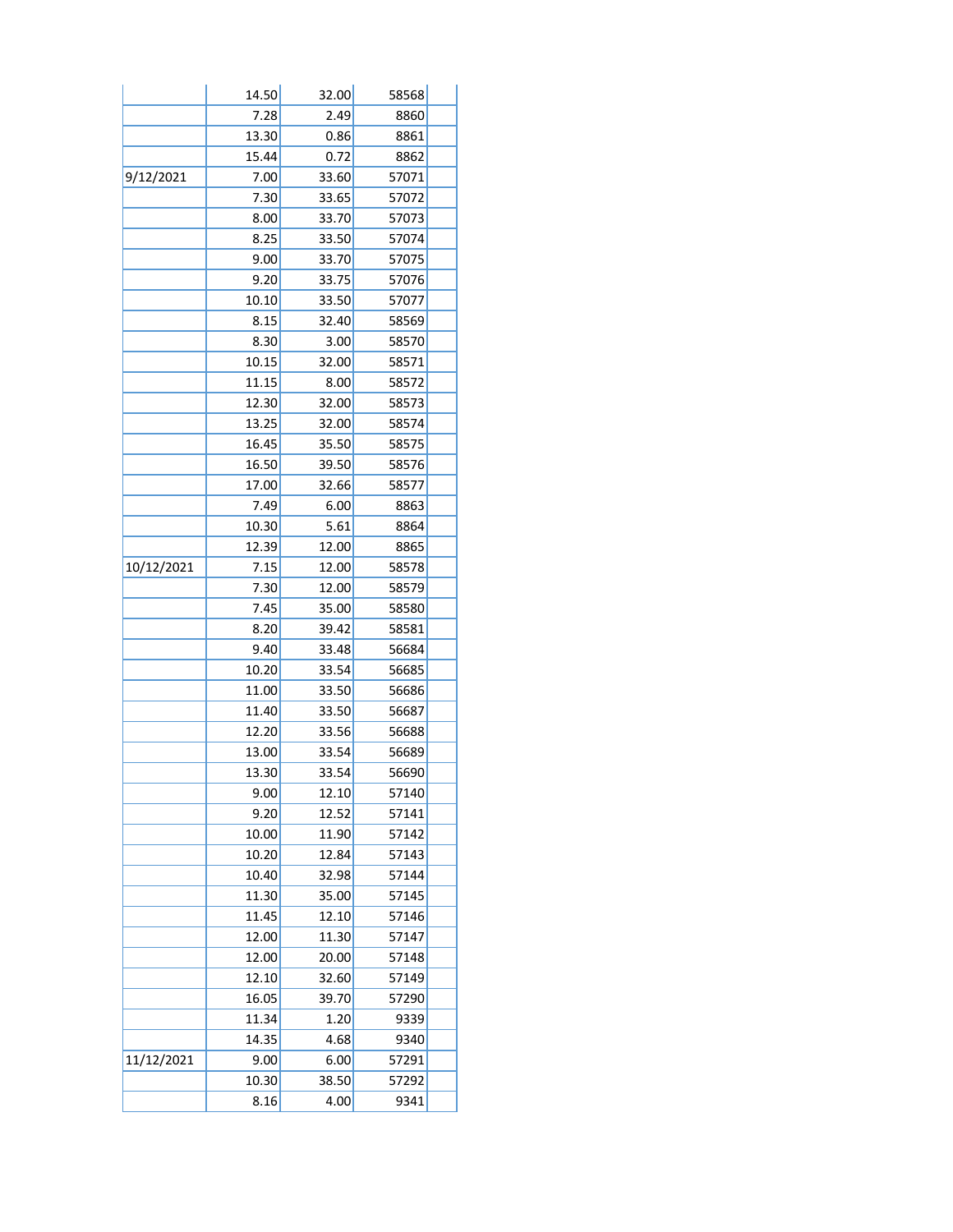| 13/12/2021 | 7.00  | 2.00  | 57293 |  |
|------------|-------|-------|-------|--|
|            | 7.00  | 6.00  | 57294 |  |
|            | 10.00 | 4.80  | 57295 |  |
|            | 10.50 | 39.18 | 57296 |  |
|            | 10.55 | 32.69 | 57297 |  |
|            | 13.20 | 39.38 | 57298 |  |
|            | 13.30 | 32.70 | 57299 |  |
|            | 13.50 | 12.00 | 57300 |  |
|            | 7.55  | 12.20 | 57331 |  |
|            | 15.20 | 31.80 | 57333 |  |
|            | 15.30 | 31.00 | 57334 |  |
|            | 16.55 | 38.50 | 57335 |  |
|            | 7.00  | 33.56 | 56788 |  |
|            | 7.40  | 33.46 | 56789 |  |
|            | 8.20  | 33.54 | 56790 |  |
|            | 9.00  | 33.50 | 56791 |  |
|            | 9.40  | 33.52 | 56792 |  |
|            | 10.20 | 33.52 | 56793 |  |
|            | 11.00 | 33.54 | 56794 |  |
|            | 12.30 | 33.54 | 56795 |  |
|            | 13.10 | 33.50 | 56796 |  |
|            | 14.00 | 33.50 | 56797 |  |
|            | 14.15 | 12.00 | 56798 |  |
|            | 14.40 | 12.00 | 56799 |  |
|            | 7.36  | 4.20  | 9342  |  |
|            | 11.31 | 4.00  | 9343  |  |
| 14/12/2021 | 7.20  | 35.00 | 57336 |  |
|            | 7.40  | 33.50 | 57337 |  |
|            | 8.20  | 33.50 | 57338 |  |
|            | 9.00  | 33.52 | 57339 |  |
|            | 9.40  | 33.52 | 57340 |  |
|            | 10.20 | 33.50 | 57341 |  |
|            | 11.00 | 33.56 | 57342 |  |
|            | 7.00  | 33.54 | 56800 |  |
|            | 9.15  | 39.16 | 58582 |  |
|            | 11.15 | 35.00 | 58583 |  |
|            | 14.50 | 17.70 | 58584 |  |
|            | 15.00 | 31.50 | 58585 |  |
|            | 11.00 | 24.00 | 57150 |  |
|            | 11.05 | 38.56 | 56691 |  |
|            | 8.45  | 21.78 | 8772  |  |
|            | 10.15 | 23.44 | 8772  |  |
|            | 11.40 | 21.84 | 8772  |  |
|            | 13.45 | 21.28 | 8772  |  |
|            | 11.28 | 7.00  | 9344  |  |
|            | 12.23 | 10.80 | 9345  |  |
|            | 14.02 | 10.00 | 9346  |  |
| 15/12/2021 | 7.00  | 33.58 | 57343 |  |
|            | 7.40  | 33.64 | 57344 |  |
|            |       | 33.54 | 57345 |  |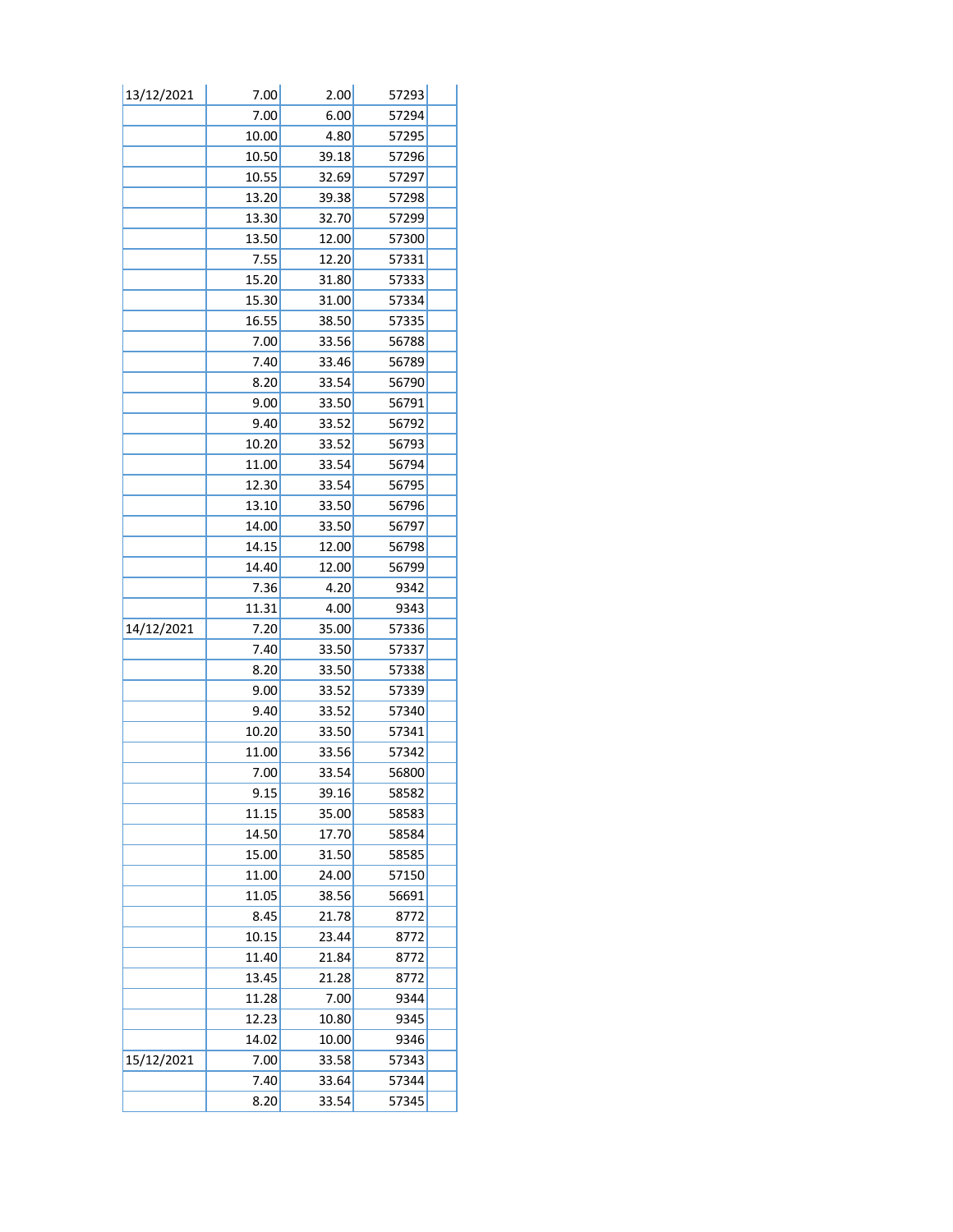|            | 9.00  | 33.58 | 57346 |  |
|------------|-------|-------|-------|--|
|            | 9.40  | 33.50 | 57347 |  |
|            | 10.20 | 38.50 | 57348 |  |
|            | 13.10 | 4.80  | 58586 |  |
|            | 14.10 | 17.72 | 58587 |  |
|            | 12.00 | 39.15 | 56692 |  |
|            | 13.40 | 8.50  | 56693 |  |
|            | 16.56 | 10.00 | 9347  |  |
|            | 16.56 | 4.80  | 9348  |  |
| 16/12/2021 | 7.00  | 33.52 | 57349 |  |
|            | 7.40  | 33.58 | 57350 |  |
|            | 7.30  | 39.54 | 58588 |  |
|            | 7.00  | 35.00 | 58589 |  |
|            | 12.00 | 20.60 | 58590 |  |
|            | 12.25 | 39.52 | 58591 |  |
|            | 13.00 | 38.04 | 58592 |  |
|            | 13.30 | 14.40 | 58593 |  |
|            | 14.20 | 20.78 | 58594 |  |
|            | 15.10 | 35.00 | 58595 |  |
|            | 15.15 | 39.61 | 58596 |  |
|            | 15.30 | 32.24 | 58597 |  |
|            | 15.40 | 20.00 | 58598 |  |
|            | 7.30  | 39.56 | 56694 |  |
|            | 8.05  | 38.54 | 56695 |  |
|            | 8.50  | 39.21 | 56696 |  |
|            | 10.10 | 39.46 | 56697 |  |
|            | 10.30 | 31.58 | 56698 |  |
|            | 10.40 | 32.70 | 56699 |  |
|            | 11.00 | 19.24 | 56700 |  |
|            | 16.55 | 14.40 | 9349  |  |
|            | 7.35  | 11.50 | 9350  |  |
|            | 11.12 | 7.10  | 8773  |  |
|            | 11.33 | 9.60  | 8774  |  |
|            | 13.52 | 7.28  | 8775  |  |
|            | 8.20  | 33.50 | 58601 |  |
|            | 9.00  | 33.50 | 58602 |  |
|            | 9.40  | 33.54 | 58603 |  |
|            | 10.20 | 33.50 | 58604 |  |
|            | 11.00 | 33.56 | 58605 |  |
| 17/12/2021 | 7.00  | 33.62 | 58606 |  |
|            | 7.40  | 33.54 | 58607 |  |
|            | 8.20  | 33.54 | 58608 |  |
|            | 9.00  | 33.56 | 58609 |  |
|            | 9.40  | 33.56 | 58610 |  |
|            | 10.20 | 33.50 | 58611 |  |
|            | 11.00 | 33.52 | 58612 |  |
|            | 11.40 | 33.58 | 58613 |  |
|            | 12.20 | 33.48 | 58614 |  |
|            | 7.20  | 32.90 | 57451 |  |
|            | 7.45  | 35.24 | 57453 |  |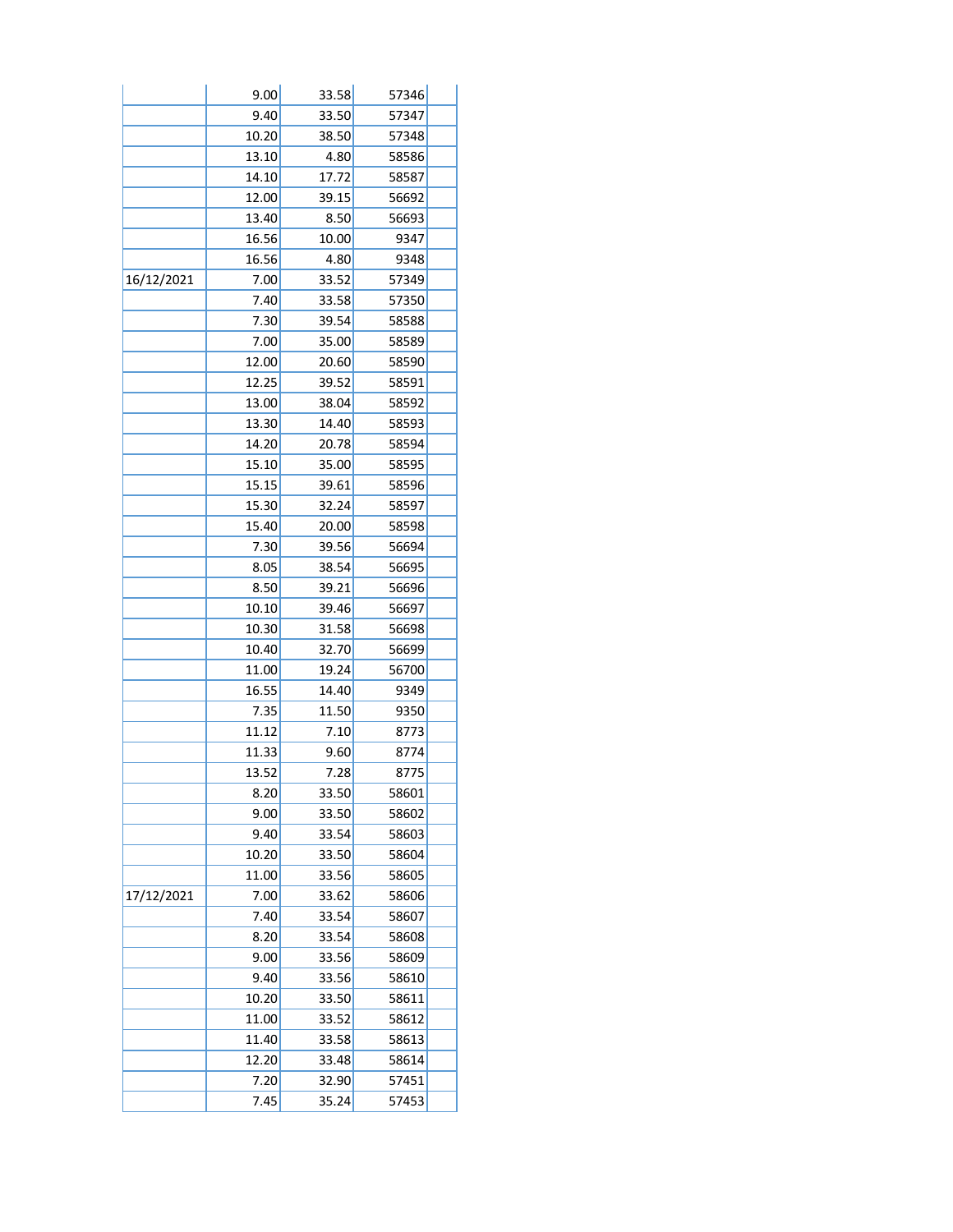|            | 8.10  | 39.40 | 57454 |  |
|------------|-------|-------|-------|--|
|            | 8.50  | 33.38 | 57455 |  |
|            | 9.00  | 39.12 | 57456 |  |
|            | 9.40  | 33.70 | 57457 |  |
|            | 10.20 | 38.72 | 57458 |  |
|            | 11.20 | 33.38 | 57459 |  |
|            | 11.45 | 33.80 | 57460 |  |
|            | 13.30 | 31.80 | 57461 |  |
|            | 13.30 | 35.30 | 57462 |  |
|            | 9.34  | 3.00  | 8866  |  |
|            | 14.50 | 39.08 | 57901 |  |
|            | 14.45 | 32.06 | 57902 |  |
|            | 15.15 | 20.50 | 8803  |  |
| 18/12/2021 | 8.10  | 34.20 | 57903 |  |
|            | 8.45  | 39.94 | 57904 |  |
|            | 9.30  | 34.20 | 57905 |  |
|            | 9.55  | 39.96 | 57906 |  |
|            | 10.10 | 8.50  | 57907 |  |
|            | 10.35 | 12.50 | 57908 |  |
|            | 10.45 | 33.50 | 57909 |  |
| 20/12/2021 | 7.20  | 35.14 | 57910 |  |
|            | 7.22  | 6.00  | 57911 |  |
|            | 12.20 | 23.72 | 57912 |  |
|            | 12.40 | 33.60 | 57913 |  |
|            | 14.50 | 19.26 | 57914 |  |
|            | 14.50 | 32.00 | 57915 |  |
|            | 15.30 | 38.54 | 57916 |  |
|            | 7.00  | 33.52 | 58651 |  |
|            | 7.40  | 33.56 | 58652 |  |
|            | 8.20  | 33.50 | 58653 |  |
|            | 9.00  | 33.52 | 58654 |  |
|            | 9.40  | 33.50 | 58655 |  |
|            | 10.20 | 33.54 | 58656 |  |
|            | 11.00 | 33.52 | 58657 |  |
|            | 7.00  | 9.60  | 8804  |  |
|            | 7.43  | 19.20 | 8805  |  |
|            | 11.30 | 12.00 | 8806  |  |
|            | 11.33 | 11.00 | 8807  |  |
| 21/12/2021 | 9.00  | 6.00  | 57917 |  |
|            | 9.00  | 31.50 | 57918 |  |
|            | 9.45  | 35.00 | 57919 |  |
|            | 9.50  | 6.00  | 57920 |  |
|            | 11.00 | 5.50  | 57921 |  |
|            | 12.30 | 6.00  | 57922 |  |
|            | 13.00 | 17.72 | 57923 |  |
|            | 7.00  | 33.52 | 58658 |  |
|            | 7.40  | 32.00 | 58659 |  |
|            | 8.20  | 33.50 | 58660 |  |
|            | 9.00  | 33.56 | 58661 |  |
|            | 9.40  | 33.54 | 58662 |  |
|            |       |       |       |  |